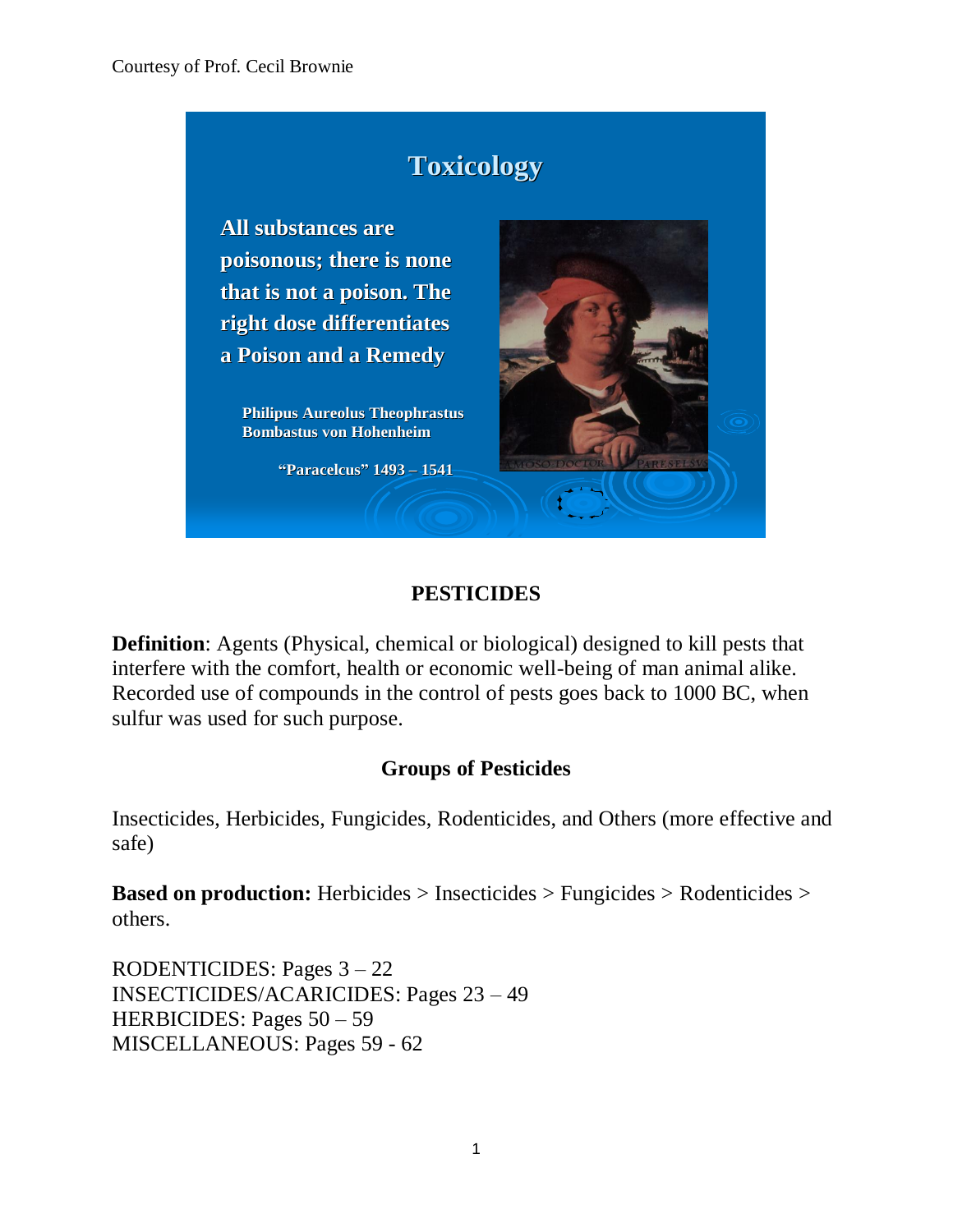# **Rodenticides – Historical Development**

| Year               | <b>Pesticides</b>                                 |
|--------------------|---------------------------------------------------|
| 1000 BC            | Sulfur used by Greeks                             |
| 900                | Arsenicals used by Chinese                        |
| 1763               | Nicotine as crude tobacco used as insecticide     |
| Pre 1800           | Arsenic/Lead                                      |
| $1800$ 's          | First use of Pyrethrins in Asia                   |
|                    | First use of retinoids                            |
| Early 1900s        | Thallium sulfate/Phosphorus                       |
| Late $1940s$       | Fluroacetacetate                                  |
|                    | (1080)/ANTU/Dicoumarol/Warfarin                   |
| Early 1950s        | Diphacinone/Norbromide                            |
| 1850s (early post) | Strychnine/Ricin                                  |
| 1939               | Inscticidal property of DDT discovered – P Muller |
| 1940-50            | Development of Organochlorine insecticides        |
| 1944               | Parathion synthesis                               |
| 1950's             | Development of carbamate insecticides             |
| 1963               | First formamidine pesticide synthesis -           |
|                    | Chlordimeform                                     |
| 1970's             | Modern Pyrethroids development.                   |
| 1976               | Pyriminil (vacor)/Brodifacoum                     |
| Pre 2000           | Cholecalciferol/Bromethalin                       |
|                    |                                                   |

Since then there have been continued development of more effective pesticides. Currently in use today are > 600 pesticides, constituting 15,000 compounds in 3,500 formulations.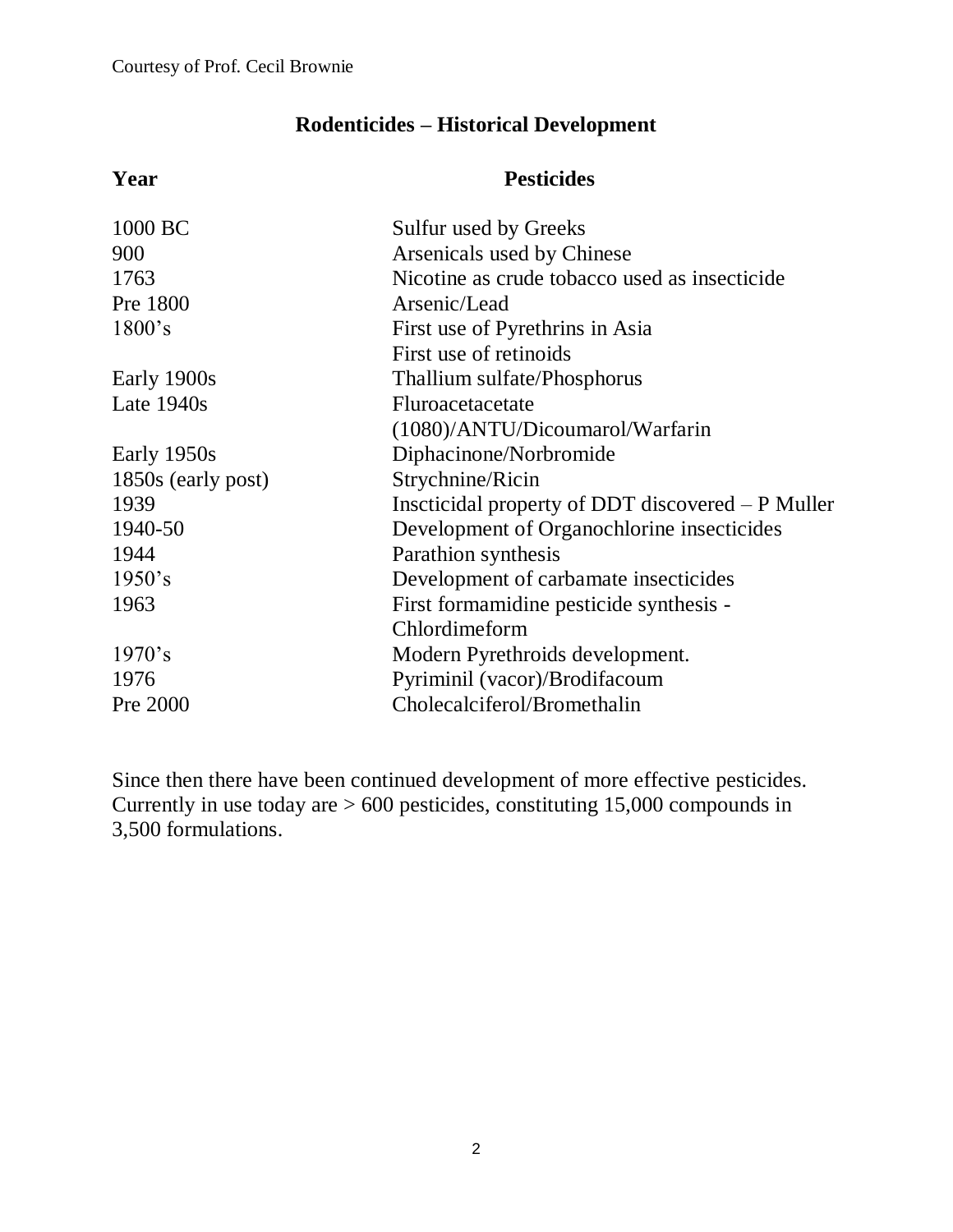#### **RODENTICIDES**

Widely used by pest control operators and the public.

One of the most common causes of animal poisoning, with the majority attributable to anticoagulant baits.

**Relative incidence rates:** Dogs > cats > livestock > horses

Generally non-selective.

Secondary poisoning or relay toxicity may occur with some rodenticides (e.g.,fluoroacetate and strychnine).

# **SOME COMMON RODENTICIDES**

Anticoaguants (Warfarin and second generation compounds) Cholecalciferol Bromethalin Strychnine 1080 Thallium **ANTU** Zinc Phosphide

# Clinical Sign Anticoagulant Cholecalciferol Bromethalin Strychnine Seizures rare rare + + Hypercalcemia - +  $H$ emorrhage  $+$   $+$   $Coagulopathy$  + Paralysis rare  $+$ Onset Delayed Delayed Delayed Acute Clinical Sign 1080 Thallium ANTU Zinc phosphide Seizures + rare - + Pulmonary edema - - + + Skin lesions  $+$   $-$ Liver  $\pm$  renal involvement -  $+$  +  $+$  +  $+$  +  $+$  +  $+$  +  $+$  +  $+$  +  $+$  +  $+$  +  $+$  +  $+$  +  $+$  +  $+$  +  $+$  +  $+$  +  $+$  +  $+$  +  $+$  +  $+$  +  $+$  +  $+$  +  $+$  +  $+$  +  $+$  +  $+$  +  $+$  +  $+$  +  $+$  +  $+$  +  $+$  +  $+$  +  $+$  +  $+$  +  $+$  +  $+$  +  $+$  +  $+$ Onset Acute Acute to chronic Acute Acute

### **COMMON CLINICAL SIGNS (PRESENT [+] OR ABSENT [-]) ASSOCIATED WITH RODENTICIDE POISONING IN COMPANION ANIMALS**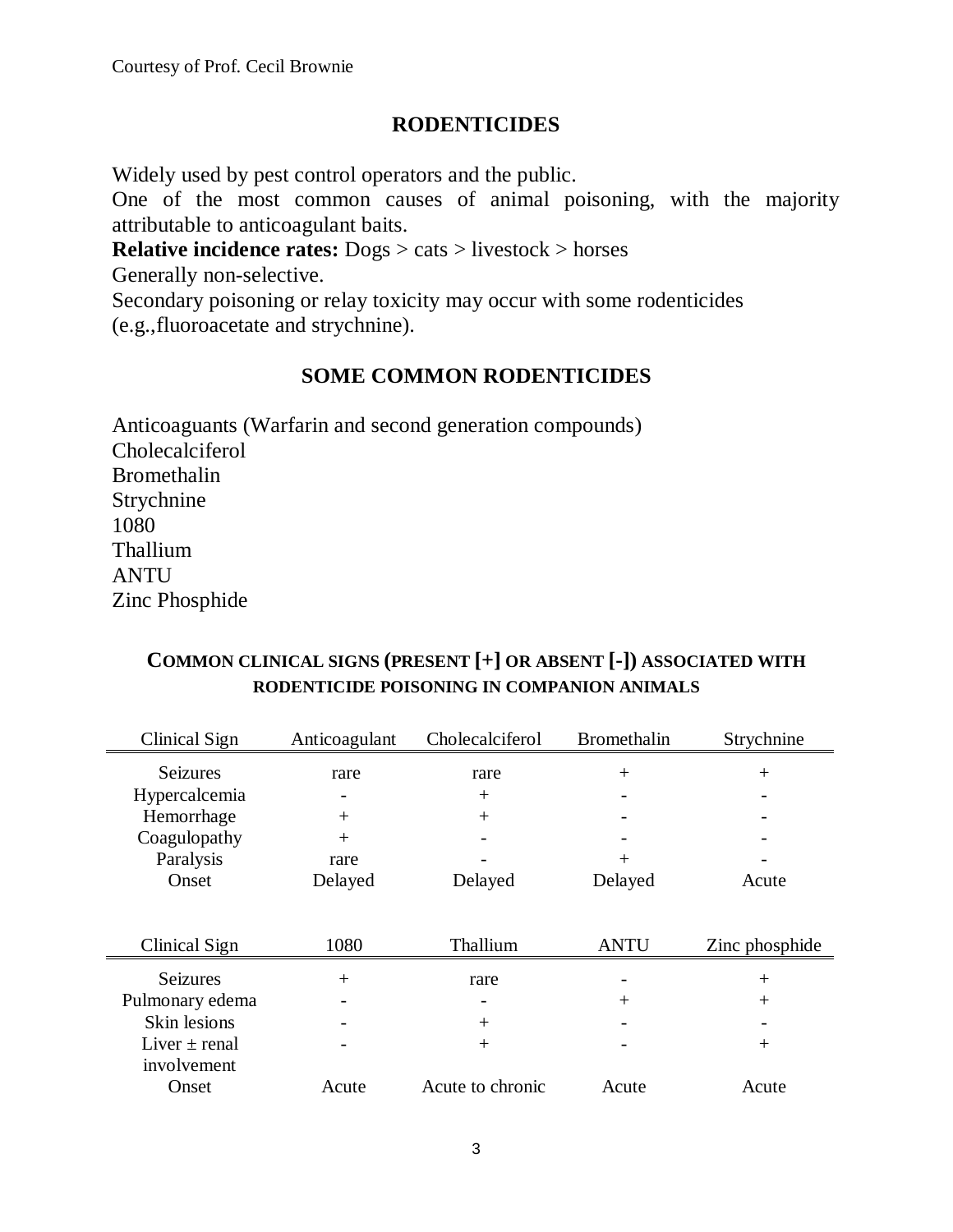# **Anticoagulant Rodenticides**

#### **Source and Chemistry**

Numerous types of anticoagulant rodenticides. All share a common mechanism of action. Anticoagulants are also classified as either first- or second- generation by their ability to kill warfarin-resistant rodents.

#### **First-generation anticoagulants:**

**Warfarin (Final® and others).** Warfarin was the first marketed anticoagulant and therefore became the best known and most widely used. Relatively limited sales today, due to the availability of more potent anticoagulants and the emergence of warfarin-resistant rodents ( **3-(alpha-acetonylbenzyl)-4-hydroxycoumarin).**

**Pindone (Pival®, Pivalyn®, others).** Pindone is also one of the early anticoagulants which is still available for use in commensal rodent control. **(2-pivalyl-1, 3-indandione)**

**Chlorophacinone (Drat®, Mouse Out®, RoZol®, others) Diphacinone (RoKill®, Ramik®, Ditrac®, others).** Chlorophacinone and diphacinone are similar in potency and are significantly more toxic than the anticoagulant compounds developed earlier. Consequently, they are formulated at lower concentrations.

#### **Second-generation anticoagulants:**

**Brodifacoum (d-Con Mouse Prufe II®, Enforcer®, Talon®, Havoc®, others). Brodifacoum** is the most potent rodenticide currently available for commensal rodents. It is available in **0.005% pellet formulations and in wax blocks.** A related rodenticide is **Difenacoum** which is registered by the US EPA but appears to be used more widely in Europe.

3-[3-(4'bromo[1,1'-biphenyl]-4-yl)-1,2,3,4,-tetrahydro-1-naphalenyl]-4-hydroxy-2H-1-benzophyran-2-one

**Bromadiolone (Just One Bite®, Rat Arrest®, Maki®, Contrac®, others)**. It is available in 0.005% pellet formulations and in wax blocks.

**Difethialone (Generation®, D-cease®, Hombre®).** This is a newer aniticoagulant in the market**. Limited information available on its toxicity.** It appears to be as toxic or may be slightly more toxic than brodifacoum.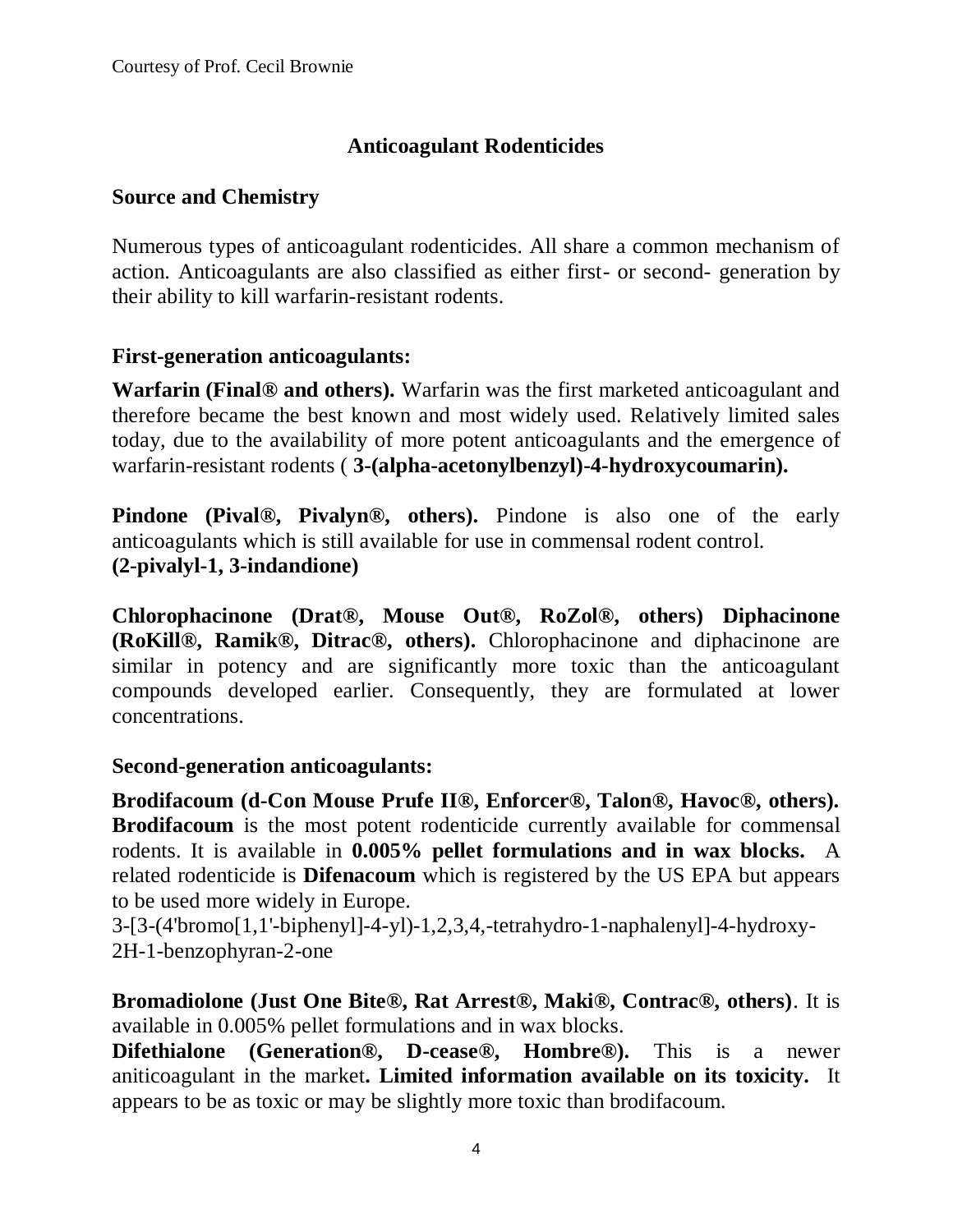# **Absorption, Distribution, Metabolism, and Excretion**

- 1) GI absorption is generally high  $(>90\%)$
- 2) Highly (> 95%) protein bound (albumin)
- 3) Liver metabolism
- 4) Renal excretion
- 5) Plasma  $T_{1/2}$  20-24h in dog (warfarin). Longer  $T_{1/2}$  with other second generation anticoagulant rodenticides (e.g., mean  $T_{1/2}$  of 6 +/-4h in dogs).

# **Toxicity:**

Potential hazard to all species of mammals and birds.

Chronic low level exposures also result in the development of toxicity.

Animals that may be more susceptible to the development of toxicity include Hypo-prothrombinemic juveniles, and patients with deficient clotting factor

production due to liver failure or gastrointestinal malabsorption syndromes.

Concurrent administration of highly protein bound drugs (e.g., phenylbutazone, aspirin) or other disease states (e.g., chronic renal disease) may also predispose the patient to the development of toxicity.

Risk of relay toxicity is considered moderate to high with second generation anticoagulants.

| <b>Species</b> | Agent              | Single dose $(mg/kg)$ | Multiple doses                         |
|----------------|--------------------|-----------------------|----------------------------------------|
| Cat            | Warfarin           | $5 - 50$              | $1 \text{ mg/kg}, 5 \text{ days}$      |
|                | Diphacinone        | 15                    |                                        |
|                | <b>Brodifacoum</b> | 25                    |                                        |
| Dog            | Warfarin           | $5 - 50$              | $5 \text{ mg/kg}, 5 - 15 \text{ days}$ |
|                | Diphacinone        | 3                     |                                        |
|                | <b>Brodifacoum</b> | $0.25 - 3.6$          |                                        |
| Pig            | Warfarin           | 3                     | $0.05$ mg/kg, 7 days                   |
|                | Diphacinone        | 150                   |                                        |
|                | Brodifacoum        | $0.5 - 2.0$           |                                        |
|                |                    |                       |                                        |

# **Toxicity of Common Anticoagulant Rodenticides**

#### **Mechanism of Action:**

Interfere with the **vitamin K epoxide reductase** enzyme. This enzyme is required for the reconversion of **inactive vitamin**  $K_1$  **to its active quinone form.** Ultimately results in **decreased vitamin K- dependent clotting factor (factors II, VII, IX, X) levels and vitamin**  $K_1$  **itself.**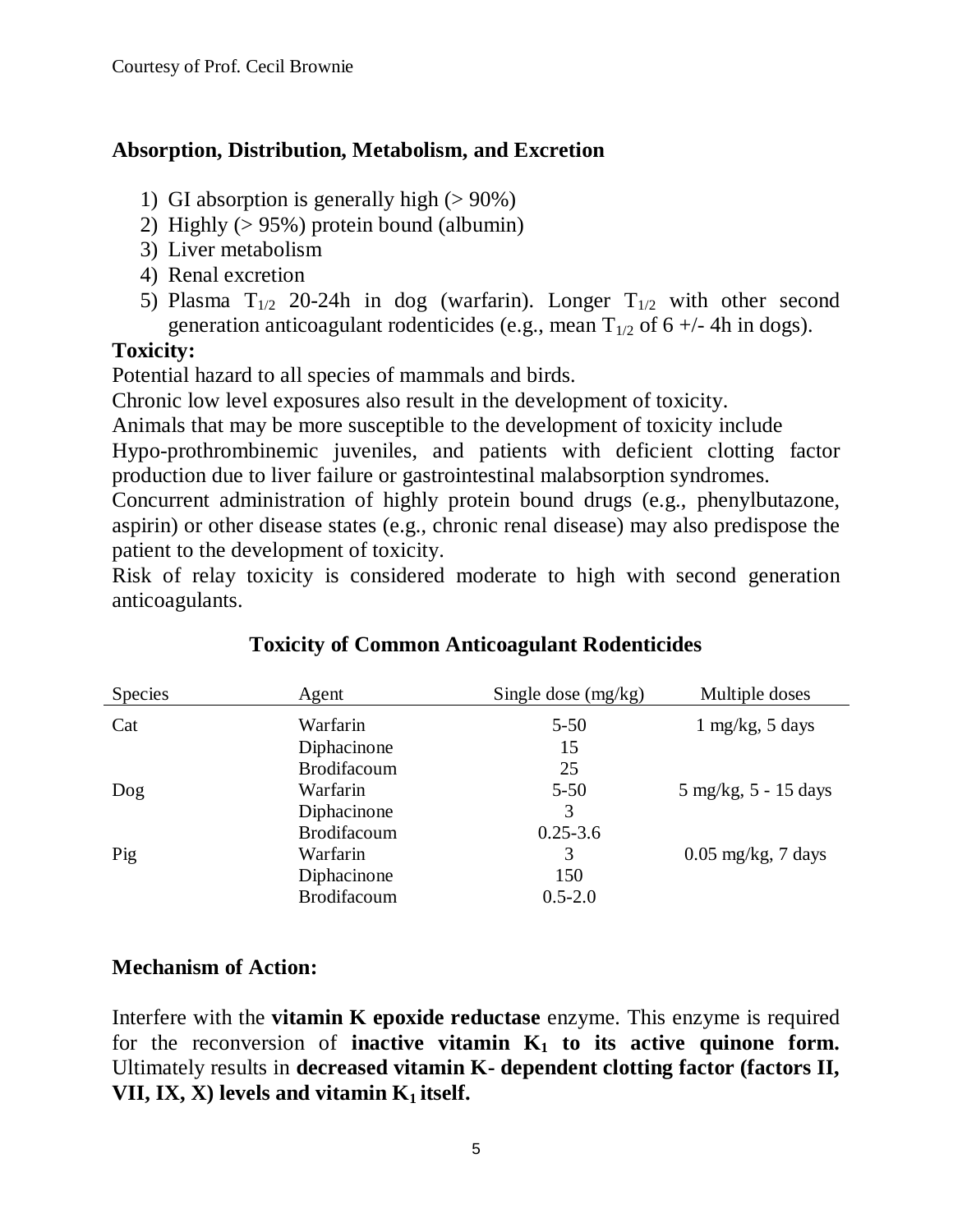| <b>Clotting Factors</b> | T1/2                 |
|-------------------------|----------------------|
| 11                      | 41 <sub>h</sub>      |
| V11                     | $6.2h**$             |
| 1X                      | 13.9h                |
| $\mathbf X$             | 16.5h                |
|                         | <b>**</b> Diagnostic |

# **Pesticides – Anticoagulant Rodenticides**

#### **Clinical Signs:**

Hemorrhaging in K-dependent coagulation factors occur at rates that approximate the coagulation factors half-**lives (e.g., 6 - 41h; dog).**

Slows the extrinsic/intrinsic, and common clotting pathways.

The severity and duration of the resultant coagulopathy is primarily dependent upon the specific anticoagulant ingested. **Warfarin anticoagulant rodenticides will depress clotting factor amounts for 7-10 days while chlorophacinone, diphacinone, and brodifacoum and other second generation products depress activity for 3-4 weeks.**

Animals remain asymptomatic until depletion of active clotting factors occurs, therefore **clinical signs generally do not develop until 1-2 days post ingestion.**

Common clinical signs include depression, vomiting, anorexia, ataxia, diarrhea, hemorrhage, melena, weakness and dyspnea. Many cases of anticoagulant poisoning are subacute in nature, and animals may be presented with pale mucous membranes, anemia, dyspnea, weakness, hematemesis, epistaxis, or bloody feces. Other clinical signs may include hemorrhage into body cavities, hematuria, scleral or subconjunctival hemorrhage, bruising or external bleeding, and shock. Sudden deaths may occur as the result of hemorrhage into the pericardium, thorax, mediastinum, abdomen or cranium.

# **Diagnosis:**

Depends upon a history of exposure, development of compatible clinical signs, and laboratory confirmation. Specimens obtained at postmortem for detection of anticoagulants should include stomach contents, liver or unclotted blood (the preferred specimen), and kidney.

A positive therapeutic response to vitamin  $K_1$  therapy may be supportive.

# **Clinical Pathology:**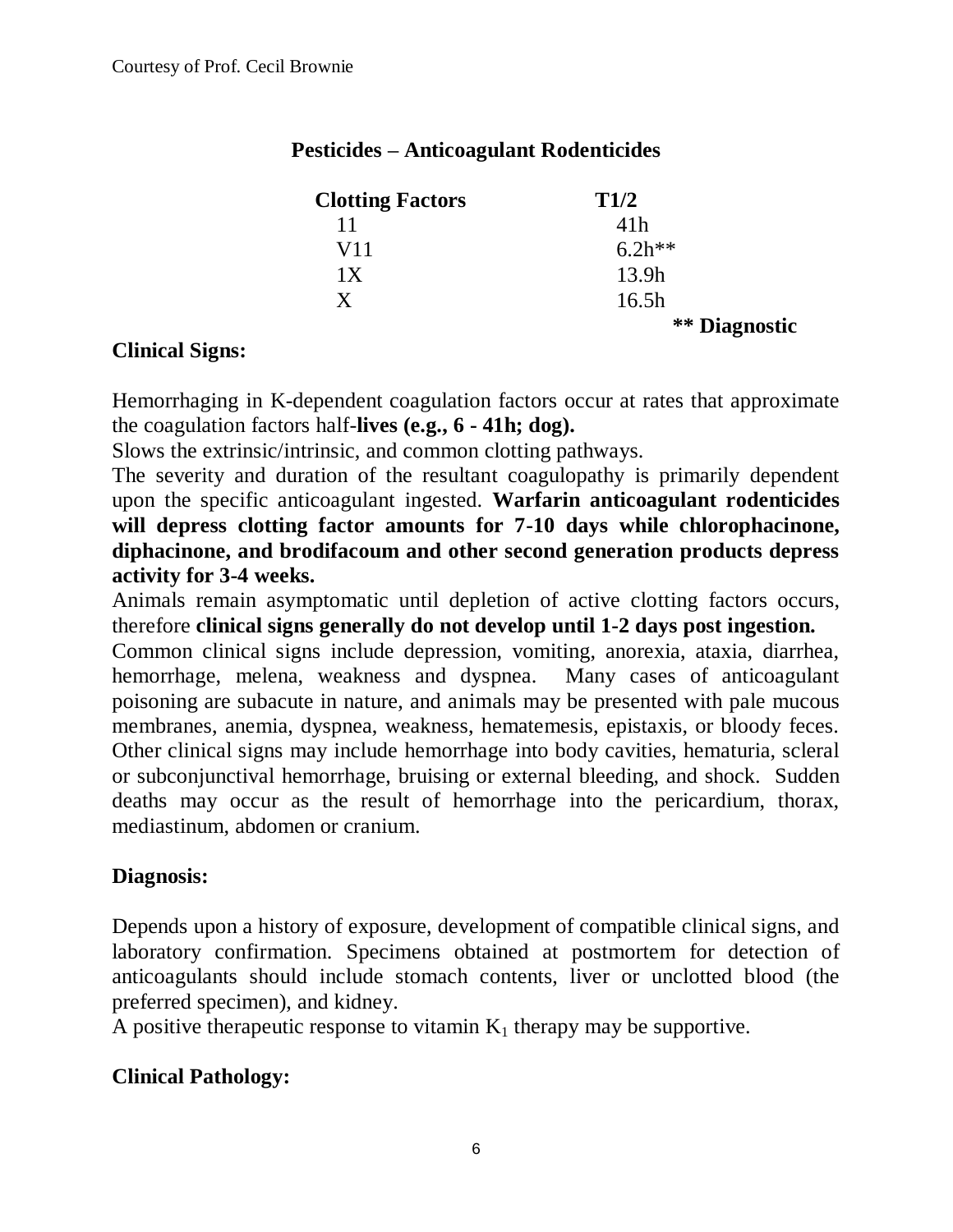# Decreased packed cell volume (PCV)

Prolonged bleeding from venipuncture or injection sites, delayed whole blood clotting time (WBCT), increased activated clotting times (ACT, often elevated 2- 10-fold), as well as prolonged activated prothrombin time (PT, often elevated 2-6 fold), one-stage prothrombin time (OSPT), or activated partial thromboplastin (APTT, often elevated 2-4-fold) time. Since factor VII has the shortest half-life (6.2 hours), the use of the PT test is the most sensitive tool in early diagnosis. The measurement of PT times at 1 and 3 days after exposure is therefore recommended to monitor an animal for the development of a coagulopathy.

Platelet count: normal or marginally low. Fibrin degradation products: normal. Elevated levels of the carboxylated forms of the vitamin K dependent coagulation factors (PIVKA)

# **Treatment:**

Vitamin  $K_1$  (phytonadione). Vitamin  $K_1$  requires 6-12 hours for effect. Vitamin  $K_1$ may be administered by the intravenous (IV - may result in anaphylactoid reactions), intramuscular (IM - may aggravate hemorrhage), subcutaneous (SC may see slow absorption), or oral routes (PO), oral dosing is preferred. Occasionally animals may require more extended therapy duration (e.g., additional 2-4 weeks).

|                                           | Vitamin K1 Therapy<br>(Dogs, cats, pigs) |                  |
|-------------------------------------------|------------------------------------------|------------------|
| Rodenticide                               | Dose $(mg/kg)$                           | <b>Duration</b>  |
| Warfarin                                  | $1 - 2$                                  | 10-14 $d$        |
| Fumarin, pindone, valone                  | $1 - 2$                                  | $4-6d$           |
| Diphacinone, Chlorphacinone, Bromadiolone | $3 - 5$                                  | $3-4 \text{ wk}$ |
| Brodifacoum                               | $3-5$                                    | $3-4 \text{ wk}$ |

Transfusion of whole blood or fresh plasma (if not anemic). In all cases of significant exposures to an anticoagulant, follow-up determinations of PT times at 2-3 days after cessation of vitamin K therapy would be indicated.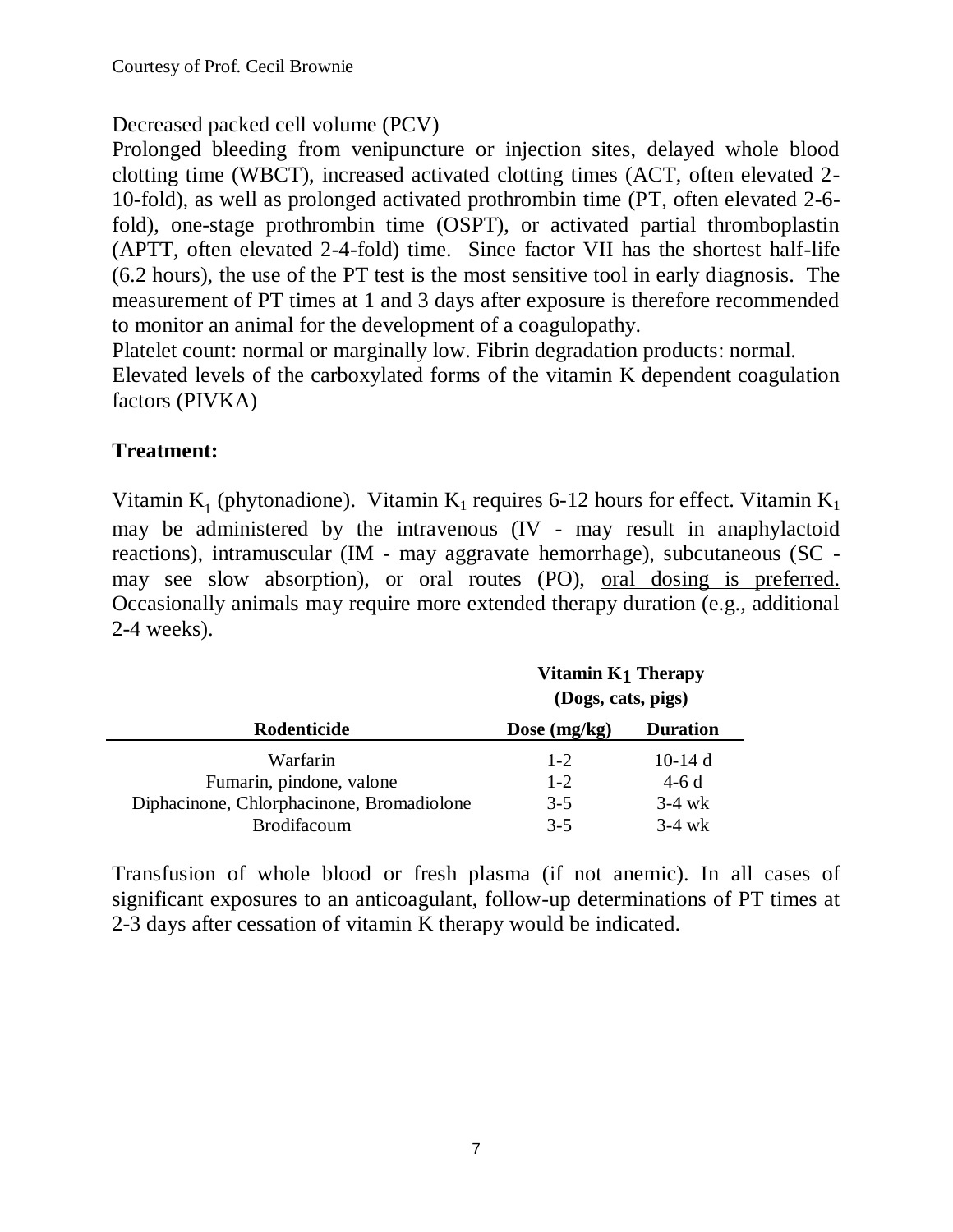# **Bromethalin**



# **Source and Chemistry:**

Bromethalin is a single-dose rodenticide that causes central nervous system depression and paralysis, leading to death in 2 to 4 days. Trade names include Vengeance<sup>®</sup>, Assault<sup>®</sup>, Trounce<sup>®</sup>, and others. Bromethalin-based rodenticides are pelleted (often tan colored) grain-based products that contain 0.75 - 1.5 ounces (21 - 42 gram) of bait in paper "place pack" envelopes. Chemical name: N-methyl-2,4-dinitro-N-(2,4,6-tribromophenyl)-6-

(trifluoromethyl) benzenamine

# **Toxicity:**

Reported  $LD_{50}$ s for technical grade bromethalin include: 1.8 mg/kg in the cat, 4.7 mg/kg in the dog, 13 mg/kg in rabbits, and  $>$  500 mg/kg in the guinea pigs.

Minimum toxic doses of bromethalin baits: 1.67 grams/kg (dog) and 0.30 grams/kg (cat).

Minimal lethal doses of bromethalin baits are 2.5 grams/kg (dog) and 0.45 grams/kg (cat).

Bromethalin-based baits acute oral  $LD_{50}$ s are 3.65 grams/kg (dog) and 1.1 grams/kg (cat).

Relay (secondary) toxicity may occur.

# **Mechanism of Action:**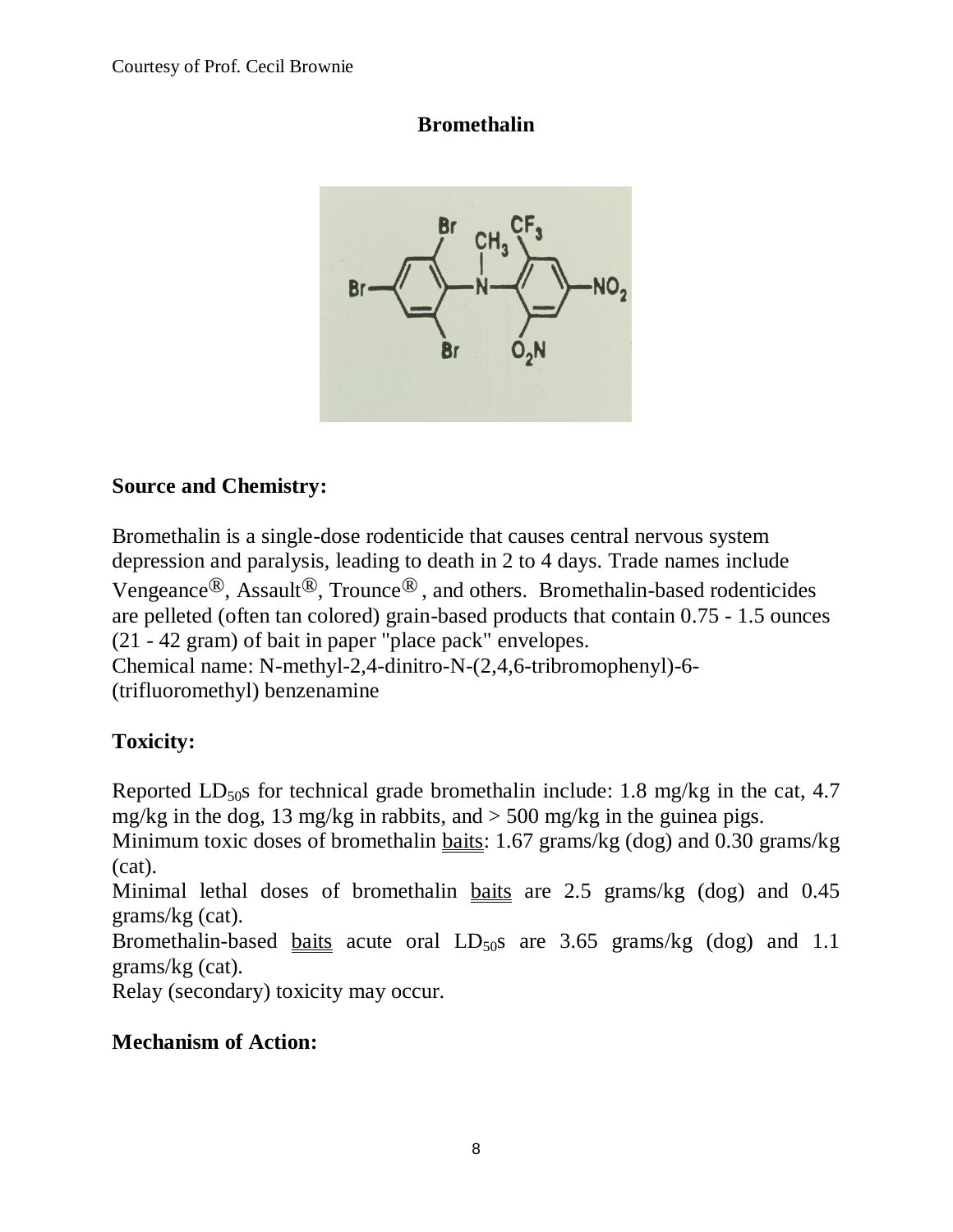Bromethalin uncouples oxidative phosphorylation resulting in a lack of adequate ATP concentrations, so that insufficient energy is available for  $Na^+ - K^+$  ion channel pumps resulting in the development of cerebral edema.

# **Absorption, Distribution, Metabolism, and Excretion:**

Rapidly absorbed from the gastrointestinal tract, with peak plasma concentrations occurring  $\sim$  4-hr after ingestion.

Excretion however, is slow and a plasma half-life of 5.6 days has been reported. Bromethalin is N-demethylated by the liver to a more toxic metabolite (desmethylbromethalin).

# **Clinical Signs:**

Animals that ingest oral doses of bromethalin at or above the  $LD_{50}$  generally develop clinical signs within 24 hours. Bromethalin ingestion at these higher oral doses often produces an acute syndrome that is characterized by severe muscle tremors, hyperthermia, extreme hyper-excitability, and focal motor and generalized seizures.

Lower oral dose of bromethalin (less than an  $LD_{50}$  of bait) produces a toxic syndrome with a slower onset of clinical signs (e.g., 24 - 86 hours). This syndrome is characterized by the development of hindlimb ataxia and/or paresis and/or central nervous system depression, extensor rigidity, and opisthotonus, anisocoria, seizures, tremors, coma, and mydriasis.

# **Diagnosis:**

The diagnosis of bromethalin poisoning is dependent upon the presence of an exposure history to a potentially toxic dose of a bromethalin-based rodenticide and the subsequent development of appropriate clinical signs within an appropriate time-frame.

Chemical confirmation of bromethalin residues is not widely available, and may have limited clinical utility in cases in which a delay in presentation (i.e., the chronic syndrome) occurs.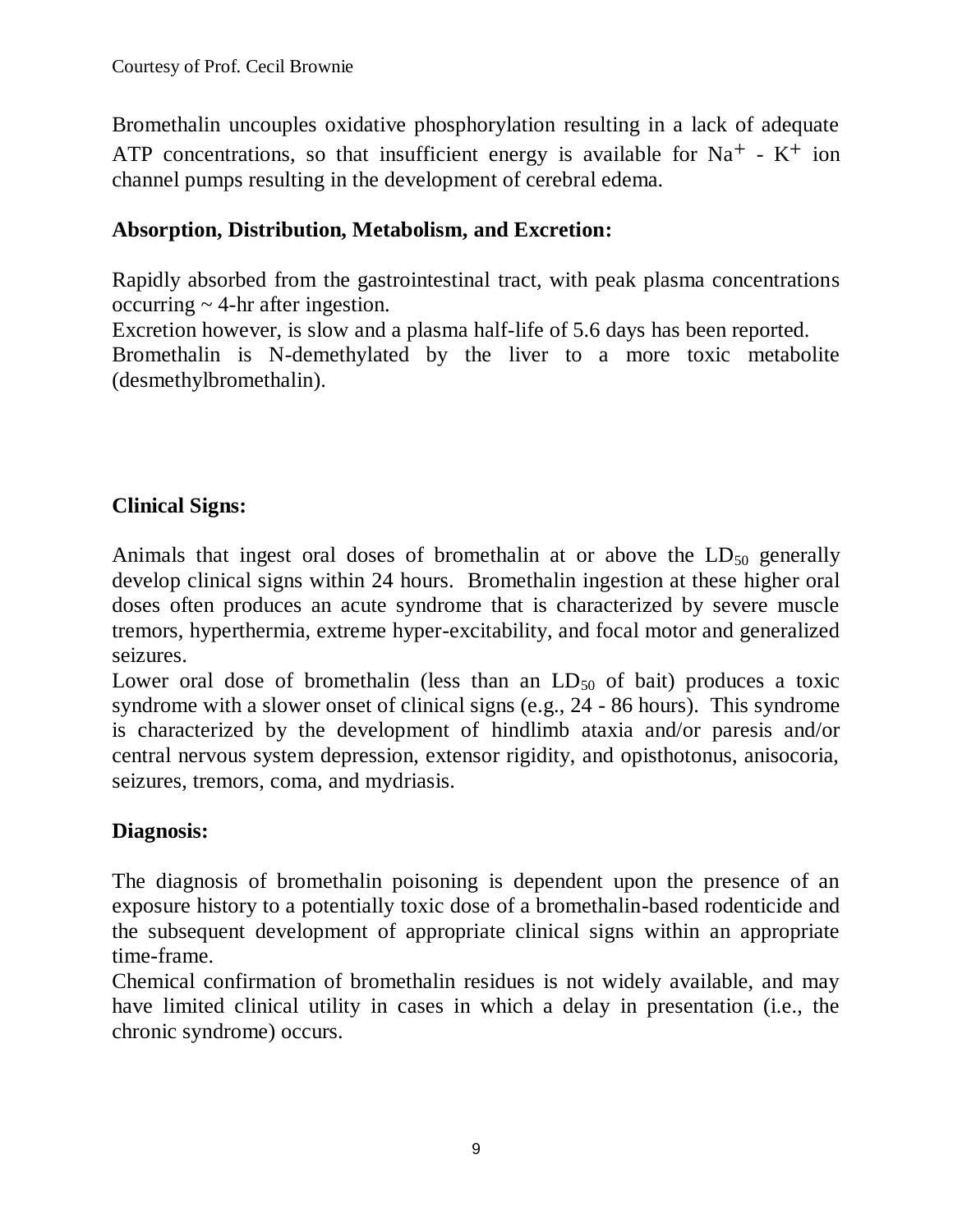# **Treatment:**

Prevention of absorption in recently poisoned animals with emetics, repeated administrations of activated charcoal, and saline or osmotic cathartics. Dexamethasone and osmotic diuretics have been reported to be effective.

# **Cholecalciferol**



# **Source and Chemistry**

Cholecalciferol (Vitamin D3, 9, 10-Seocholesta-5,7,10(19)-trein-3 betaol) rodenticides have been marketed under the brand names Quintox<sup>®</sup>, Rampage<sup>®</sup>, Ortho Rat-B-Gone<sup>®</sup>, and Ortho Mouse-B-Gone<sup>®</sup>. Baits typically contain 0.075% cholecalciferol.

Ingestion of **antipsoriasis** creams containing **calcipotriol, a congener of 1, 25 dihydroxyvitamin D<sup>3</sup> has become a common source of vitamin D toxicosis in dogs.** Ingestion of other types of vitamin D-containing medications is also a potential source of exposure.

# **Toxicity:**

An acute oral  $LD_{50}$  of cholecalciferol as the 100% technical material in dogs was reported to be 88 mg/kg body weight.

A rodenticide bait was lethal to dogs experimentally at an oral dose of 10 mg of cholecalciferol/kg body weight. Toxicity in dogs following the ingestion of 1 gram of bait per pound body weight (2 mg cholecalciferol/kg body weight) have been reported. Note that 2mg cholecalciferol/kg body weight =  $80,000$  U/kg body weight. Animals with preexisting kidney disease may be predisposed to toxicity.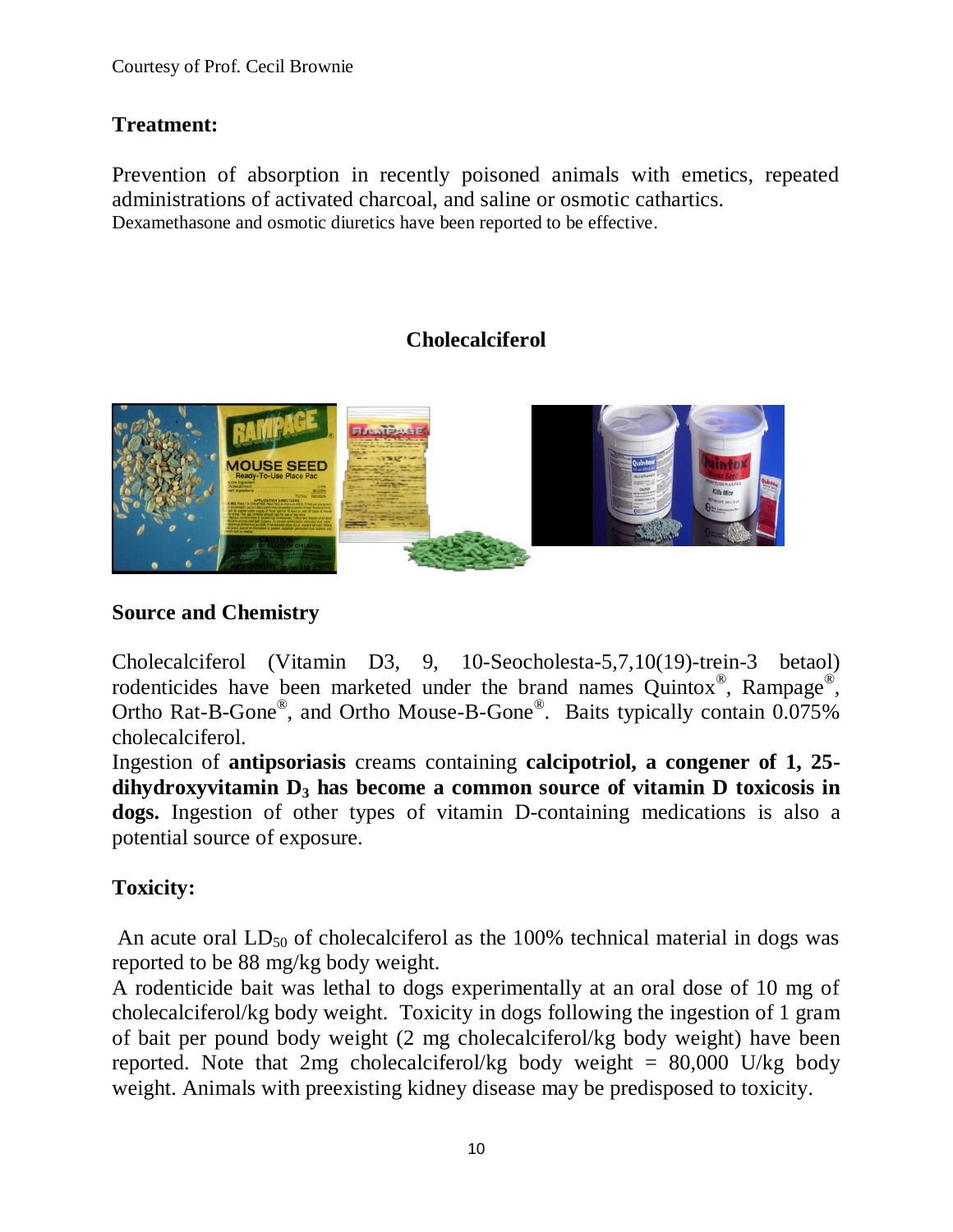#### **Metabolism:**

Cholecalciferol is fat soluble and is absorbed through chylomicrons into the lymphatic system. Cholecalciferol is metabolized by the liver to 25 hydroxycholecalciferol  $(25-OH-D_3)$ , which is the major circulating metabolite during vitamin D excess. Further metabolism of  $25$ -OH-D<sub>3</sub> occurs in the kidney where calcitriol  $(1,25\text{-}(OH)_2\text{-}D_3)$  is produced. Cholecalciferol and 25hydroxycholecalciferol have limited biological activity; calcitriol is the most potent cholecalciferol metabolite in terms of enhancing bone resorption and intestinal calcium transport.



#### **Mechanism of Action:**

Cholecalciferol and other vitamin D metabolites increase intestinal absorption of calcium, stimulate bone resorption, and increase the renal tubular reabsorption of calcium.

#### **Clinical Signs:**

The most common clinical signs include vomiting, depression, anorexia, polydipsia, polyuria and diarrhea. Gastrointestinal and pulmonary hemorrhage sometimes occur as an apparent result of dystrophic calcification, and should not lead to a misdiagnosis of anticoagulant rodenticide toxicity.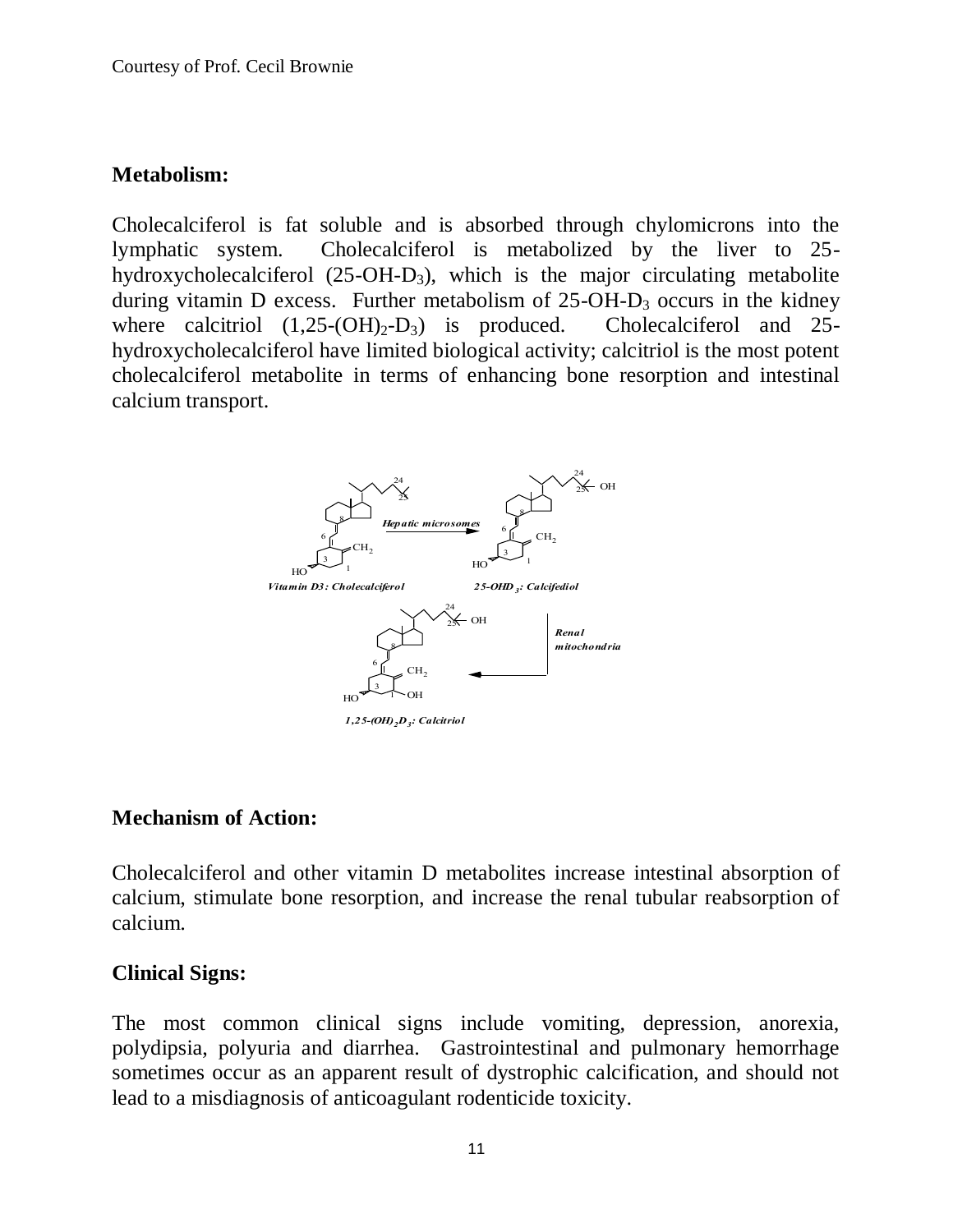Clinical signs generally develop within 12-36 hours of ingestion of cholecalciferol.

# **Clinical Pathology:**

Hypercalcemia (serum calcium > 12 mg/dl), and associated dystrophic calcification.

Hyperproteinemia, hyperphosphatemia and azotemia can occur.

Urinalyses may reveal hyposthenuria (Uspg 1.001-1.007), proteinuria, and glucosuria. Urine sediment examination occasionally reveals leukocytes, erythrocytes, and casts in variable numbers; metabolic acidosis.

# **Pathology:**

Gross lesions in dogs poisoned with cholecalciferol based rodenticides may include diffuse hemorrhage in the gastric mucosa, duodenum, and jejunum.

Microscopic lesions may include necrosis and mineralization of the myocardium and of the arterial intima.

Mineralization of glomerular capillary walls, renal cortical tubular basement membranes, Bowman's capsules, and stomach has been described.

# **Diagnosis:**

The diagnosis of a cholecalciferol rodenticide poisoning depends upon a history of a potentially toxic level of exposure, appropriate clinical signs, and the development of hypercalcemia.

Hyperphosphatemia and hypercalcemia tend to develop within 12 and 24 hours, respectively, after the ingestion of a cholecalciferol based rodenticide.

Mineralization may be appreciated radiographically.

Elevated serum concentrations of cholecalciferol and its primary metabolites, 25 hydroxycholecalciferol, 24,25-dihydroxy- cholecalciferol and/or 1,25 dihydroxycholecalciferol, may also support a diagnosis.

Total kidney calcium concentrations may be elevated when compared to normal animals.

Baseline serum calcium determinations are recommended for all cases of potentially toxic ingestion. These serve as basis for comparison with subsequent time points. The initial calcium values obtained are likely to be within the normal range (even when potentially lethal doses are consumed) for up to several hours after ingestion.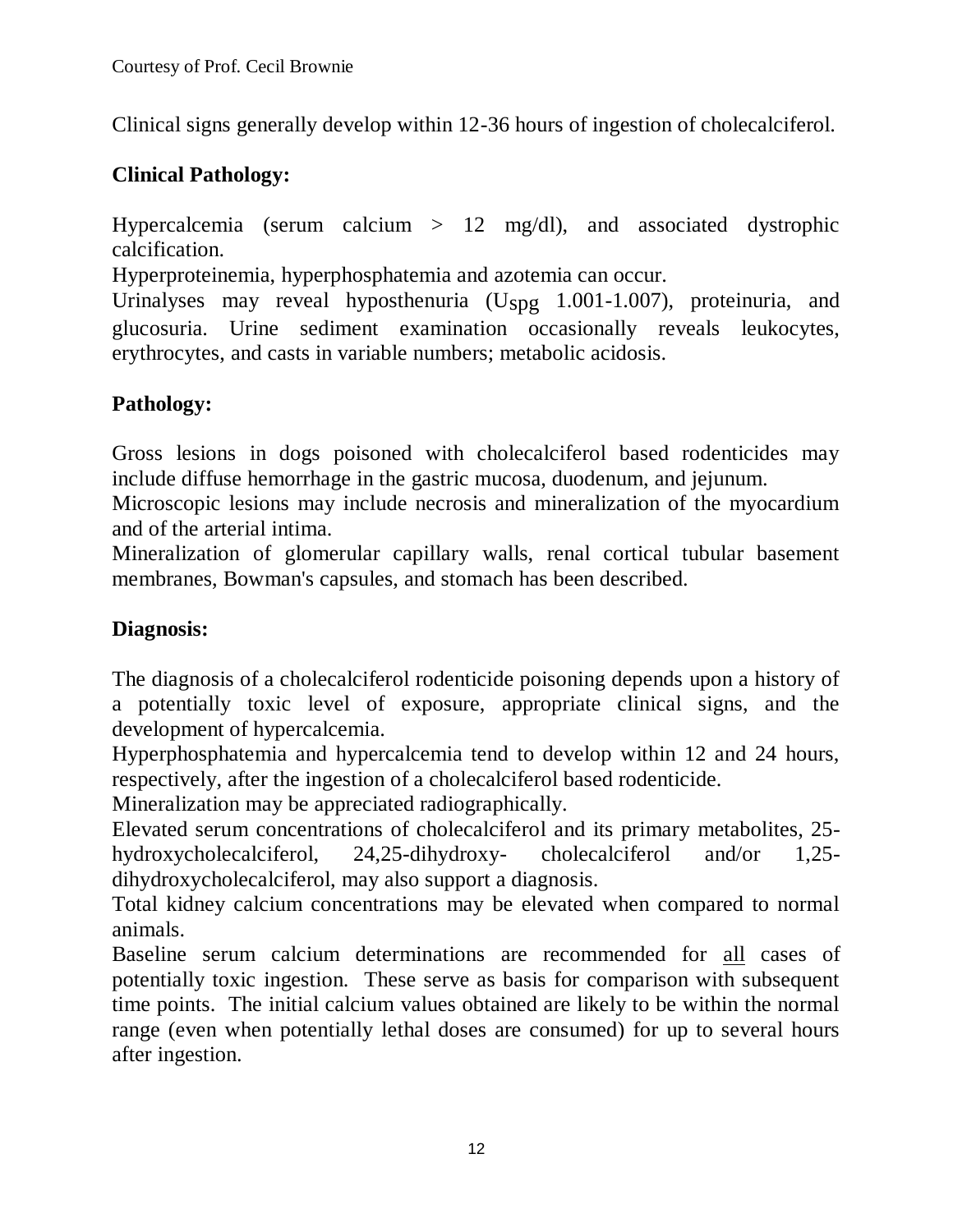# **Treatment:**

Treatment goals include –

1). Detoxification of the gastrointestinal tract to decrease cholecalciferol absorption via administration of an emetic and activated charcoal with a saline or osmotic cathartic

2). Correcting fluid and electrolyte imbalances.

3). Initiation of specific therapies that will prevent or reduce the hypercalcemic state:

Calciuresis with IV 0.9 % sodium chloride

Furosemide at 2-5 mg/kg every 8-12 hours

Oral prednisone at 2 mg/kg every 12 hours

Salmon calcitonin sq at 4-6 IU/kg every 2 to 3 hours until serum calcium levels stabilize

4). Rarely, seizure control, treatment of arrhythmias, and other symptomatic therapies may be required.

Following significant exposures, serum calcium and BUN should be determined at 1, 2, and 3 day's post-exposure. If hypercalcemia (serum calcium  $> 12 \text{ mg/dl}$ ) is present or the animal is symptomatic, then further diuresis and additional therapies may be indicated.

Vitamin D-induced hypercalcemia often persists for several weeks requiring long term management.

After the serum calcium is stabilized within the normal range, maintenance therapy consisting of furosemide orally at 2-4.5 mg/kg every 8-12 hour and oral prednisone at 2 mg/kg every 12 hour.

Calcitonin is the recommended drug for treatment of cholecalciferol-induced hypercalcemia. Calcitonin by itself is ineffective for treatment of cholecalciferolinduced hypercalcemia and is always accompanied by aggressive fluid, diuretic, and corticosteroid administration. The half-life of calcitonin is short (3 to 4 hours); therefore, multiple daily injections must be given for 2 to 3 weeks to maintain blood calcium levels within the physiologic range. Prolonged calcitonin administration is associated with undesirable adverse effects including vomiting and anorexia. Decreased responsiveness has also been reported in humans.

**Pamidronate** is a potentially useful antidote against cholecalciferol toxicity in dogs. Pamidronate (aminohydroxy-propylidene biphosphonate) and clodronate are bisphonates - a new class of inhibitors of bone resorption. In a recent experimental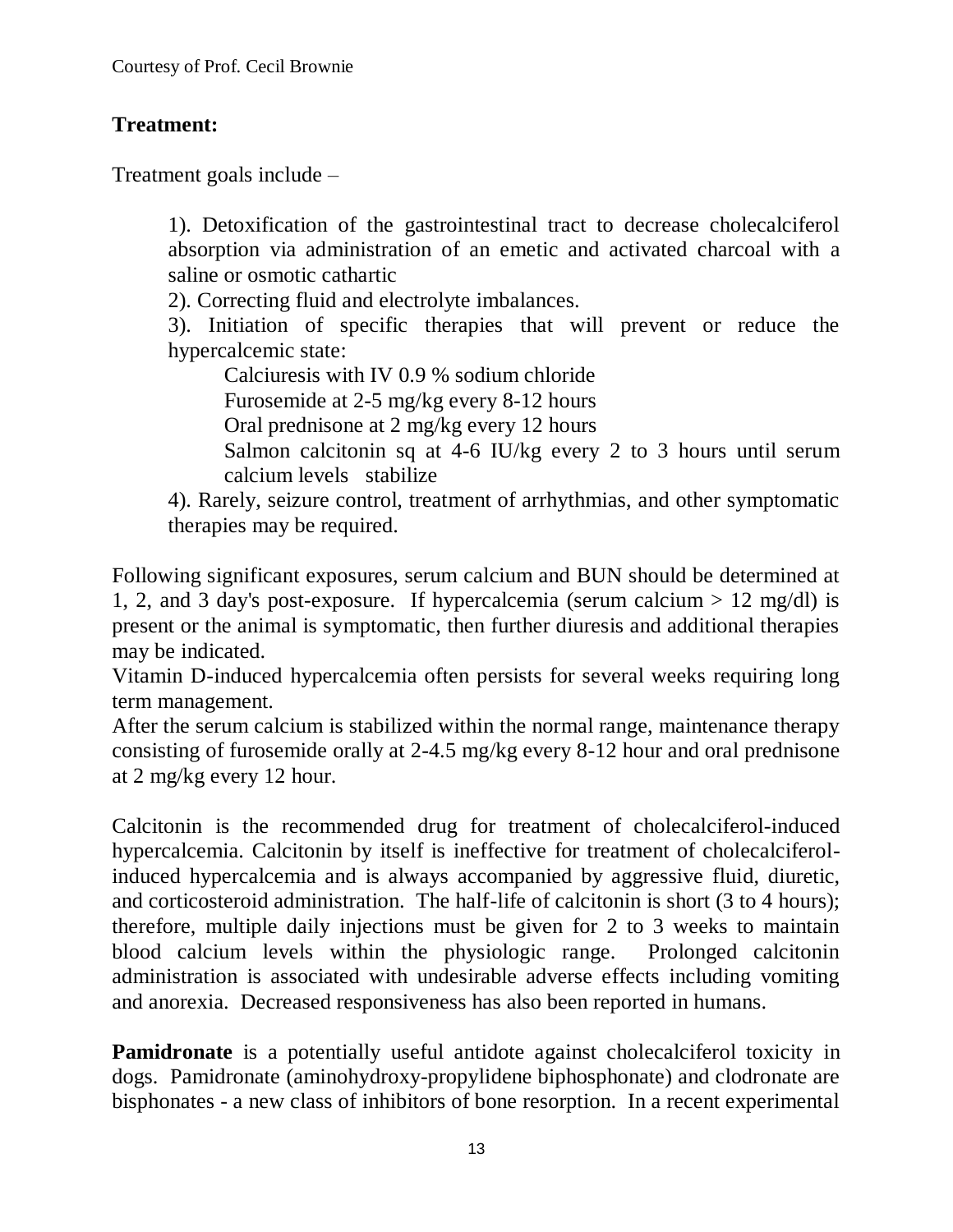study (Rumbeiha et al., AJVR 61: 9-13, 2000), cholecalciferol-poisoned Beagle dogs were treated at 1 and 4 days after cholecalciferol ingestion with intravenous infusions of either 1.3 mg or 2.0 mg of pamidronate/kg in 0.9% saline (150 ml total volume given during a 2-hr period). Treated dogs demonstrated decreased serum calcium levels and improved renal function when compared to animals given saline alone.

### **Strychnine**

### **Source and Chemistry**

Strychnine is a colorless crystal or white bitter tasting indole alkaloid powder extracted from the seeds of the plants *Strychnos nux-vomica* and *Strychnos ignatii.* Strychnine was first used in medicine (e.g., Nux vomica) and as an animal poison since the sixteenth century.

Pesticidal applications: rat control.

Many commercially available baits are pelleted and are dyed either bright green or red.

Preparations containing less than 0.5% strychnine are approved for subsoil use against burrowing rodents (restricted use pesticide).

Continues to remain as a potential cause of toxicosis particularly in dogs.

# **Absorption, Distribution, Metabolism, and Excretion:**

Oral exposure is common and vomiting often does not occur, stomach contents may contain high levels of strychnine. Strychnine appears to be readily absorbed from the intestinal tract

Excretion is accomplished in urine (5-20% unchanged) and through secretion into the stomach.

Strychnine is ionized in acidic media ( $pK1 = 6.0$ ,  $pK2 = 11.7$ ). Therefore, strychnine should be highly ionized in the stomach and not readily absorbed. Ion trapping of strychnine occurs in the acid conditions of the stomach and urinary excretion may be enhanced by acidification of the urine.

Highest concentrations of strychnine are found in blood, liver and kidney. Hepatic microsomal enzymes metabolize strychnine.

#### **Mechanism of Action:**

Strychnine reversibly antagonizes the action of glycine in the spinal cord and medulla. Net effect is reduced action of inhibitory postsynaptic neurons.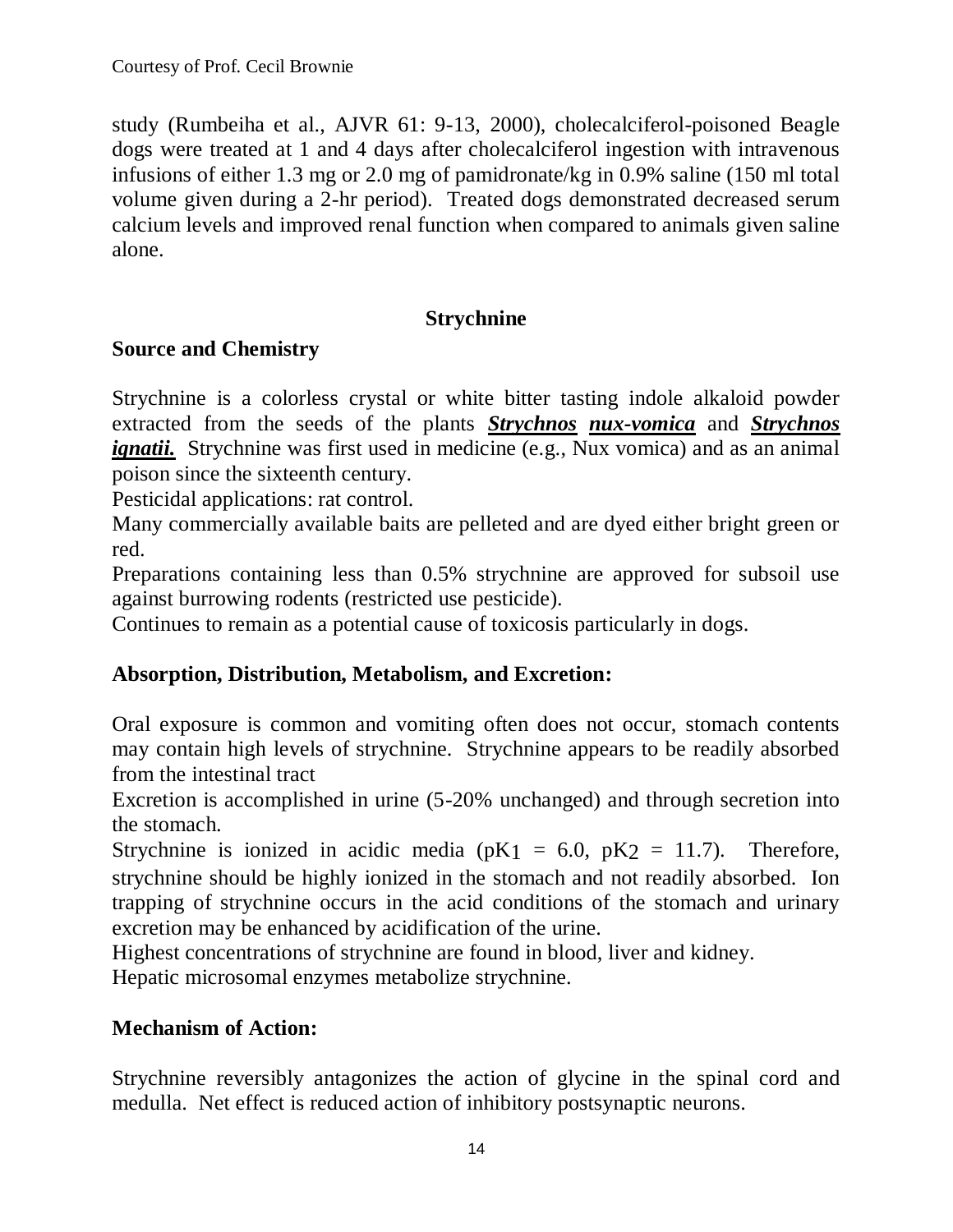The physiologic effect of strychnine is uncontrolled reflex activity. All striated muscle groups are affected, but the relatively more powerful extensors predominate to produce symmetrical and generalized rigidity and tonic seizures. Sublethal convulsant doses of strychnine may elevate blood pressure, heart rate and right ventricular pressure in dogs.

# **Toxicity:**

Strychnine is a highly toxic compound to most domestic animals.

| <b>Species</b> | Approximate oral lethal dose      |
|----------------|-----------------------------------|
| Bovine         | $0.5 \text{ mg/kg}$               |
| Equine         | $0.5 \text{ mg/kg}$               |
| Porcine        | $0.5 - 1.0$ mg/kg                 |
| Canine         | $0.75$ mg/kg                      |
| Feline         | $2.0 \frac{\text{mg}}{\text{kg}}$ |
| Fowl           | $5.0$ mg/kg                       |
| Rat            | $3.0$ mg/kg                       |

Relay (secondary) toxicity may occur.

# **Clinical Signs:**

Clinical signs of strychnine poisoning appear within ten minutes to two hours after ingestion of the poison.

Early signs: apprehension, nervousness, tenseness, and stiffness.

Violent tetanic seizures may appear spontaneously or be initiated by stimuli such as touch, sound, or a sudden bright light.

There is extreme and overpowering extensor rigidity causing the animal to assume a "saw horse" stance. The legs and body are stiff, the neck arched, ears erect, and the lips are pulled back from the teeth. Duration of a tetanic convulsion may vary from a few seconds to a minute or more. Intermittent periods of relaxation are observed but become less frequent.

Convulsive seizures become more frequent and death eventually occurs from exhaustion or anoxia during a tetanic seizure. The entire syndrome, if untreated, is often less than 1 to 2 hr.

# **Pathology:**

Rigor mortis occurs rapidly after death.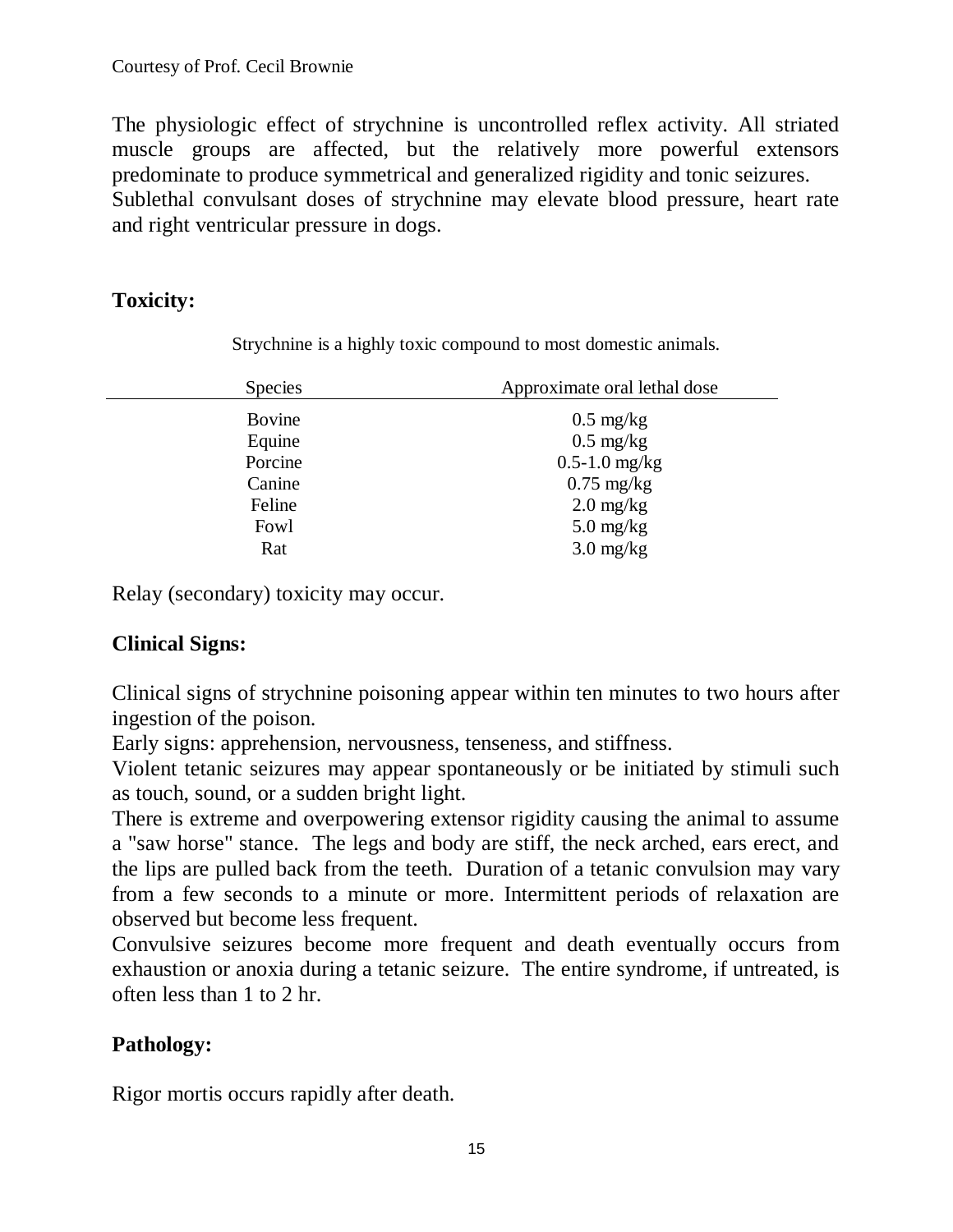No gross or microscopic lesions (e.g., neurons, axons, or myelin sheath) characteristic of strychnine poisoning can be consistently detected.

# **Diagnosis:**

Tentative diagnosis is usually based on history of ingestion, characteristic clinical signs, and lack of lesions.

Characteristically, the stomach of strychnine-poisoned animals is filled with food or bait that has not been completely digested.

Samples for analysis should include stomach contents, liver, kidney, urine, and central nervous system. In addition, bait or vomitus should be kept for analysis. Most chemical confirmations of strychnine poisoning are from stomach contents or liver. Concentrations of strychnine in dogs dying of acute poisoning ranged from 0 to 52 ppm in liver and from 0 to 12,800 ppm in stomach contents.

# **Treatment:**

Of prime concern in strychnine poisoning is prevention of asphyxia.

Morphine should be avoided, due to possibility of respiratory depression. Ketamine should also be avoided, since it has motor stimulant effects in the brain.

Oral detoxification: Induce vomiting (e.g., apomorphine) if animals are not hyperesthetic or convulsive.

Activated charcoal very effective (pretreatment with diazepam may be required). In anesthetized animals, gastric lavage could be used.

Forced diuresis (5 % mannitol in 0.9 % sodium chloride administered at the rate of 6.6 ml/kg/hour) and acidification of the urine with ammonium chloride (132 mg/kg, PO) may enhance excretion of strychnine. Forced diuresis with acidification has had limited benefit in many cases.

Facilities for positive pressure pulmonary ventilation, oxygen administration, and warm quiet conditions should be readily available.

Control seizures *e.g.,* diazepam (2-5 mg/kg, IV) is the drug of choice although pentobarbital may be required.

Resolution of signs generally occurs within 1-2 days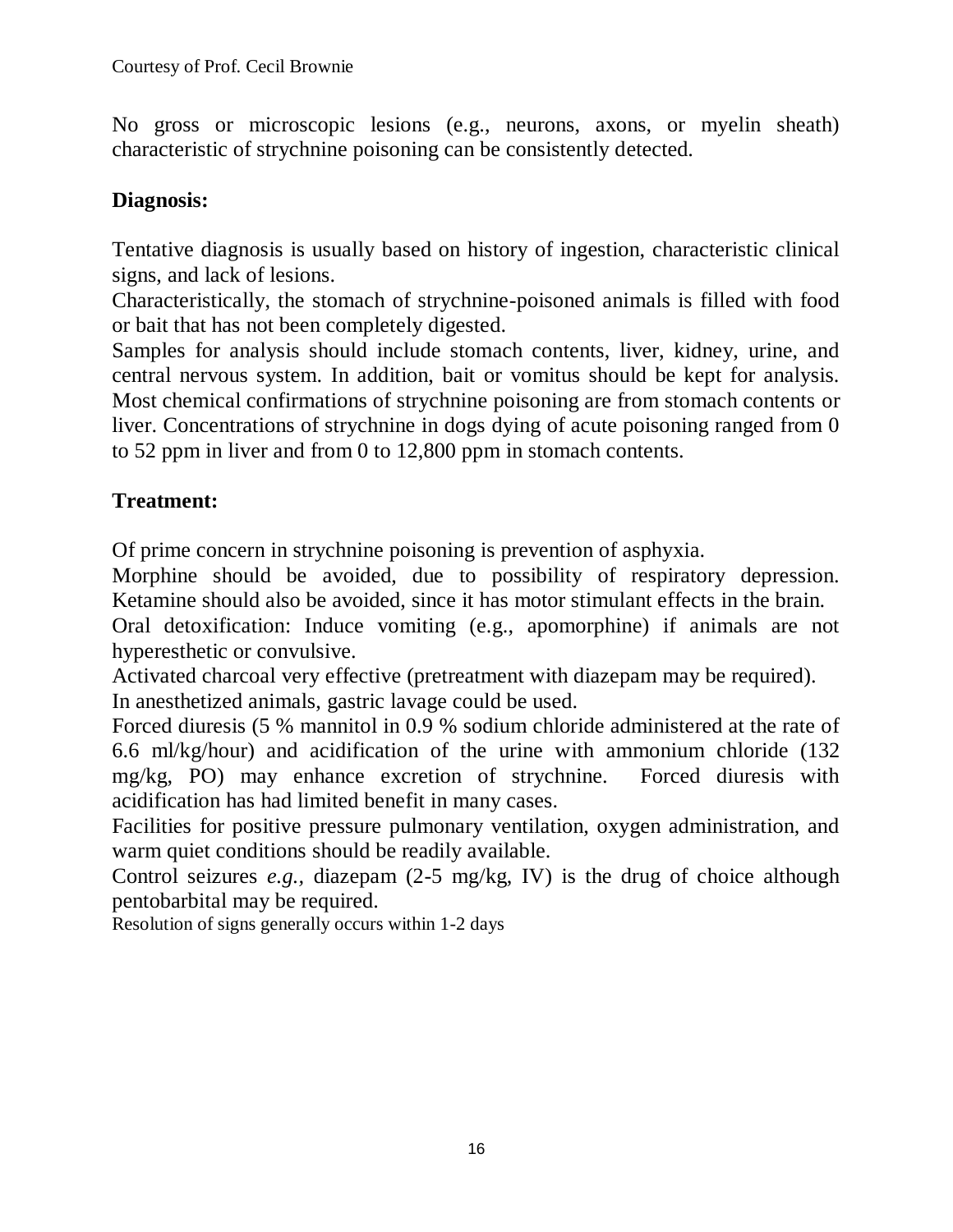# **Zinc Phosphide**

### **Source:**

Zinc phosphide (Zn3P2) has been available commercially for rodent control since 1930.

Zinc phosphide, or occasionally aluminum phosphide, is employed in baits of bread, bran mash, soaked wheat, damp rolled oats, or sugar at concentrations of from 2 to 5 percent.

Zinc phosphide is a dull, grayish black powder, insoluble in water and having a faint acetylene odor in atmospheric air.

# **Toxicity:**

Most animals and poultry can be poisoned by 40 mg/kg depending upon the pH in the stomach.

Oral  $LD_{50}$  of zinc phosphide in rats is 40.5 mg/kg body weight.

A dose of 40 mg/kg zinc phosphide administered to a dog by gelatin capsule induced onset of convulsive seizures seven hours after administration, and the animal expired within thirty minutes after the onset of convulsions. Dogs fed zinc phosphide in amounts of 300 mg/kg can survive if the toxicant is given on an empty stomach. Feeding dogs a normal ration stimulates gastric HCl secretion and greatly increases their susceptibility to zinc phosphide.

Some commercial products contain tartar emetic to stimulate vomiting as a protective measure in non-target species. Zinc phosphide itself has a strong tendency to induce emesis in nonrodent animals, and it does not consistently cause fatal poisoning when accidentally ingested.

# **Mechanism of Action:**

Liberates phosphine gas upon acid hydrolysis in the stomach. CNS effects are due to an unknown mechanism of action.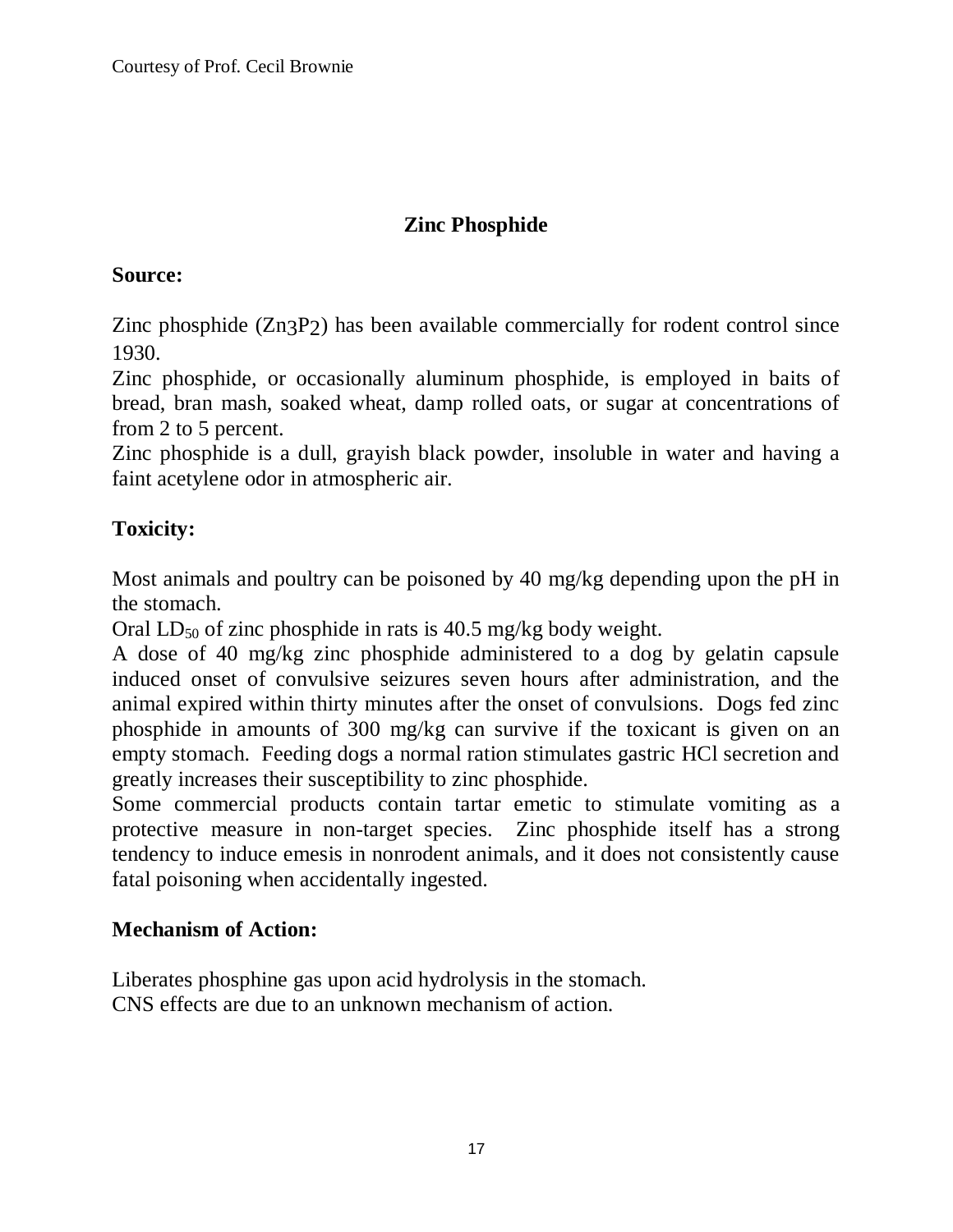# **Clinical Signs:**

Onset of poisoning is rapid, usually within fifteen minutes to four hours after ingestion of a toxic amount of zinc phosphide. Death from large doses is usually within three to five hours, and animals rarely survive longer than 24-48 hr. In some instance's onset of clinical signs may be delayed as long as 12-18 hr after ingestion.

Early signs: anorexia, lethargy, vomiting, tachypnea, and abdominal pain. Ataxia, weakness, and recumbency follow. There may be terminal hypoxia, gasping for breath, and struggling. Also, hyperesthesia, "running fits," and seizures can be seen. Metabolic acidosis can occur.

Pulmonary edema. Liver and/or kidney failure may occur.

# **Pathology:**

There is marked congestion of the lungs and interlobular edema in some cases. Pleural effusion and sub-pleural hemorrhages may be seen. Myocardial degeneration may occur.

The liver and kidney are extremely congested in acute cases. Renal tubular degeneration, hyaline change, and necrosis may occur, gastritis. The freshly opened stomach has a characteristic odor of acetylene.

# **Diagnosis:**

History of exposure to zinc phosphide, accompanied by rapid death characterized by dyspnea, vomiting, pulmonary edema, and visceral congestion suggests zinc phosphide poisoning.

Chemical detection of zinc phosphide in stomach contents or gastric lavage is possible.

Zinc levels in blood, liver, and kidney may be elevated.

# **Treatment:**

Correct acidosis and hypocalcemia

If detected early, emesis should be induced. Activated charcoal.

Breakdown of zinc phosphide to phosphine may be retarded by gastric lavage with aluminum or magnesium hydroxide gel.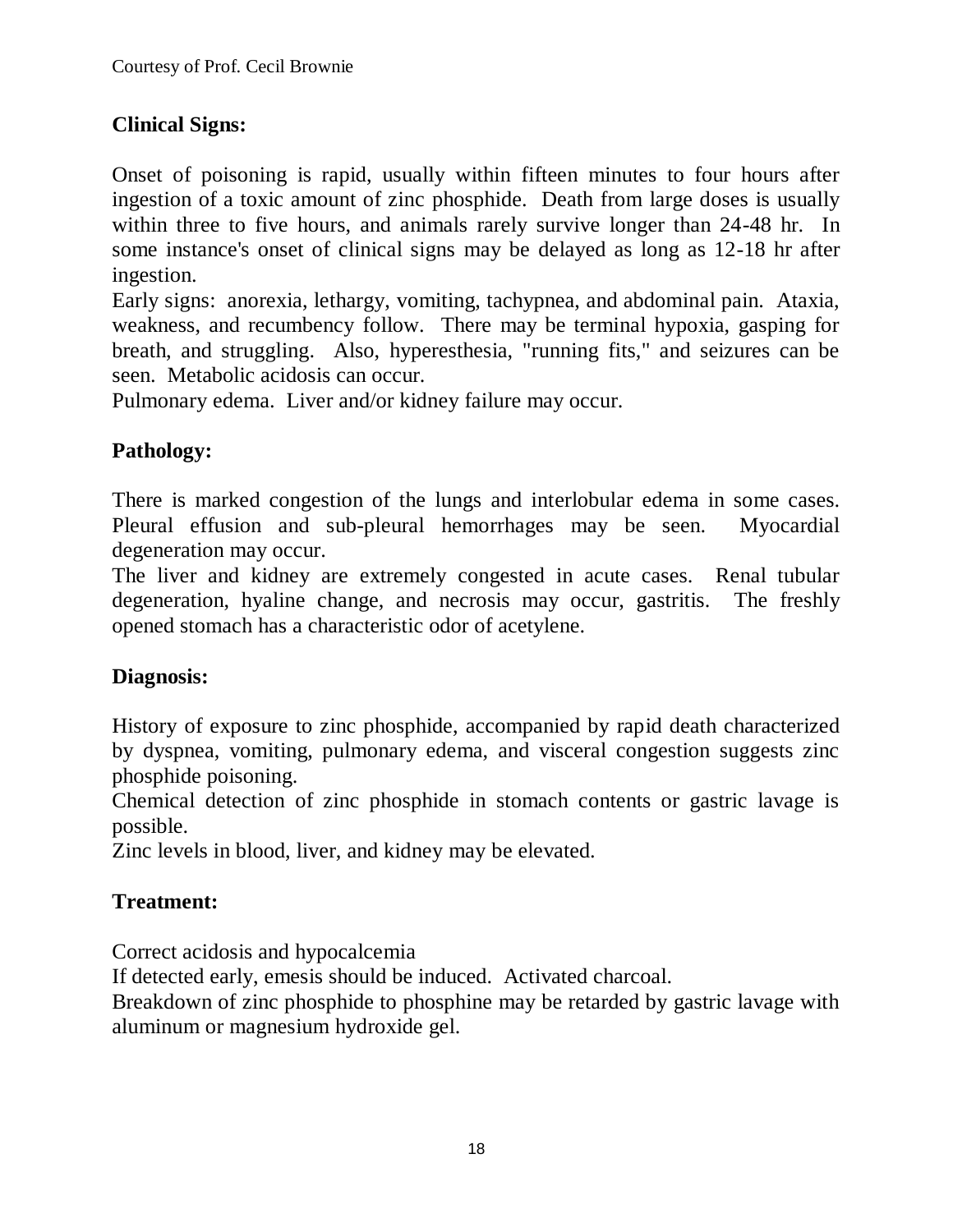# **MINOR RODENTICIDES**

# **Alpha—Napthyl Thiourea (ANTU)**

Alpha-naphthyl thiourea (ANTU) is used exclusively as a rodenticide. Rodents are very susceptible to ANTU toxicity (rat oral LD50 6-7 mg/kg). Dogs, cats, and swine are the most susceptible domestic animals. Mature and aged dogs are more susceptible than young ones. The single oral lethal dose in the mature dog is recorded to be between 10 and 50 mg/kg body weight. In young dogs the single lethal dose is 85-100 mg/kg. ANTU causes pulmonary edema.

#### **Treatment**

Symptomatic and supportive.

#### **Phosphorus**

Phosphorus is used little today because better, safer rodenticides are available. The characteristic odor is described as garlic-like. Lethal dose in most species 1-2 mg/kg.

#### **Clinical Signs:**

**Phase 1:** Initial signs occur within hours of ingestion and characterized by gastrointestinal, abdominal and circulatory signs: vomiting  $\pm$  blood, cardiac arrhythmias, no diarrhea, shock cyanosis, incoordination and coma may develop with death occurring before the second and third phases appear.

**Phase II:** an interim or latent phase (1-3 days after ingestion) in which apparent recovery occurs.

**Phase III:** recurrence of severe clinical signs characterized by vomiting and occasionally hematemesis, icterus and hepatic failure and central nervous system dysfunction. Hypoprothrombinemia and a tendency to bleeding especially from gingiva, stomach, intestine or kidney. Hypoglycemia may be severe and liver enzymes are elevated. Oliguria can develop attended by a rise in blood urea nitrogen and other parameters associated with renal tubular damage. Urinalysis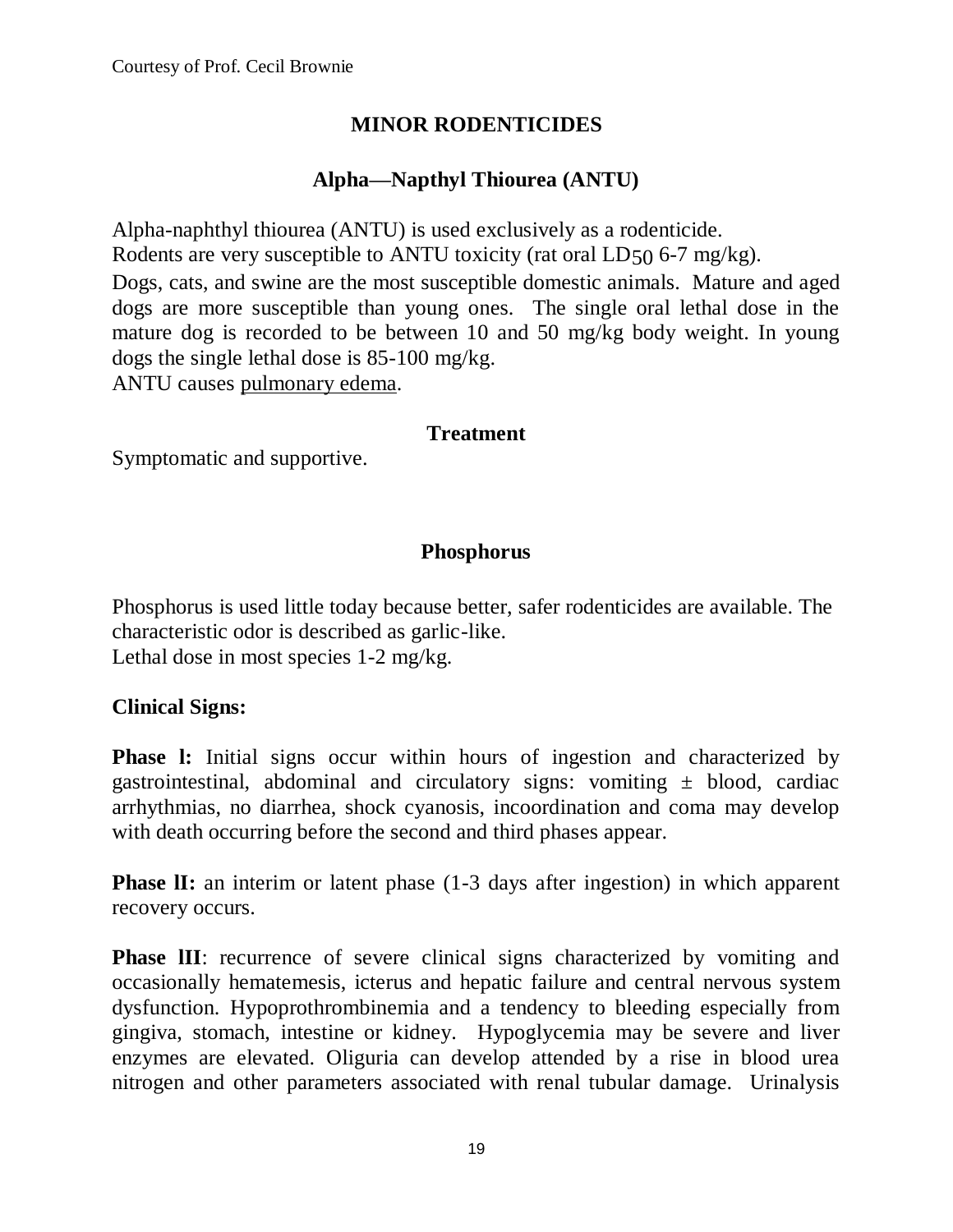reveals albuminuria, hematuria and increased concentrations of amino acids. Phosphorus content of the blood is generally normal.

#### **Treatment:**

Symptomatic and supportive.

### **Sodium Monofluoracetate (compound 1080)**

### **Sources:**

The primary use of fluoroacetate is to control predators. In the United States, fluoroacetate compounds are mixed with a black dye (nigrosine) and are available only to licensed exterminators.

Dogs are very susceptible and as little as 0.05 mg/kg may be lethal.

Undergoes synthesis to fluorocitrate which then acts to inhibit the enzyme aconitase in the Krebs or tricarboxylic acid cycle resulting in a buildup of citrate and inhibition of cellular respiration.

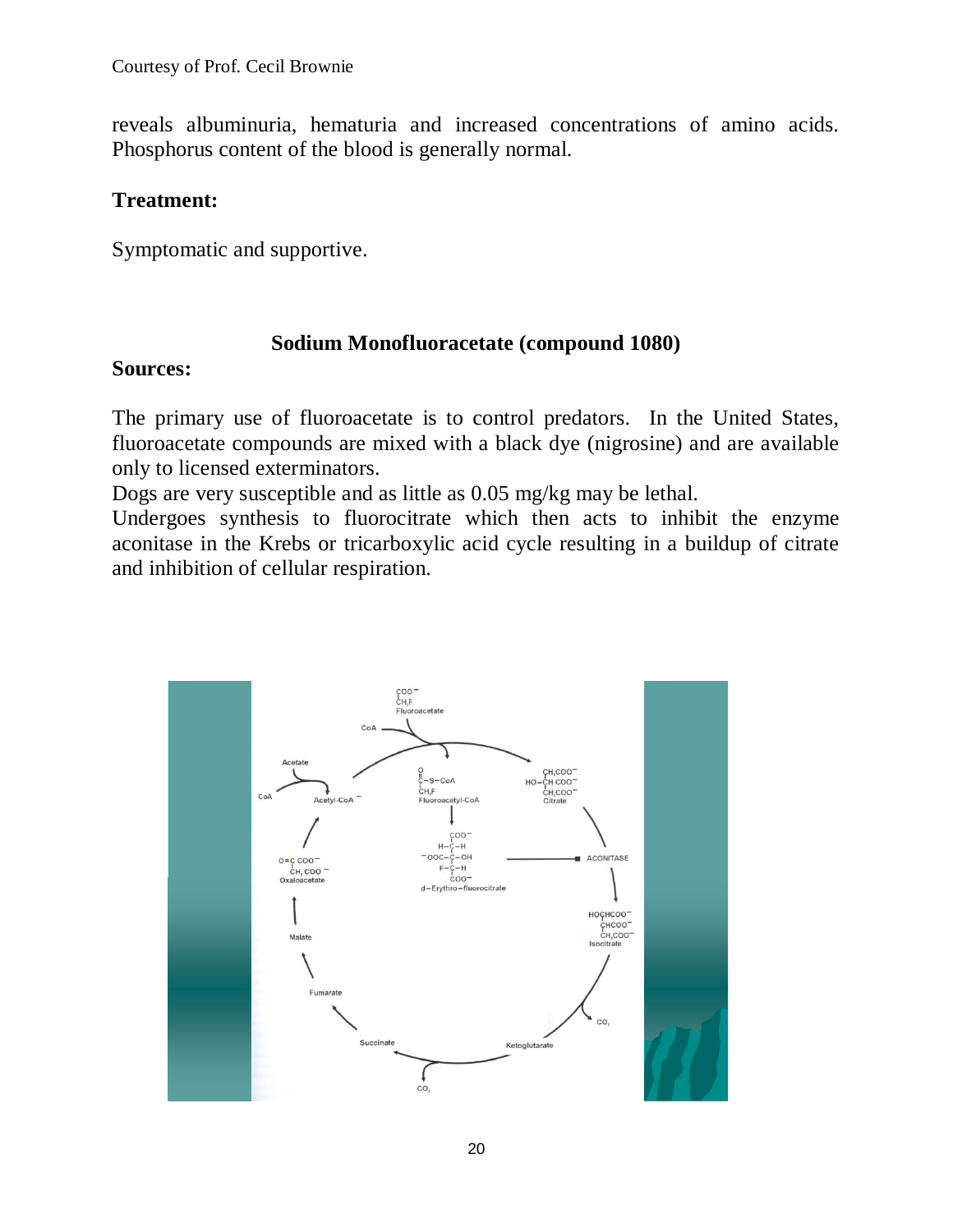Convulsions may be prominent or cardiac effects may be dominant. In all species there is a characteristic latent period of from 0.5-2h after ingestion of 1080. When signs commence, the onset is acute and the course rapid and usually violent.

#### **Treatment:**

Symptomatic and supportive (Decontaminate the GI tract and seizure control).

# **Thallium**

Pesticide use prohibited since 1965.

The LD<sub>50</sub> for most species is in the range of 10-15 mg/kg.

Thallium will accumulate in the body ---> chronic toxicity.

Rapidly absorbed from the GI tract.

Excreted both in the urine and in the feces but is only slowly removed from the body.

Interferes with oxidative phosphorylation.

# **Clinical Signs:**

**Acute Form***:* 1-4 days of ingestion: severe gastric irritation, vomiting, severe hemorrhagic diarrhea, abdominal pain and anorexia. Lingual ulcers have been reported in cats. In the acute form the dog or cat may die from the severe gastritis, depression and renal damage within three to six days. In the acute form motor paralysis and trembling may occur.

**Sub-acute Form:** 2-7 days of ingestion: mild gastric distress with prominent skin changes. There is a reddening of the skin and early pustular formation. This usually begins on the ears and nose and then will proceed to involve the axillary region, ventral abdomen and torso. Marked reddening of the oral membranes and to a lesser extent the skin.

**Chronic Form***:* 7-10 days of ingestion: loss of hair and the drying and scaling of the skin.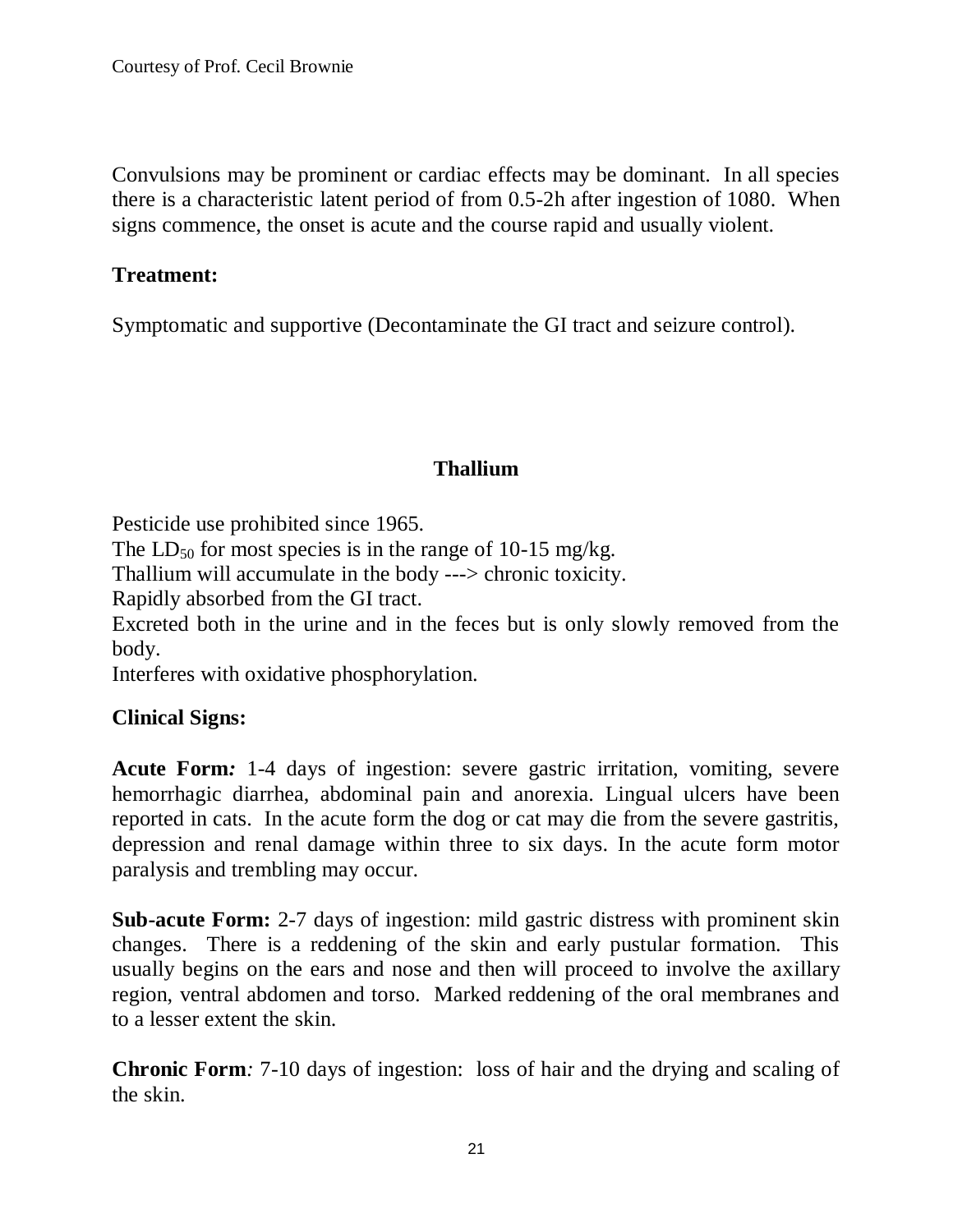# **Pathology:**

Severe hemorrhagic gastroenteritis

Fatty degeneration and necrosis of the liver, and congestion and hemorrhage of the spleen, heart and kidneys may be observed.

Hyperkeratosis, parakeratosis, hyperemia and some hyalinization of the skin.

### **Diagnosis:**

Mixed GI and skin effects Detection of thallium in the urine or tissues.

# **Treatment:**

Symptomatic and supportive. Forced potassium diuresis. Decontamination of GI tract (emetics, activated charcoal) Prussian Blue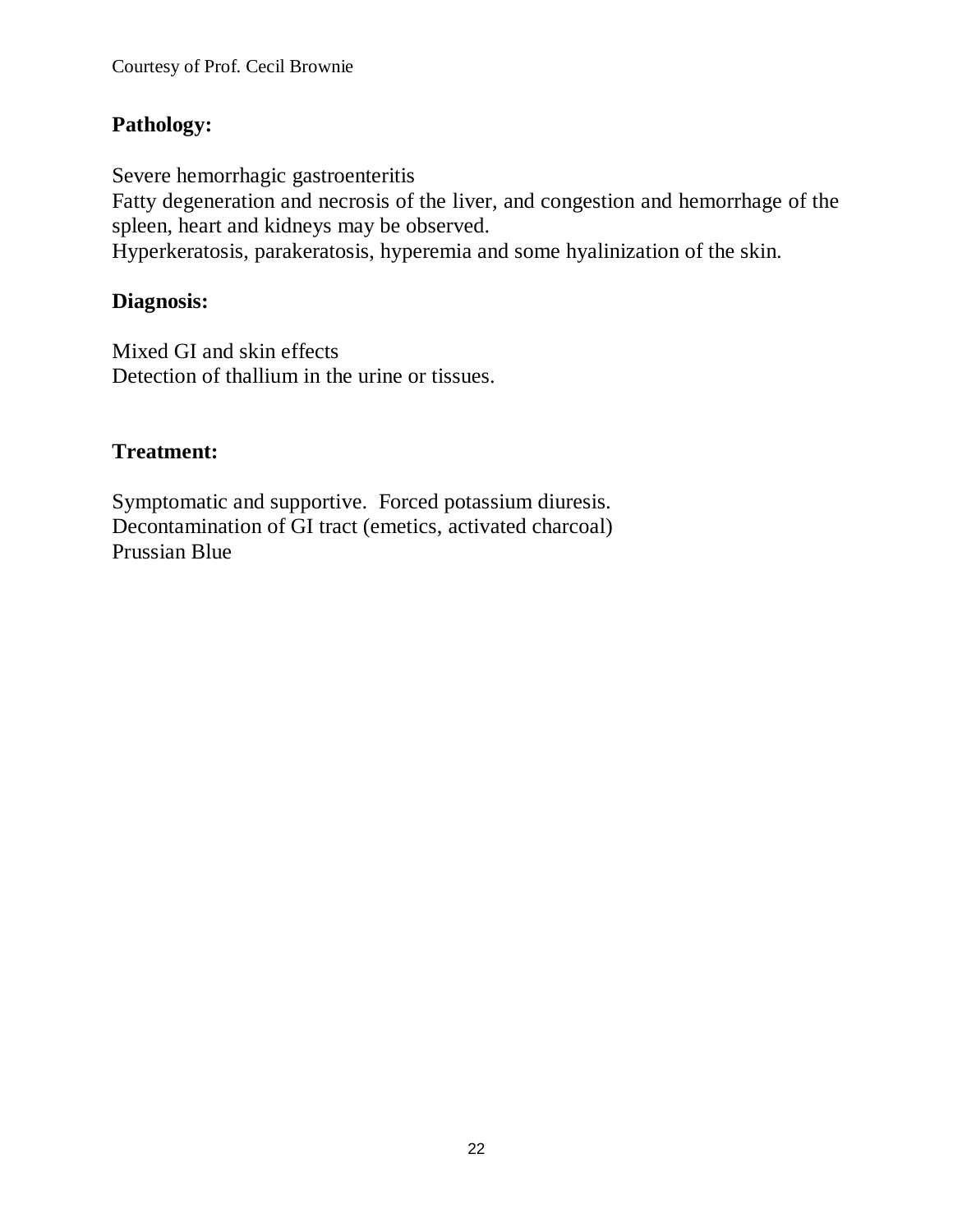# **INSECTICIDES**

### **Syndrome – Toxic response**

- **Acute:** Organophosphates/Carbamates Pyrethrins/Pyrehroids Arsenic Organo-chlorine
- **Chronic:** Delayed neuropahy with some Organophsphates and among some animal and birds species

#### **Residues:**

Organo-chlorines (DDT, Mirex, and others)

# **Organophosphorus (OP) and Carbamate Insecticides**

#### **Source and Chemistry**

The most prevalent and toxic chemical warfare agents are potent organophosphorus compounds (soman, sarin, tabun). These compounds are not used as insecticides. Carbamate insecticides, are derivatives of carbamic acid are used for similar surface applications. The original carbamate, physostigmine, is a plant alkaloid, derived from the "ordeal bean."

Animal poisonings from organophosphorus (e.g., Asuntol,

chlorpyrifos,dichlorvos)/carbamate (e.g. aldicarb, methomyl, propuxur, carbaryl, carbofuran) insecticides commonly result from their deliberate dermal application or accidental ingestion. Most of these insecticides are applied to surfaces of plants, animals, soils, or household, floors, etc. Others are systemics (e.g., Spot-On<sup>®</sup>) that are absorbed via any route by plants or animals and then distributed through the organism on which the insect pest feeds.

An important source of toxicity in the cat results from the inappropriate use of chlorpyrifos-based products used for the control of fleas and other ectoparasites. Flea control formulations available for domestic animals that contain chlorpyrifos include dips, sprays (polymer-based), and collars. However, except for flea collars, chlorpyrifos is not approved for use on cats. The inappropriate use of chlorpyrifos-based products on cats results in a significant number of poisoning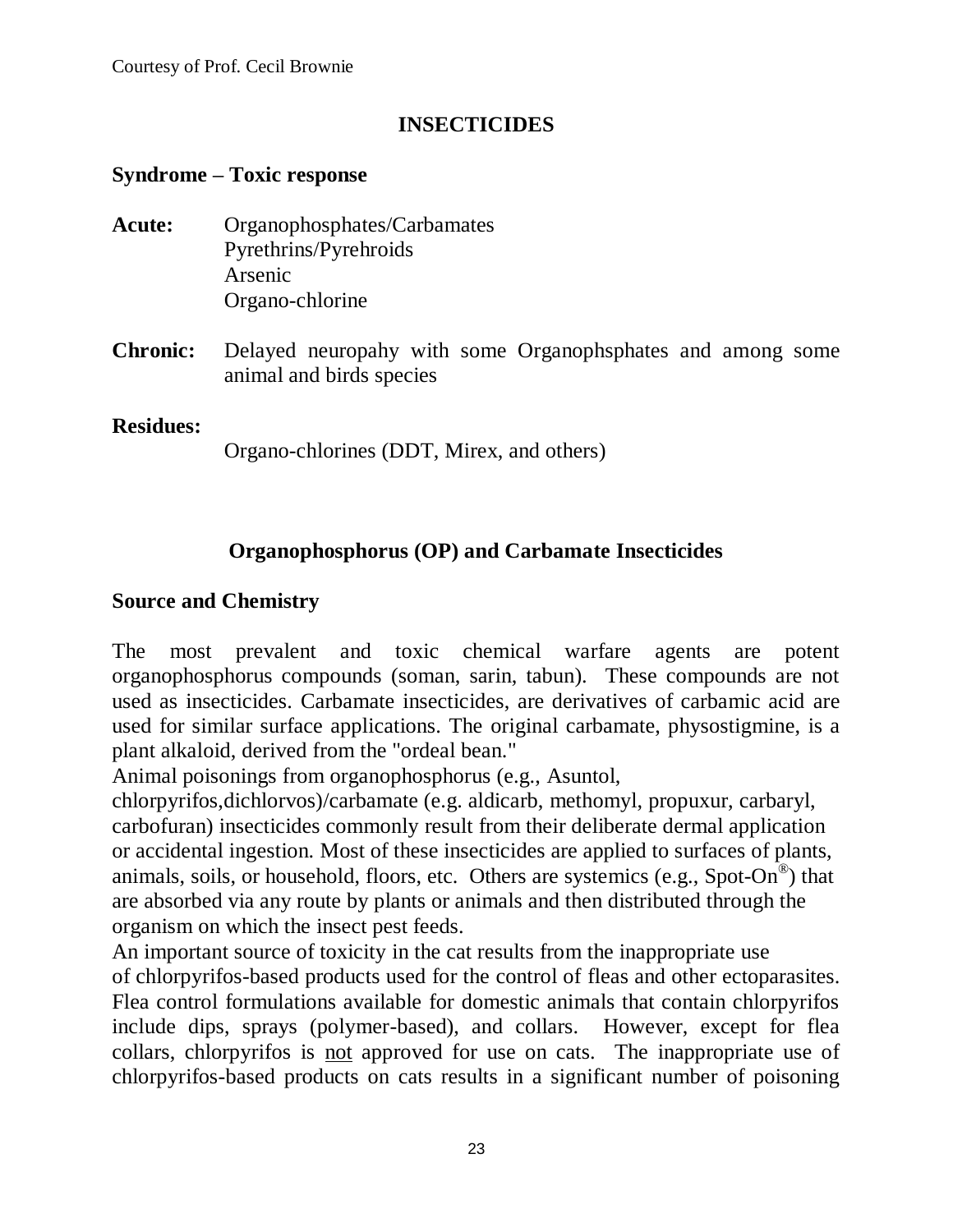cases each year. Chlopyrifos and Diazinon based formulations have been withdrawn from sale in the US in 2000 and 2004 respectively.

**Environmental contamination:** Concern varies with the specific Compound and their route of exposure. Whereas the carbamates (except for aldicarb in ground water and on vegetables) are less of a concern environmentally the organophosphorus insecticides tend to be much less persistent than the organochlorine insecticides.

| Generic Name | <b>Trade Names</b>                                                           |  |
|--------------|------------------------------------------------------------------------------|--|
| Acephate     | Orthene, Asataf, Pillarthene, Kitron, Aimthane, Ortran, Ortho 12420, Ortril, |  |
|              | Chrevron RE 12420, and Orthene 755                                           |  |
| Chlorpyrifos | Brodan, Detmol UA, Dowco 179, Dursban, Eradex, Lorsban, Piridane,            |  |
|              | Stipend                                                                      |  |
| Coumaphos    | Agridip, Asunthol, Meldane, Muscatox, Umbethion, Co-Ral, Asuntol, Bay        |  |
|              | 21, Baymix, Dilice, Resistox, Suntol, Negashunt                              |  |
| Diazinon     | Knox Out, Spectracide and Basudin                                            |  |
| Dimethoate   | Cekuthoate, Chimigor 40, Cygon 400, Daphene, De-Fend, Demos NF,              |  |
|              | Devigon, Dimate 267, Dimet, Dimethoat Tech 95%, Dimethopgen,                 |  |
|              | Ferkethion, Fostion MM, Perfekthion, Rogodan, Rogodial, Rogor, Roxion,       |  |
|              | Sevigor, Trimetion                                                           |  |

# **Absorption, Distribution, Metabolism, and Excretion:**

Exposures – oral, ophthalmic, respiratory and dermal routes Generally lipophilic compounds and are well absorbed, widely distributed, accummulate in fat, liver metabolized, and excreted as metabolites in urine.

**Organophosphates** – Some OPs (especially those with a -P=S moiety, e.g., parathion) require metabolic activation, forming Oxons which irreversibly phosphorylate cholinesterase, becoming more toxic over a longer duration due to aging OP-Acetylcholinesterase complex rather than the new enzyme (Acetylcholinesterase) synthesis.

**Carbamates-** Inhibit cholinesterase enzyme "carbamylation" ester. Complexation is labile, reversible and of a shorter duration of action.

**Toxicity:**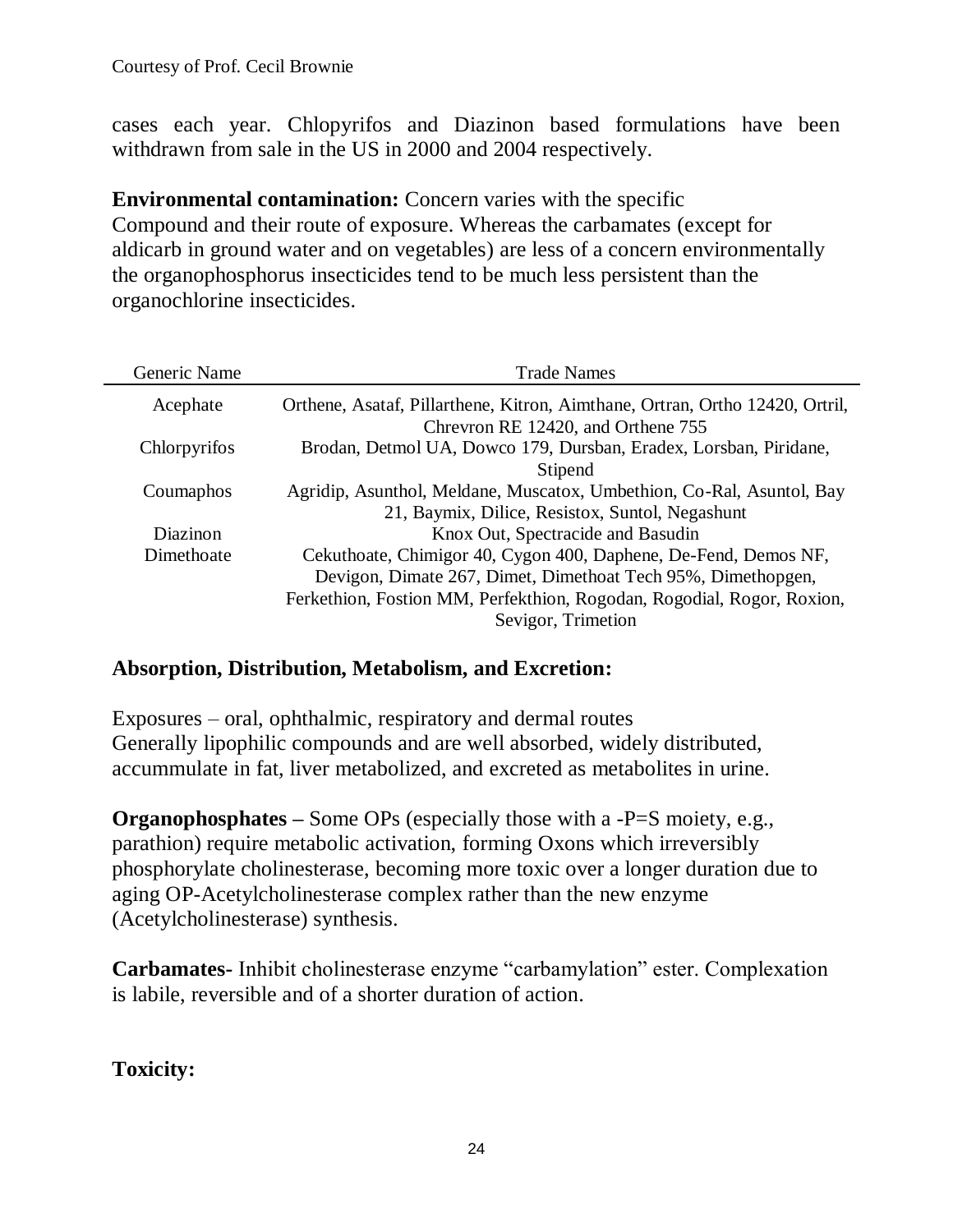Wide variation depending on dose and compound involved - Characterized in the case of OPs as highly toxic (e.g parathion), intermediate toxicity (e.g. coumaphos) or low toxicity (e.g. fenthion); and in the case of Carbamates as extremely toxic (e.g. aldicarb, methomyl), highly toxic (e.g. propuxur, aminocarb) or moderate toxicity (e.g. carbaryl).

 $LD_{50}$  Chlorpyrifos in the cat is between 10 and 40 mg/kg. Some cats may develop severe clinical signs following exposures to even smaller doses especially if chronically exposed.

# **Mechanism of Action:**

Competitive inhibitors of cholinesterase enzymes (Acetylcholinesterase or true Cholinesterase and Pseudo-cholinesterase or plasma cholinesterase) activity

Acetylcholinesterase – present in RBC membrane Pseudo-cholinesterase – present in plasma, liver, pancreas and CNS.

Acetylcholine (ACH) is the mediator at junctions including those between preganglionic and postganglionic neurons in both the parasympathetic and sympathetic nervous system, smooth muscles or glands, motor nerves and skeletal muscles, and some neuron to neuron junctions in the CNS.

Acetylcholinesterase (ACHE) is the enzyme that rapidly hydrolyzes ACH at these locations. Actual physiological purposes of the enzymes located in blood are unknown.

# **Clinical Signs:**

Organophosphorus and carbamate insecticides are potent inhibitors of acetylcholinesterase in mammals and produce three categories of effects namely: **muscarinic** (salivation, lacrimation, bronchial secretion, vomiting, diarrhea), **nicotinic** (tremors, respiratory paralysis), and **CNS** (seizures, miosis, hyperactivity).

Death is usually due to one or more of the following effects: increased respiratory tract secretions and bronchiolar constriction with hypoxia aggravated by bradycardia; respiratory depression from nicotinic stimulation to the point of paralysis; and respiratory paralysis from CNS depression due to central effects of the insecticide (may be the primary cause of respiratory-failure in some species).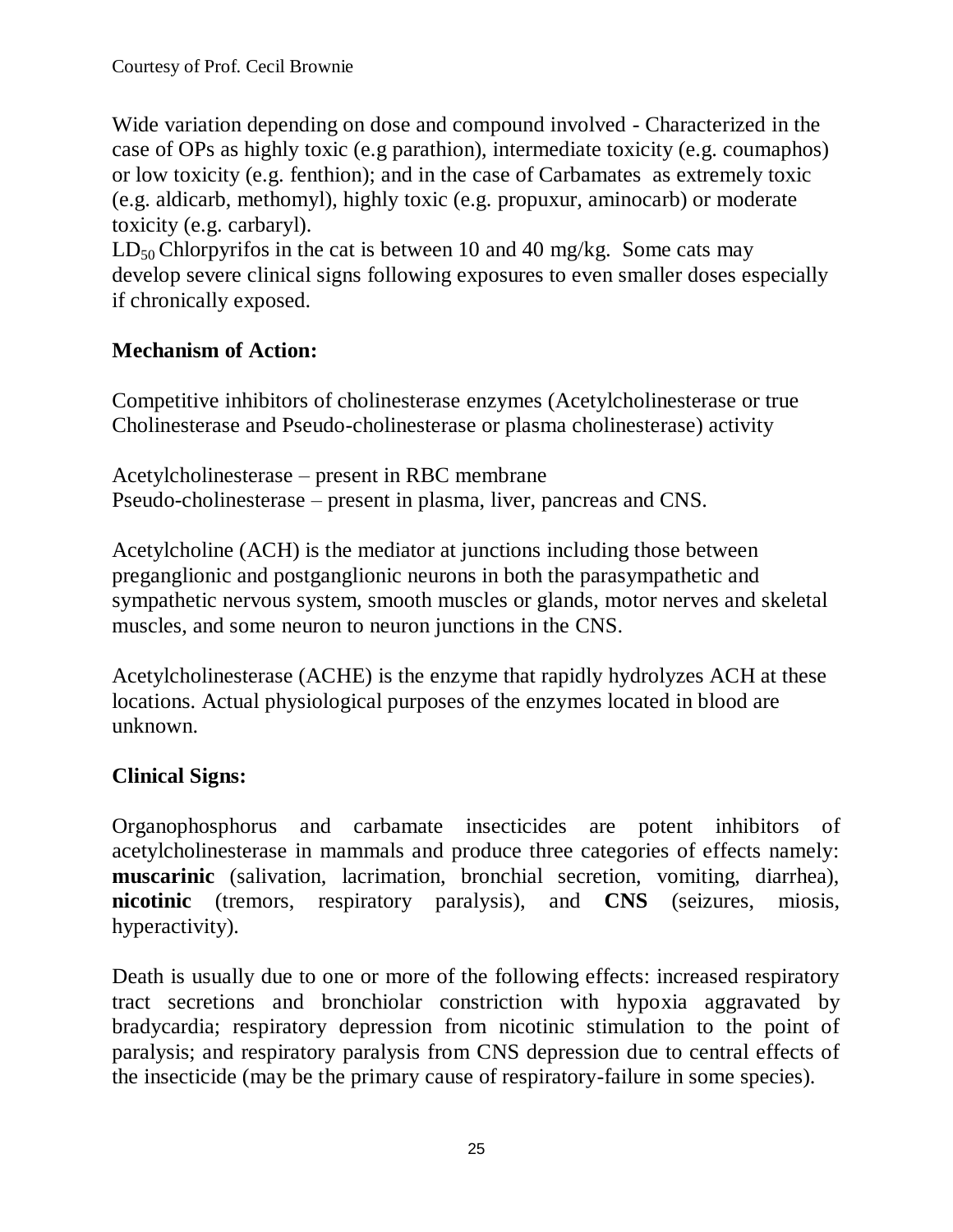**Horses**--colic, abdominal pain, salivation, severe diarrhea (often watery), dehydration.

**Chlorpyrifos toxicosis in cats and bulls.** The classical syndrome of OP poisoning characterized by salivation, lacrimation, urination, and defecation ("SLUD") is rarely observed in cats or bulls except following acute oral exposure. More typically, animals are presented following a delayed onset of 1 to 5 days after dermal exposure. Clinical signs in cats (and bulls to some extent) may include depression, ataxia, tremors (generally involving the head, neck, and back), behavior changes (personality change, aggression), hyperactivity, and hyperesthesia, as well as miosis or mydriasis. Other signs include anorexia, salivation, vomiting, diarrhea, tachypnea, and dyspnea. Tachypnea, and dyspnea result from excessive bronchoconstriction and hypersecretion and may be lifethreatening in overly stressed cats. Clinical signs commonly persist for several weeks in topically dosed cats and bulls. This duration may be the result of prolonged cholinesterase inhibition and debilitation that results in hypokalemia. Although not specific for chlorpyrifos toxicosis, electromyographic (EMG) abnormalities reported to occur in chlorpyrifos-poisoned cats include prolonged insertion activity, fibrillation potentials, positive sharp waves, and high-frequency discharges consistent with a neuropathy or neuromyopathy. Electromyographic changes are most severe in the pelvic limbs.

Interestingly, in addition to the acute effects of organophosphorus insecticides, some compounds (e.g. phosphoramidates, phosphonates) are associated with the rare development of organophosphate induced delayed neuropathy (OPIDN), characterized by central-peripheral distal axonopathy ("dying back polyneuropathy"). For example, in addition to its acute effects, experimental chlorpyrifos toxicosis has also associated with the development of OPIDN. Although controversial, the postulated mechanism of action in the development of OPIDN involves the phosphorylation and aging of a second class of esterase, neuropathy target esterase (NTE). In the cat, this neuropathy is characterized by a central-peripheral distal axonopathy ("dying back polyneuropathy"). The appearance of clinical signs is delayed for up to 2 to 3 weeks after exposure. This syndrome is rarely encountered clinically, but when it occurs it is characterized by ataxia (waddling gait), hind-limb hypermetria, depressed conscious proprioception, weakness, and an ascending paralysis.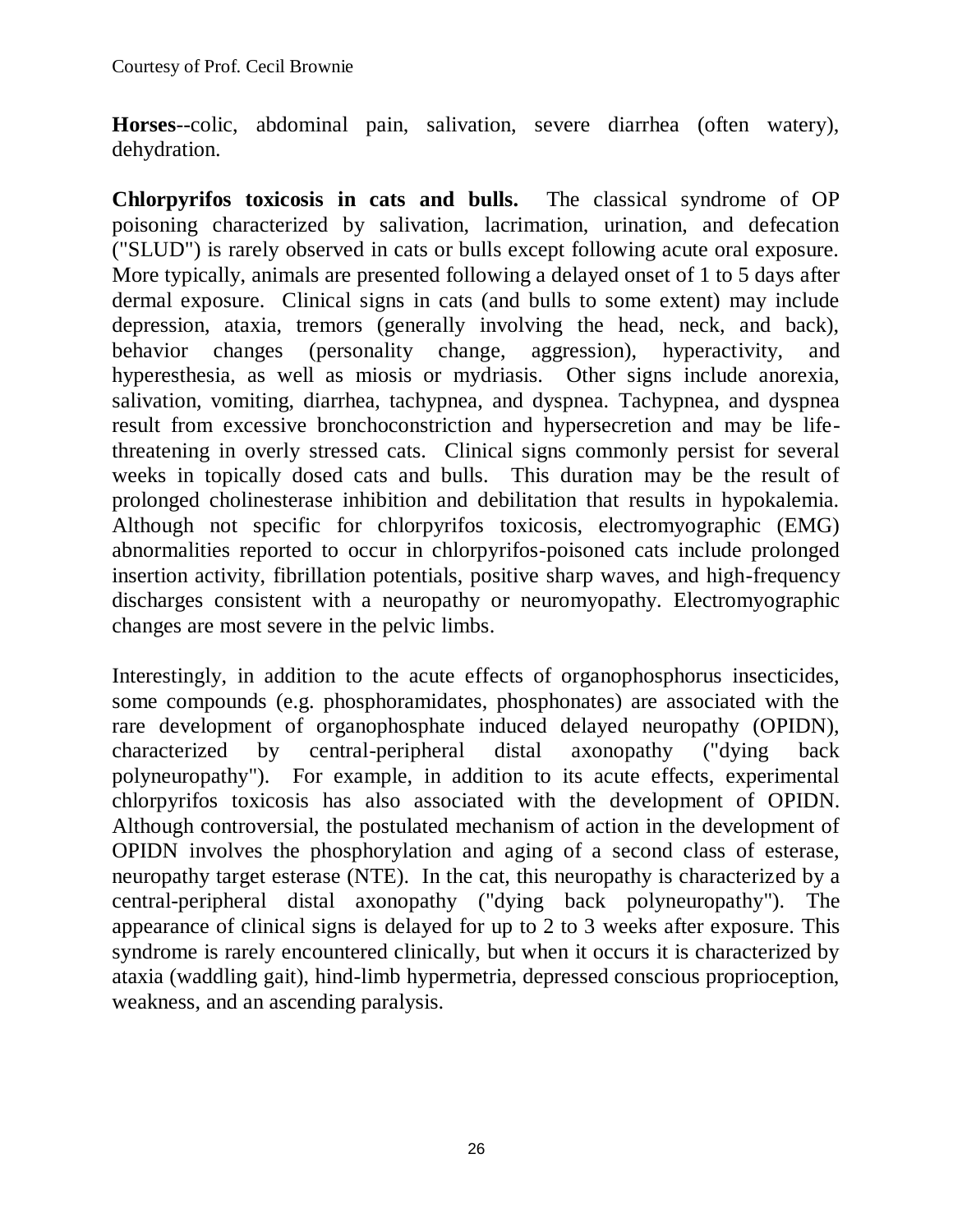# **Diagnosis:**

A diagnosis is based upon a history of exposure, development of appropriate clinical signs, and chemical analysis of stomach contents and tissues (available at most diagnostic laboratories).

**Test try dose of atropine:** a pre-anesthetic dose of atropine and, if normal atropinization occurs (normal extent and duration of rapid heart rate, dry mouth and mydriasis), it tends to rule out poisoning from a cholinesterase inhibitor.

**Pathology:** Nonspecific. Salivation, Bronchial secretion or pulmonary edema. Occasional hemorrhages in gastrointestinal tract serosa and mucosa.

Determination of reduced cholinesterase activity (< 50% normal activity) in blood, brain, and retinal tissues is highly supportive of a diagnosis. Depending on the diagnostic laboratory's preference, whole blood samples (collected in the appropriate anticoagulant), serum, plasma, or brain tissue (one hemisphere) should be frozen and shipped on ice.

Reduced whole blood cholinesterase activity may suggest exposure to an organophosphate or carbamate and, although, not a conclusive test, should be performed on animals presented alive. In most species, whole blood cholinesterase is considerably less sensitive than pseudocholinesterase. Therefore, depression of the activity of whole blood cholinesterase is more indicative of serious exposure or toxicosis than plasma pseudocholinesterase. Conversely, plasma pseudocholinesterase is a more sensitive test for detecting exposure than whole blood cholinesterase. It is possible to have no plasma cholinesterase activity detected in animals exposed to therapeutic (parasiticidal) amounts of OPs. In most species, the red blood cells contribute the major fraction of the activity in total blood cholinesterase. In most instances, the whole blood cholinesterase values of poisoned animals fall below 25% of control values. Feline whole blood cholinesterase activity is comprised primarily of pseudocholinesterases that are extremely sensitive to inhibition by organophosphorus and carbamate insecticides. Therefore, reduced cholinesterase activity may suggest exposure but may be difficult to use prognostically. Blood cholinesterase activity may not be representative of CNS cholinesterase activity in a symptomatic animal (false negative).

Because the incubation time allows for decarbamylation, the **MICHEL METHOD** of cholinesterase analysis may give false negative (false normal)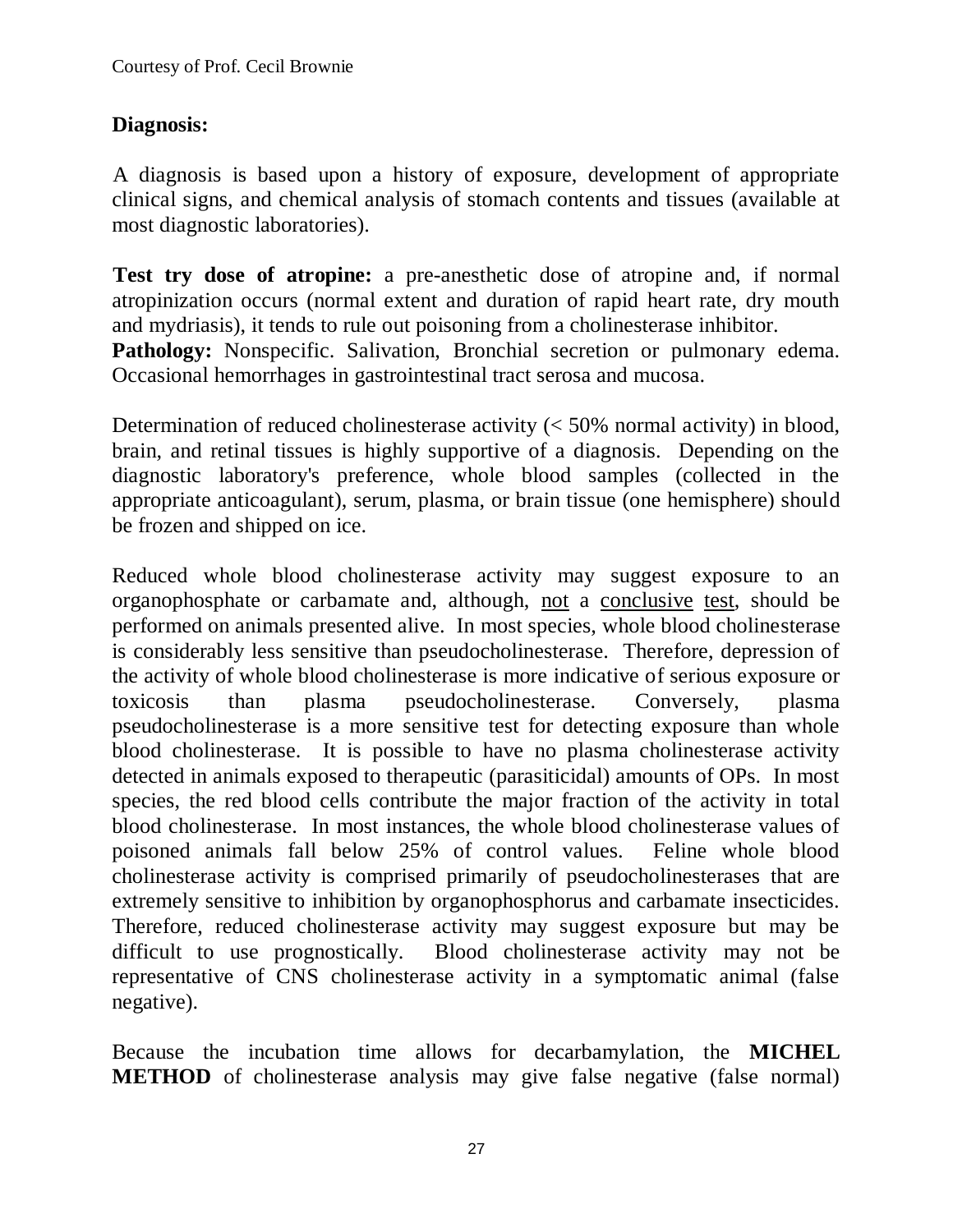values for carbamate toxicoses. Effects of various insecticides on whole blood acetylcholinesterase (AChEase) activity (incubation temperature and times).

|                           | <b>Whole blood AChEase</b> |               |  |
|---------------------------|----------------------------|---------------|--|
| <b>Insecticides</b>       | $37C$ ; 5 min              | 37C; 60 min   |  |
| Organophosphorus          | Decreased                  | Decreased     |  |
| Carbamates                | Decreased                  | Normal        |  |
| Pyrethrin and pyrethroids | Normal                     | Normal        |  |
| Organochlorines           | Normal                     | Normal        |  |
| Rotenone                  | Normal                     | Normal        |  |
| d-Limonene and linalool   | <b>Normal</b>              | <b>Normal</b> |  |

Tissues of internal organs usually do not yield detectable residues of organophosphate or carbamate compounds even in seriously poisoned animals. Stomach or rumen contents are often important in confirming diagnoses after oral exposure because the insecticides are most often detected in these samples (ship frozen).

### **Differential Diagnoses:**

Insecticides that are commonly used for the control of ectoparasites on companion animals include organophosphorous, carbamates, pyrethrins, pyrethroids, organochlorines, d-limonene, d-linolool, rotenone, pennyroyal oil, and amitraz. Of these insecticides, organophosphorous, carbamates, pyrethrins, pyrethroids, and citrus oil derivatives (d-limonene and d-linolool) may induce central nervous system depression. Organophosphorous, carbamates, pyrethrins, pyrethroids, rotenone, and organochlorine insecticide toxicoses commonly result in muscle tremors and central nervous system stimulation.

#### **Clinical Pathology:**

Measurement of whole blood, brain, or retinal acetylcholinesterase activity is diagnostically useful in cases in which an exposure to an organophosphorus or carbamate insecticide may have occurred

Hypokalemia and elevation of serum creatine kinase activity has also been reported in chlorpyrifos-poisoned cats.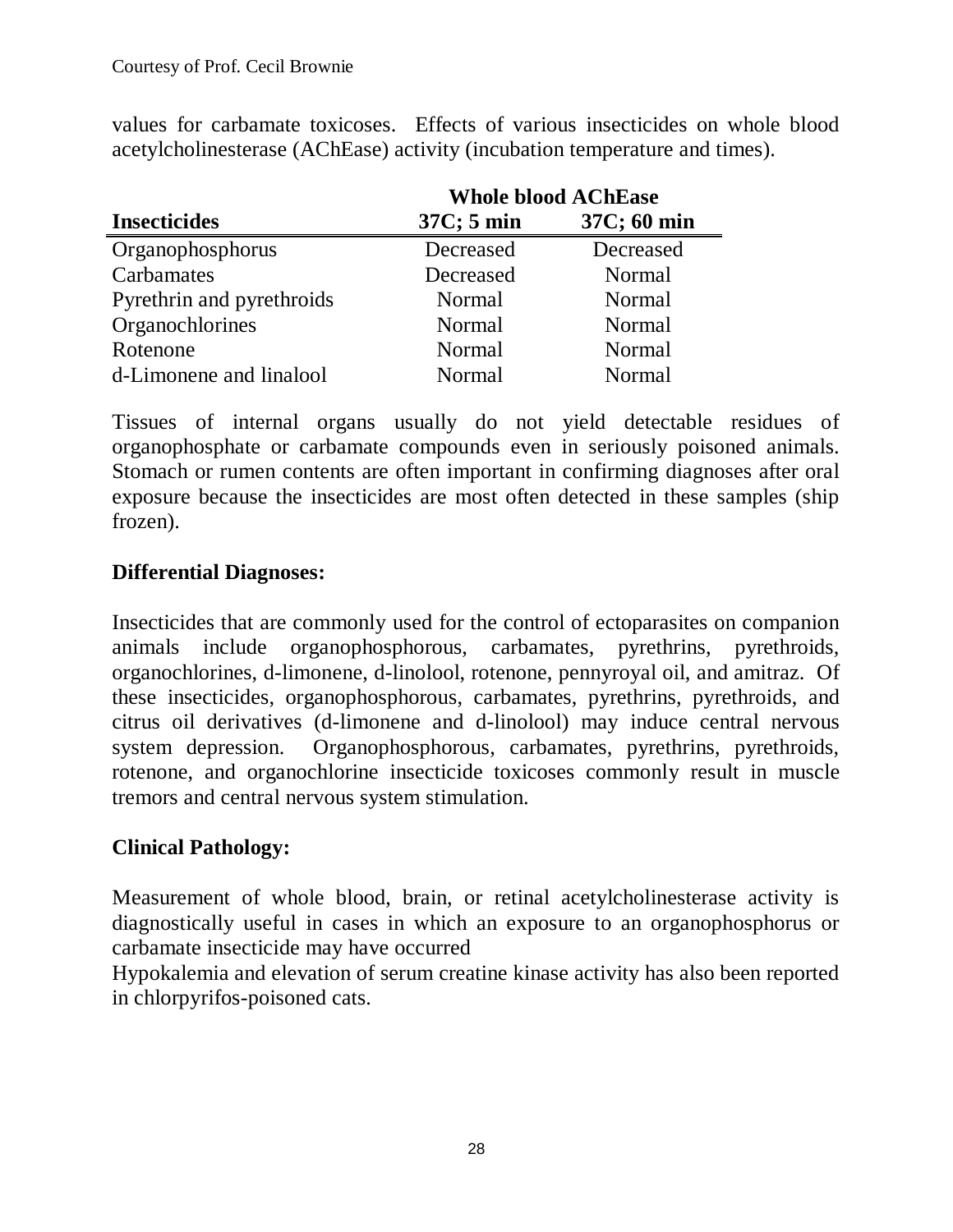# **Treatment:**

**Decontamination:** Very early, emetics (only for very recent exposures; never when contraindicated and constant monitoring will not be undertaken). Activated charcoal (always use for any recent oral exposure) administered with appropriate precautions to avoid aspiration. Thoroughly bathe with detergent all animals exposed topically taking care to avoid exposure of human skin.

Atropine sulfate (0.1-0.2 mg/kg, intramuscular or intravenous, repeated as needed) is antidotal, and can be used to control salivation and bronchial secretions (muscarinic effects). Atropine will not control muscle tremors (nicotinic). The initial dose of atropine should be divided, with one quarter given intravenously and the remainder given either subcutaneously or intramuscularly. Since long-term atropine therapy may be required, one should use the lowest dose that alleviates the dyspnea and bradycardia. The reversal of excessive salivation may serve as a useful clinical marker of effective atropinization. Do not attempt to monitor atropinization using pupil size, since this is an unreliable indicator in cats and other animals. The dose of atropine should be decreased or discontinued if tachycardia, gastrointestinal stasis, severe behavioral changes (e.g., delirium), or hyperthermia develop. Lower doses of atropine are required in horses to avoid a possibly lethal atropine-induced colic. May want to avoid atropine sulfate altogether in horses due to gut stasis, (except with life-threatening pulmonary or cardiac effects). When used in horses, atropine is added to fluids and administered IV while ausculting the abdomen. Administration is stopped prior to a reduction (to less than normal) in gastrointestinal sounds. Some rabbits have atropinase and may require higher dosing, begin at 1.0 mg/kg but may need to increase to 10 mg/kg. In all cases, subsequent doses of atropine should depend on the reappearance and severity of clinical signs.

Enzyme reactivators act on the organophosphorus insecticide-acetylcholinesterase complex to free the enzyme and restore normal function. These agents are only effective if covalent binding of the organophosphorus insecticide to acetylcholinesterase (aging) has not yet occurred. Aging involves the cholinesterase inhibitor-bound enzyme, and usually occurs within 24 hours of the initial binding of the insecticide to the enzyme. Even with an extended postexposure interval and possibility of aging, enzyme reactivators may still be useful. Skin and subcutaneous fat may serve as a depository for some insecticides (e.g., chlorpyrifos) following topical exposure, redistribution from this depot results in continued enzyme exposure to the insecticide with subsequent aging.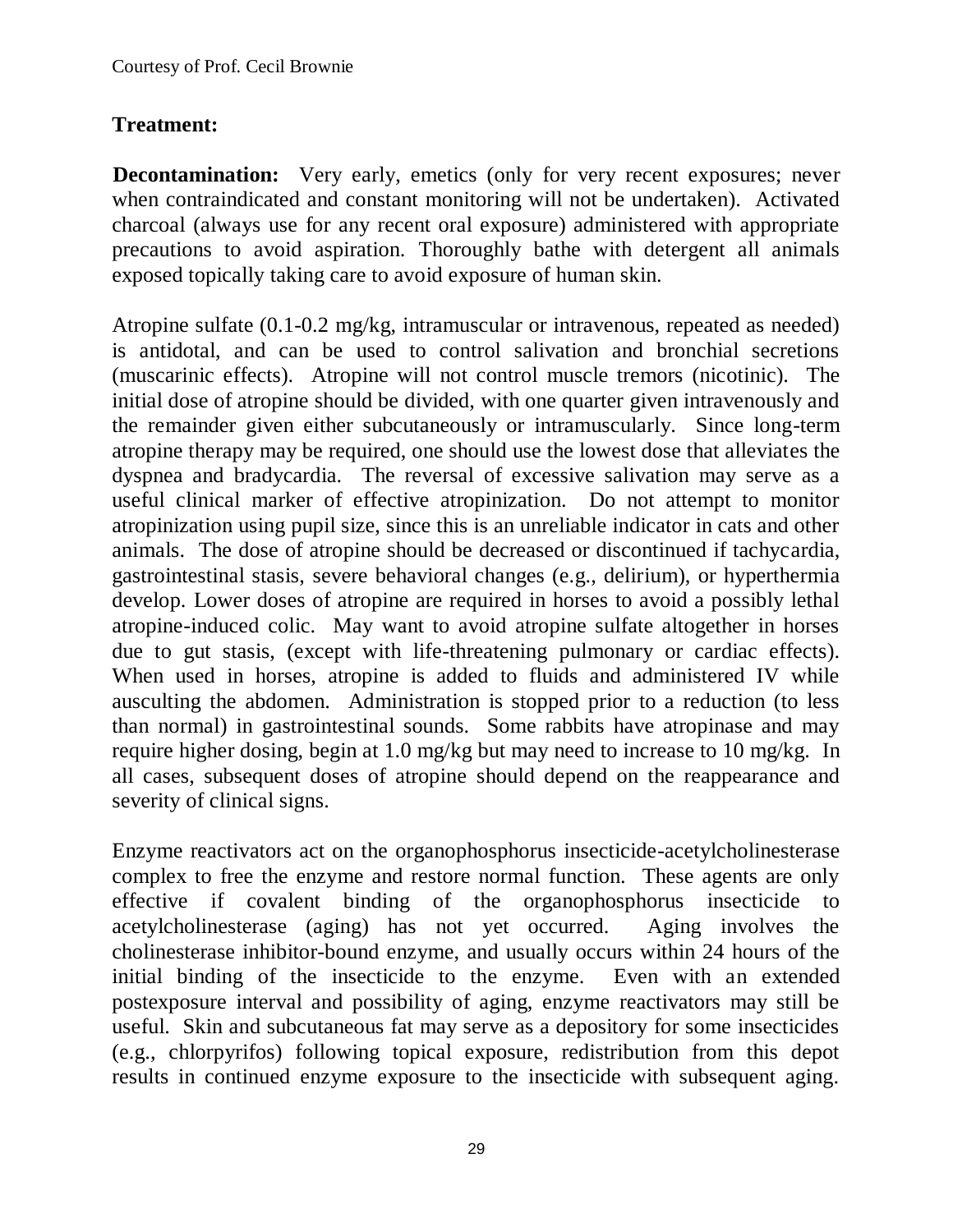The newly formed, but not aged enzyme-insecticide complex, is the site of action for the enzyme reactivators.

Of the enzyme reactivators, pralidoxime chloride (Protopam chloride, Wyeth-Ayerst Laboratories, Philadelphia, PA) has received the widest clinical use. Pralidoxime chloride is given (20 mg/kg, IM, repeated every 12 hr), to relieve tremors and other nicotinic signs and should be continued until these signs are abolished or until additional prolonged benefit (lasting more than a day) is no longer observed. Cattle and horses can be dosed at 10-20 mg/kg. Pralidoxime chloride is generally of low toxicity; however, overdoses can cause tachycardia and cardiac arrhythmias. Not effective for carbamate insecticide toxicosis.

Aggressive symptomatic and supportive care (hypokalemia is common in chlorpyrifos-poisoned cats; oral potassium supplementation may be required) and maintenance of caloric intake and hydration status. Artificial respiration may be needed to counteract respiratory paralysis. It is essential to avoid hypoxia. Seizures may be controlled with diazepam or barbiturate anticonvulsants. Systemic acidosis may complicate OP poisoning. Sodium bicarbonate administered at an initial dose of 5 mg/kg IV can be used to correct acidosis. Subsequent 1-3 mEq/kg IV doses may be required. Monitor acid base status. Animals should be monitored for the development of chemical pneumonitis due to secondary aspiration of hydrocarbon solvents if such formulations are ingested; and for aspiration of gastric contents. Stress may cause secondary clinical problems, e.g., hemobartonella, reported in OP-poisoned cats.

It is critical that further exposures to organophosphorus and carbamate insecticides be avoided until the animal is fully recovery. Exposure to another acetylcholinesterase inhibitor should not be allowed until 4 to 6 weeks after the initial exposure. It is unknown whether prior organophosphorus or carbamate insecticide exposure increases the sensitivity of animals to other classes of nonacetylcholinesterase-inhibiting insecticides.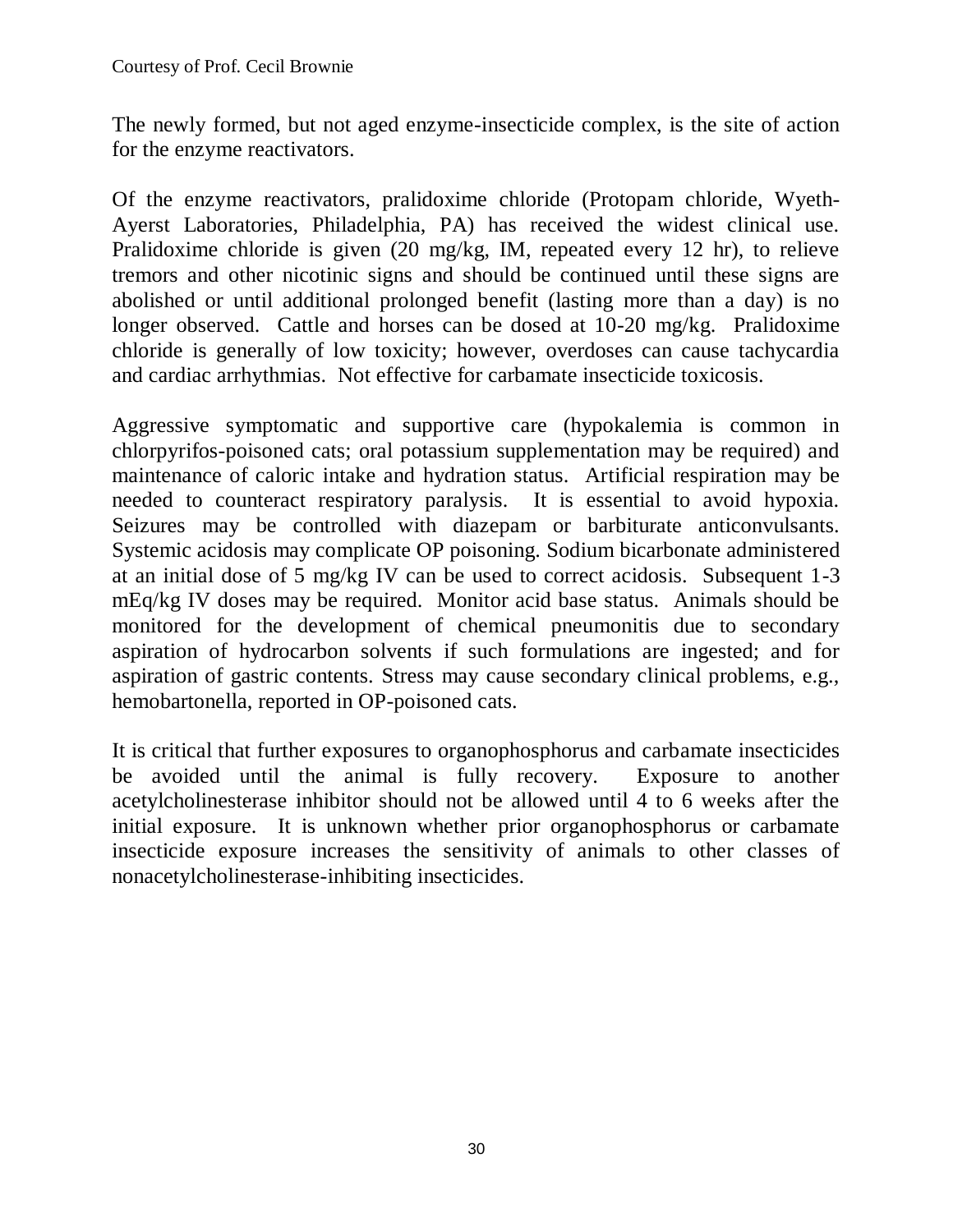# **Organochlorine Insecticides**

### **Source and Chemistry**

Animal exposures to organochlorine insecticides (e.g., lindane, endrin, DDT) continue to result in serious neuro-toxicoses.

DDT type (diphenyl aliphatic)--includes DDT, methoxychlor, perthane, and dicofol. Methoxychlor used a lot, including products for use around gardens, animals.

### **Miscellaneous (lindane, mirex, kepone, paradichlorobenzene).**

**Lindane (hexachlorocyclohexane**) is used in some veterinary insecticidal dips and shampoos. Lindane toxicosis is most commonly the result of the overuse of lindane-based insecticides on dogs or its inappropriate use on cats. Lindane toxicosis is common in cats and dogs. Never approved for cats, used for dogs (fleas, ticks, sarcoptic mange), also people (Qwell; for scabies). Some lindane isomers are hepatocarcinogenic.

**Cyclodiene type:** aldrin, dieldrin, chlordane, endrin, heptachlor, "active constituent" of toxaphene. Chlordane, heptachlor, aldrin used for termites. Aldrin used to be used for corn root worm. Endrin has been used as an avicide, and toxicosis in the cat can result from secondary poisoning from ingestion of endrinpoisoned birds. Endrin at least in past used in "Rid-a-bird." Toxaphene used to be made for animal dips, other uses.

Paradichlorobenzene (moth crystals, cakes, deodorant block used in diaper pales, closets, rest rooms, and in other moth products occasionally including moth balls; note: not the same as naphthalene; the most common compound in moth balls). Of comparatively low toxicity, but does cause poisoning! Neurologic system toxicity similar to other members of this group.

# **Absorption, Distribution, Metabolism, and Excretion:**

Absorption variable. Typically very fat soluble.

Lindane like other organochlorine insecticides is very lipophilic, is Rapidly absorbed, and tends to develop high fat and brain tissue concentrations. As lindane and other organochlorine insecticides are very lipophilic, they are rapidly absorbed, and tend to develop high fat and brain tissue concentrations. Paradichlorobenzene metabolized to a phenolic and is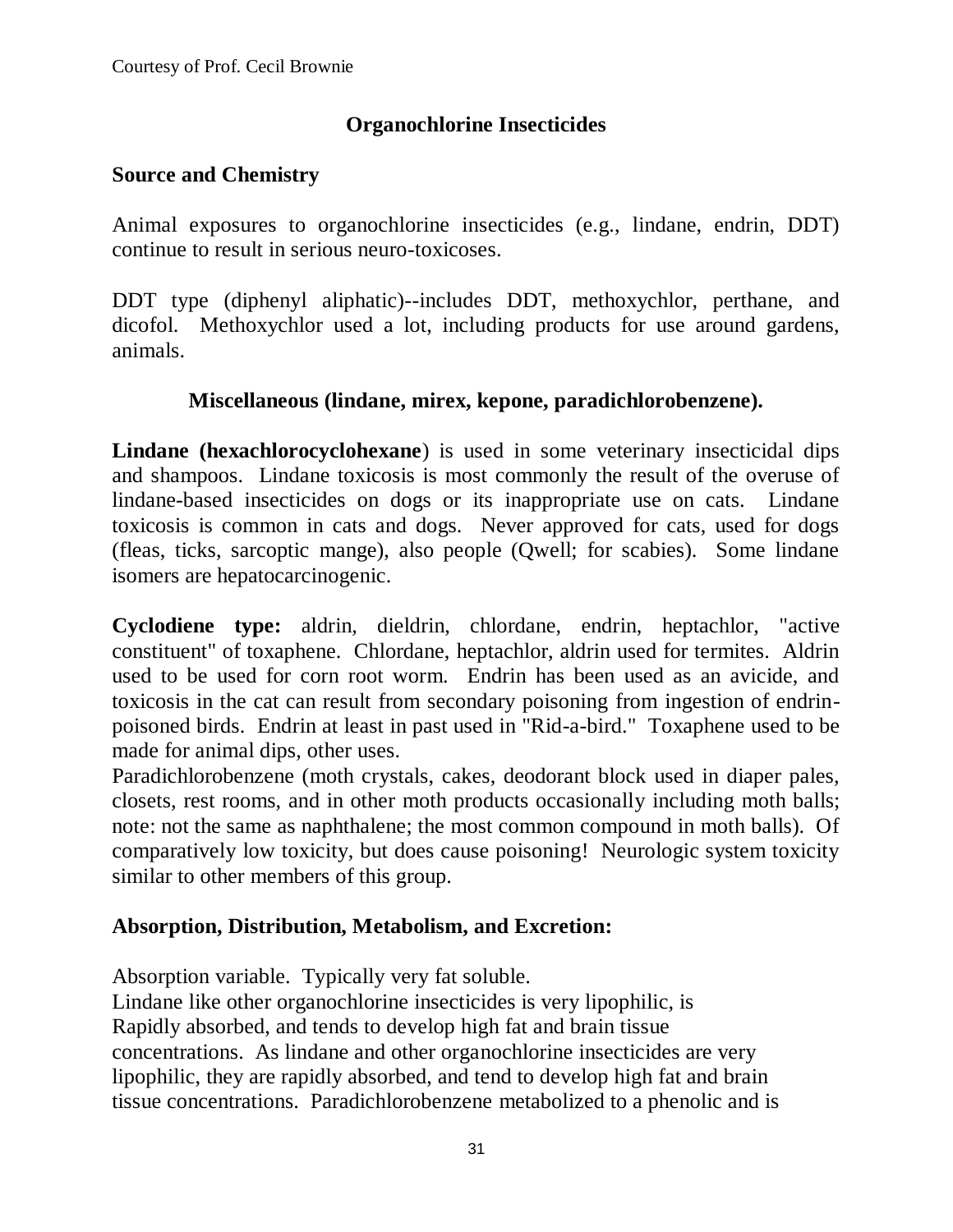hepatotoxic. Aldrin is metabolized to dieldrin in the body and environment. Heptachlor is metabolized to heptachlor epoxide. Dieldrin and heptachlor epoxide are persistent in the body and the environment.

# **Toxicity:**

LD50s in most species tend to be relatively high. Cyclodiene insecticides cause more seizure activity and are more acutely toxic (lower LD50s) than the DDT type organochlorines. LD50 endrin (cats) 3-6 mg/kg. Lindane toxicosis is most commonly seen in cats (although dogs are sensitive) and often follows the deliberate application of the product by the owner. The minimal oral lethal dose for lindane in most species ranges from 5 to 25 mg/kg.

DDT: LD50 rat (oral) 113-2500 mg/kg, rat (iv) 47 mg/kg DDT: unique aspects. Banned in 1972. DDT and its metabolites are potent mixed-function oxidase inducers. Egg shell thinning--birds of prey especially aquatic predators (e.g., bald eagles). O'P'DDD (synonymous with TDE) and especially DDE are persistent metabolites in environment and body. O'P'DDD--causes thinning of the adrenal cortex in the dog; therefore used to treat Cushing's disease in the dog. Excessive use on dogs can cause Addisonian crisis.

# **Mechanism of Action:**

Methoxychlor, mirex, kepone, lindane, perthane, dicofol are similar to DDT in structure and mechanism. Slows down the turning off of the  $Na<sup>+</sup>$  influx and inhibits the turning on of the  $K^+$  outflux; results in more of each cation inside the nerve than normal. Therefore, the inside of nerve membrane is more positive (partially depolarized) which decreases the threshold for another action potential to occur. Sensory nerves are more readily affected by DDT (and similar agents) than are motor nerves. EEG shows a diffuse low amplitude, fast frequency pattern due to partial depolarization of neurons.

Cyclodiene insecticides act by competitive inhibition of the binding of GABA at its receptor. GABA is a more widely used inhibitory transmitter in the CNS than glycine. Note the effects of GABA are facilitated by benzodiazepines (such as Valium) and these drugs may therefore be of major benefit in treatment. Lindane may also affect the GABA-receptor-ionophore complex.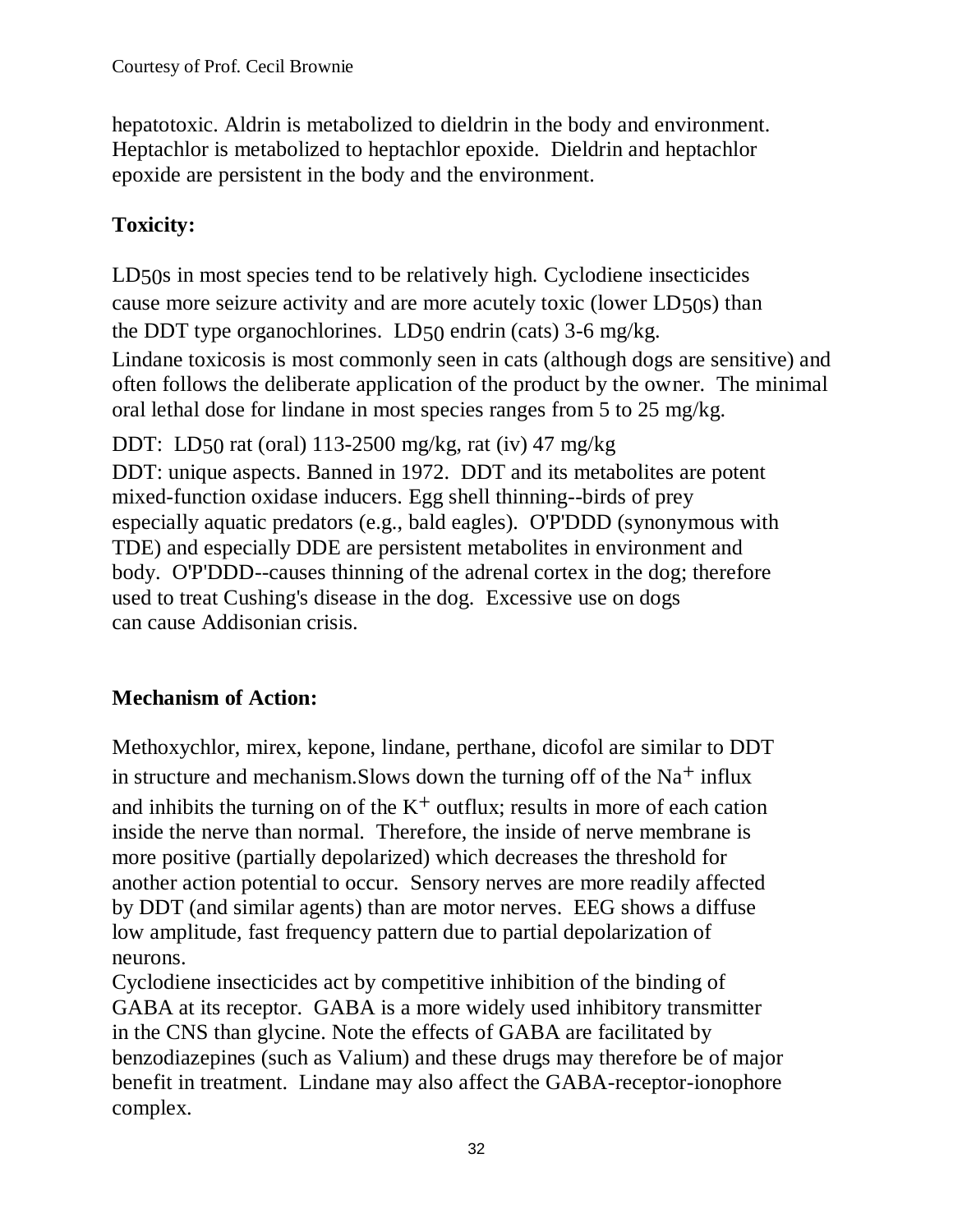# **Clinical Signs:**

All of these agents mainly cause tremors, salivation, ataxia, depression and sometimes vomiting. Seizures may occur in cats at low doses or in other species with very high doses.

Clinical signs of lindane toxicosis generally develop within 24 hours of exposure.

Clinical signs may be progressive or explosive in nature, and commonly include excitation, depression, tremors, clonic-tonic seizures, hyperactivity, ataxia, circling, salivation, hyperthermia, and coma.

Electroencephalographic changes can include increased low amplitude-fast frequency and spike activities.

Liver damage is occasionally observed several days after exposure.

# **Diagnosis:**

History of exposure, appropriate clinical signs.

# **Pathology:**

Liver damage is occasionally observed several days after exposure. There is usually no histologic lesions in the brain or spinal cord.

# **Chemical analyses:**

Brain analysis important for diagnosis of acute

toxicosis; submit ½ brain frozen (for organochlorine and other analyses and virology). Other 1/2 should be fixed for histopathology to rule out infectious (encephalitides), degenerative, or neoplastic diseases.

To determine sources, it may be appropriate to submit specimens for analysis such as: feed; suspect insecticidal formulation (e.g., granules, liquid, old containers, etc); gastrointestinal tract contents; hair (live animal) or skin (dead animal) Liver, fat, and milk fat are the preferred samples to assess residue contamination. It is essential to avoid any cross contamination: e.g., from source material to animal or milk, from skin or stomach contents to brain, etc.

# **Clinical Pathology**:

Increased liver enzymes, azotemia occasionally observed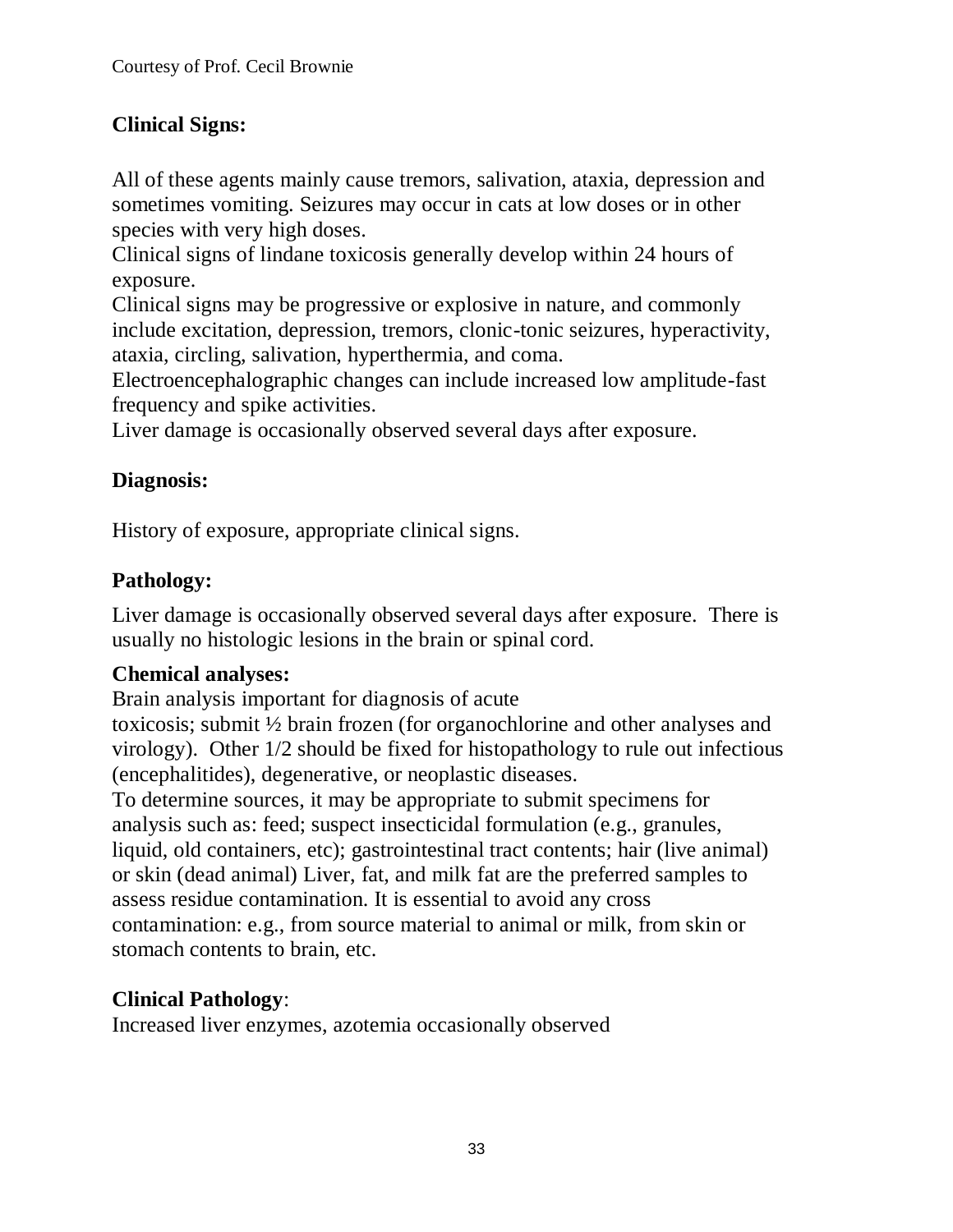# **Treatment:**

With dermal exposures bathe with detergent--avoid human exposure by the use of heavy-gauge rubber gloves.

Recent oral exposure--emetic (small animals and possibly swine) (only if presented very early), and not if any likelihood of seizures is apparent: must avoid aspiration of stomach contents into lungs (as discussed with strychnine previously), lavage. Usually use activated charcoal, saline cathartic. Monitor liver function.

Seizure control is usually necessary for 24 hours or so, sometimes may need to medicate for longer periods of time. Suggested drug for initial control is diazepam (dogs) or, if it fails (or for other species), phenobarbital or pentobarbital. For prolonged CNS stimulation, the drug of choice is phenobarbital which may also stimulate mixed function oxidase activity to shorten half-life.

# **Residues:**

In addition to acute toxicoses residues in the fats of meat and milk are a primary concern.

The tendency of organochlorine insecticides to store in fat is a function of the rate of metabolism and excretion. Biological magnification is the concentration of an agent in the lipids of successive predators. Can sometimes result in chronic or acute (lethal) toxicoses. Most likely when aquatic systems are involved because: 1) food chains are longer permitting a greater number of bioconcentrations and 2) lipid soluble compounds are readily acquired from the environment especially sediments and the surface micro-layer of natural waters. These compounds are washed into streams but are poorly soluble in the water column.

**Methoxychlor** is eliminated fairly rapidly but still had a 30-day withdrawal at one time.

More rapid dechlorination and especially oxidation versus DDT.

DDT once had concern regarding cancer (e.g., human breast cancer) may possibly be unfounded. Potent mixed function oxidase inducer. DDE, DDT persistent in fat.

In general: For residue concerns monitor: Milk fat; values may approximate body fat concentrations. Fat biopsy. In cattle, fat may be taken from the tailhead, neck, and scrotum of steers. Prefer to avoid perirenal fat even at necropsy unless other fat is unavailable. Can use experimentally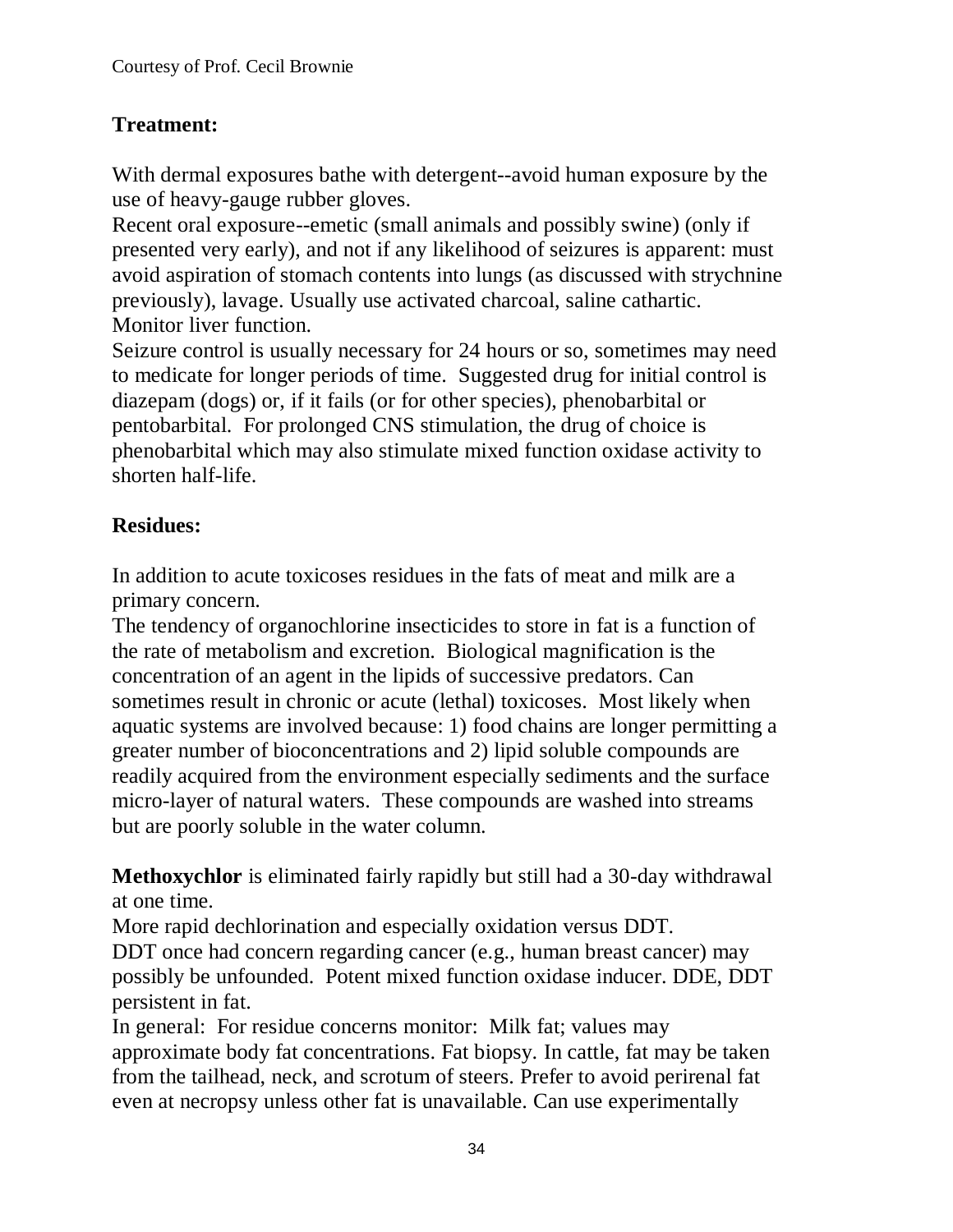derived data for a particular organochlorine to calculate time needed for a known concentration in body fat to fall below actionable level. Note: logical to consult with a veterinary toxicologist when trying to address recommendations for contaminated food animals.

### **Decontamination of Residue-Contaminated Livestock:**

Essential to identify source and terminate exposure. Determine the value of animals and the duration of pasturing/feeding to achieve decontamination. Assess value of animals minus costs of decontamination vs. other options. Consider all costs including feed, labor, biopsy, chemical analysis, killing and burial of highly contaminated individuals and purchase of additional animals. If animals must be destroyed, burial or other disposal should be approved by regulatory officials before euthanasia.

Lactating animals tend to more rapidly eliminate insecticide residues due in part to losses in milk fat. Young animals sometimes metabolize/excrete significant amounts and, because of growth, dilute the residues and may therefore (sometimes) not require specific detoxification procedures.

Placing fattened animals on pasture, so that they lean out, helps to hasten removal of the organochlorine insecticide from body fat stores. If residues are extremely high in fat, may need to monitor for neurologic effects as body fat residues are mobilized.

The use of agents to promote metabolism or excretion such as phenobarbital, mineral oil, or repeated activated charcoal for the purposes of lowering residues in fat or milk fat are generally ineffective and not worthwhile.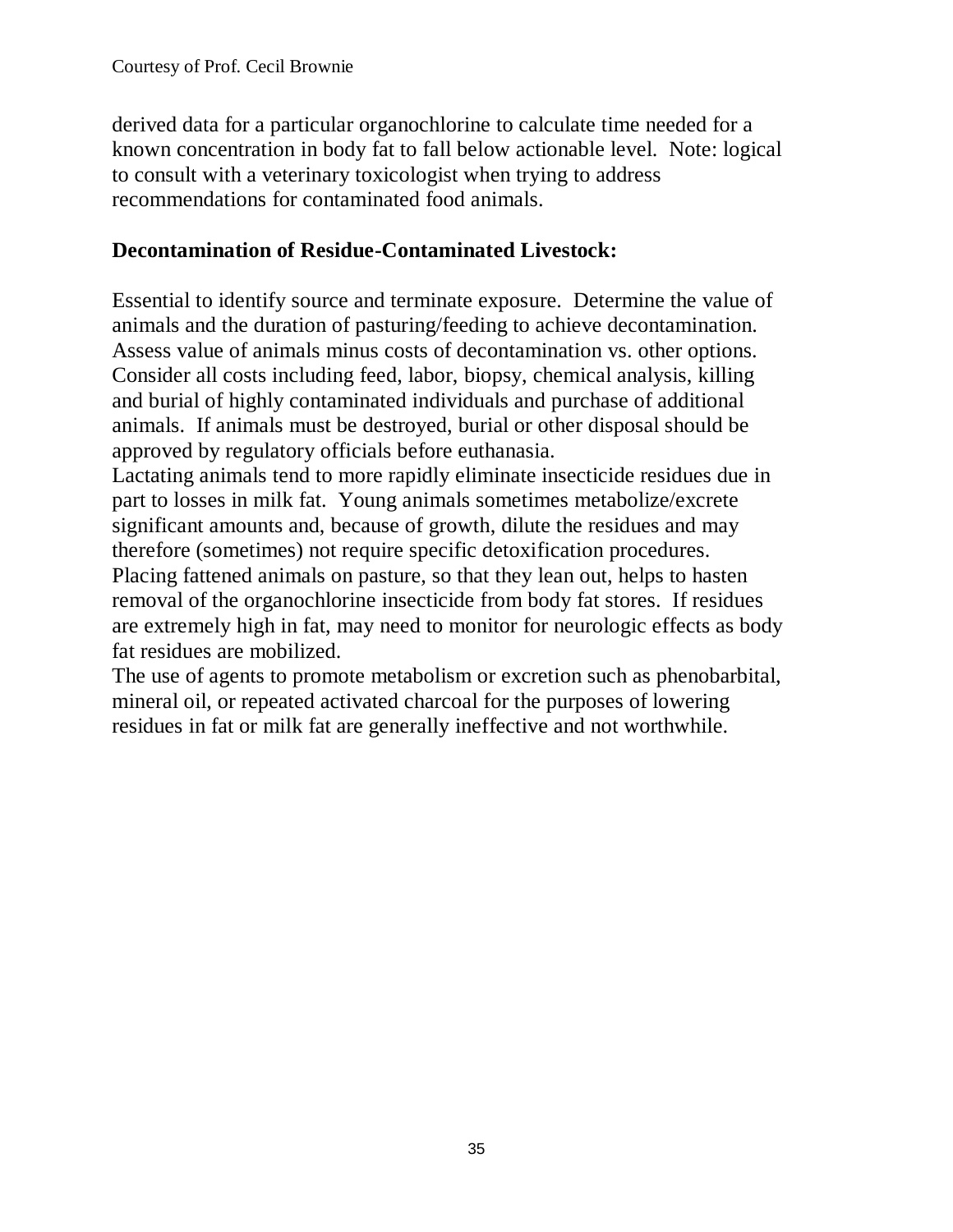# **Pyrethrin and Pyrethroid Insecticides**

# **Source and Chemistry**

Pyrethrin and pyrethroid insecticides are contained in a variety of insecticidal formulations. Pyrethrins and pyrethroids are classified on the basis of their neurophysiologic and toxicologic effects and chemical structure. Due to their increasing use on dogs and cats, pyrethrin and pyrethroid toxicoses have become more commonplace.

The pyrethrins are natural insecticidal esters of chrysanthemic acid and pyrethric acid, and are obtained by extracting dried pyrethrum flowers (e.g., *Chrysanthemum cinerariifolium*). Pyrethrins are natural insecticides and include pyrethrin I and II, jasmolin I and II, cinerin I and II.

Pyrethroids (e.g. allethrin, tetramethrin, deltamethrin, fenvalerate) are synthetic insecticides having greater chemical stability versus natural pyrethrins.

One product (Hartz Blockade<sup>®</sup>) contains a pyrethroid (fenvalerate) and the insect repellent N,N-diethyl-m-toluamide (DEET).

# **Absorption, Distribution, Metabolism, and Excretion:**

Rapid hydrolysis in the gastrointestinal tract and liver metabolism. Pyrethrins and pyrethroids are highly lipophilic and undergo rapid absorption and distribution following topical application. Orally administered pyrethrins and some pyrethroids may undergo enterohepatic recirculation.

# **Toxicity:**

Pyrethrin and pyrethroid insecticides are considered among the safest classes of insecticides available. For example, rat oral LD50 values range from 128 mg/kg for deltamethrin to 4640 mg/kg for tetramethrin. The low oral toxicity of pyrethroids is in contrast to a much higher degree of toxicity  $(LD50's < 10 \text{ mg/kg})$ following parenteral administration.

The introduction of the alpha cyano moiety found in some pyrethroids generally results in an increase in toxicity to both insects and mammals.

The low acute oral toxicity of these insecticides is due in part to their rapid hydrolysis in the digestive tract and metabolism by liver microsomal esterases.

Synergists (e.g., piperonyl butoxide, and N-octyl-bicycloheptene dicarboxiimide [MGK 264]) are combined with pyrethrins and pyrethroids to enhance their insecticidal activity and may enhance mammalian toxicity as well.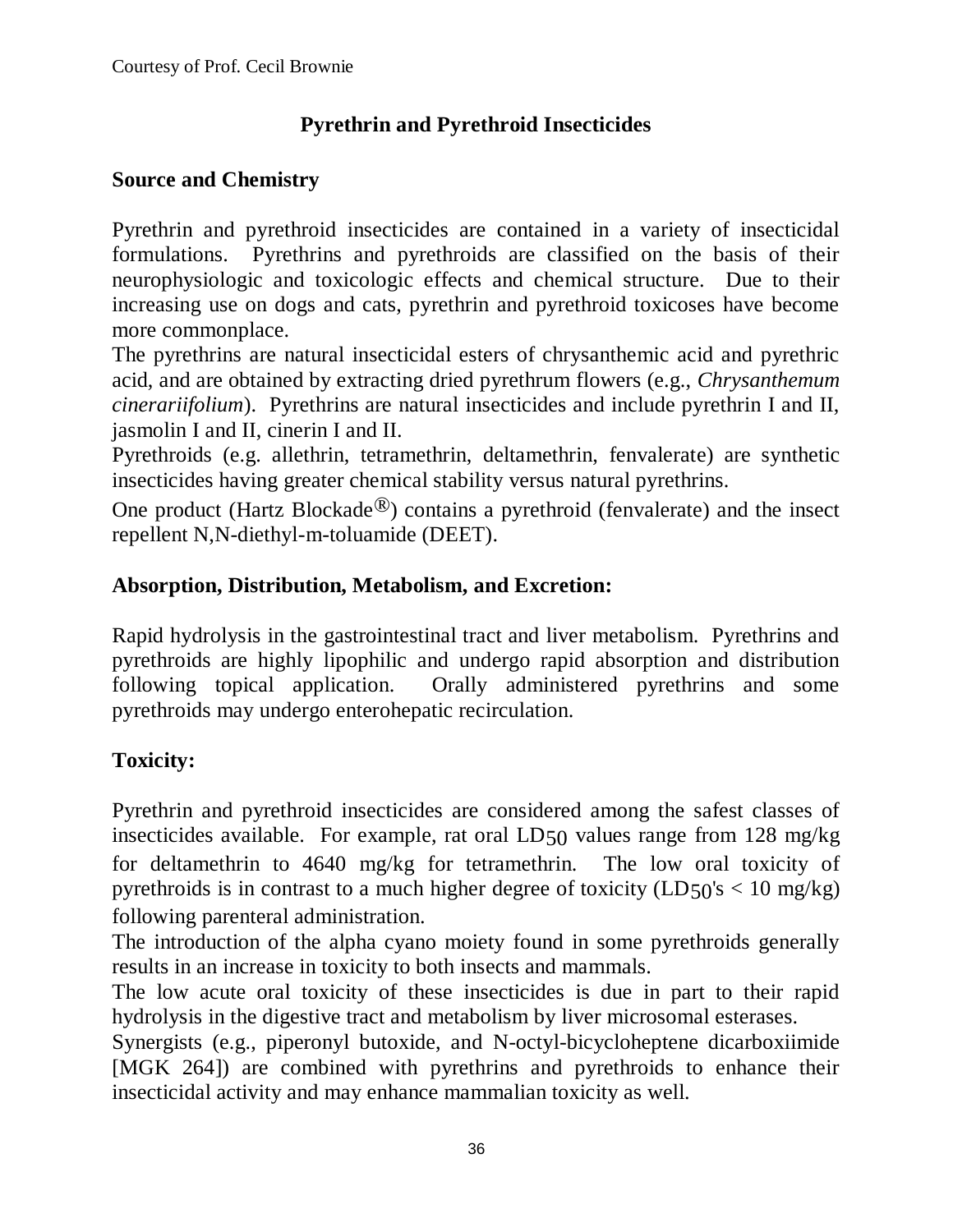# **Mechanism of Action:**

No one mechanism of action seems to account for all of the clinical signs observed in mammals associated with the various types of pyrethrin and pyrethroid insecticide toxicoses. Toxicologic mechanisms of action of these insecticides include interference with sodium channels, enhanced sodium ion conductance, and post-synaptic gamma aminobutyric acid (GABA) receptor-chloride ionophore complex blockade.

# **Clinical Signs:**

Most of our knowledge regarding the syndromes associated with pyrethrin and pyrethroid insecticide toxicosis occurs from experimental studies that utilize rodents. Type I pyrethroid poisoning in mice and rats produces a syndrome, refers to as tremor or T syndrome, which is characterized by tremors, prostration, and altered startle reflexes. Type II pyrethroid poisoning in mice and rats causes ataxia, convulsions, hyperactivity, choreoathetosis, and profuse salivation, and is referred to as the choreoathetosis/salivation or CS syndrome. All pyrethroids that contain the alpha cyano phenoxybenzyl alcohol moiety (type II) produce the CS syndrome, however, the CS syndrome is not exclusively produced by these alpha cyano-containing pyrethroids, there are certain type I pyrethroids which also cause the CS syndrome. Moreover, subsequent investigations have not found this classification (type  $I = T$  syndrome; type  $II = CS$  syndrome) to be all inclusive; some compounds produce a combination of the two syndromes leading to a tremor, hypersalivation syndrome (TS syndrome). Furthermore, different stereoisomeric forms (e.g. cis vs. trans isomers) of a given pyrethroid can produce different syndromes.

The development and severity of clinical signs have been shown to be proportional to the concentration of a given pyrethroid in nervous tissues.

Pyrethrin or pyrethroid toxicosis generally develops within hours of exposure, but may be delayed if a result of prolonged exposure from dermal absorption or grooming.

Clinical signs of pyrethrin and pyrethroid insecticide toxicosis in cats and dogs include tremors, increased salivation, ataxia, vomiting, depression, hyperexcitability or hyperactivity, seizures, dyspnea and death. In general, the development of pyrethrin/pyrethroid toxicosis develops within hours of exposure, but may be delayed as a result of prolonged exposure from dermal absorption or grooming.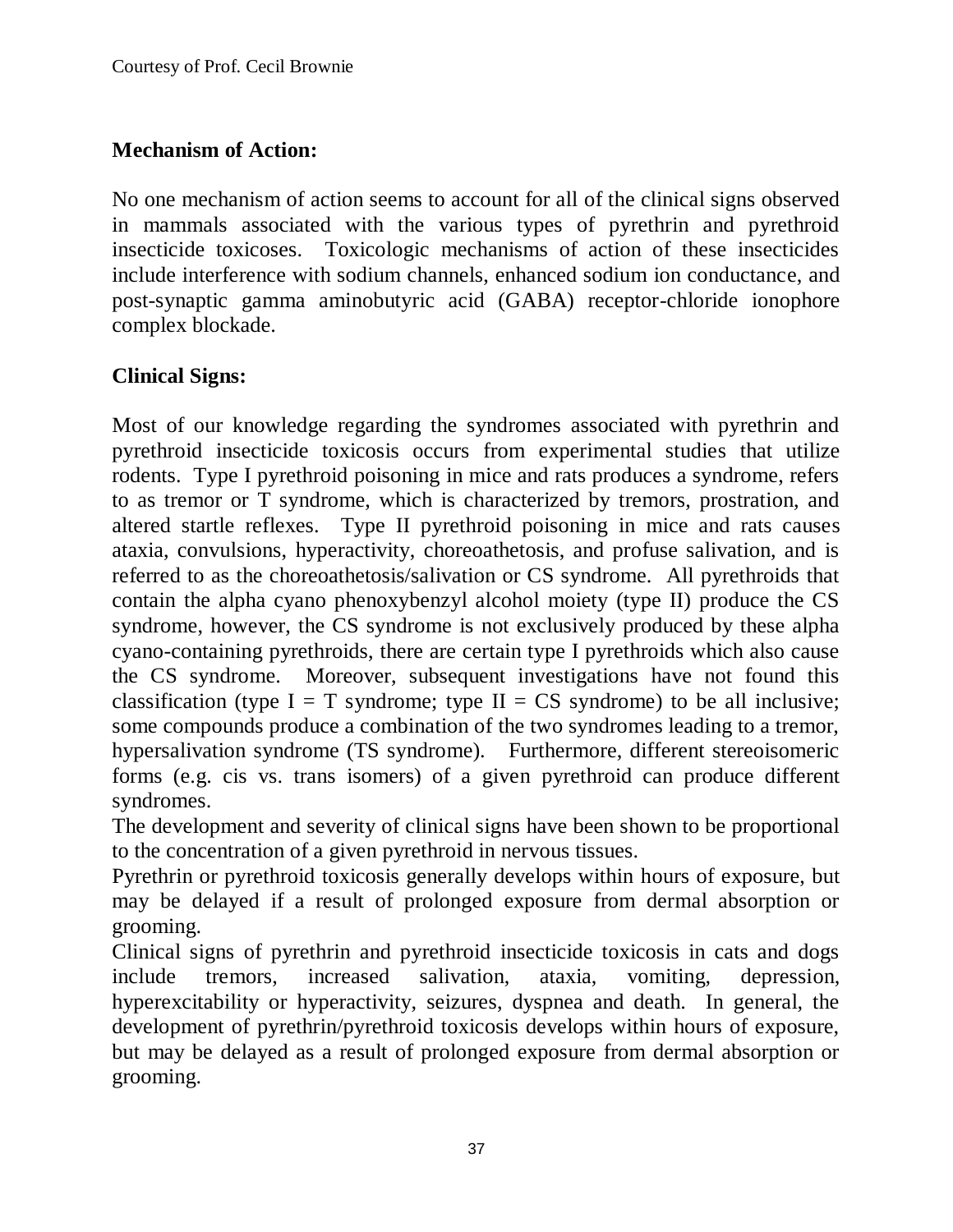In sub-lethally exposed animals, the syndrome is considered reversible, with most animals recovering within 72 hours.

#### **Diagnosis:**

A presumptive diagnosis of pyrethrin/pyrethroid poisoning is based upon a history of a potentially toxic level of exposure to a pyrethrin or pyrethroid containing insecticide, and the timely development of appropriate clinical signs.

No specific diagnostic test or histopathologic changes exists for the confirmation of pyrethrin or pyrethroid toxicosis. The use of chemical analysis of pyrethrin or pyrethroid residues on the skin or in the gastrointestinal tract of exposed animals may be used to confirm topical or oral exposure to this class of insecticide. Often tissue (especially brain) concentrations of pyrethroids may help to support a tentative diagnosis of pyrethrin poisoning, however, direct correlations between tissue residues and severity of clinical signs (including death) have not been determined for domestic animals.

# **Differential Diagnoses:**

A list of differential diagnoses for pyrethrin and pyrethroid toxicosis should include other seizure or tremor producing neurotoxicants or disease states, and other neurotoxic insecticide toxicoses (e.g., those from organophosphorus, carbamate, and organochlorine insecticides). The determination of whole blood or brain acetylcholinesterase activity can be used to rule out an exposure to a toxic level of an organophosphorus or carbamate insecticide.

# **Treatment:**

Treatment for pyrethrin and pyrethroid toxicosis primarily involves basic life support, seizure control when needed, and prevention of further absorption of the insecticide. The most severe clinical sign of toxicosis is seizure, and if untreated may result in the death of the animal.

The following treatment recommendations for acute pyrethrin/pyrethroid poisonings have been made: a) institution of life-saving symptomatic therapy as needed, b) anticonvulsant therapy using diazepam or as a second choice phenobarbital, c) bathing the animal with a mild liquid dish detergent or shampoo to decrease further dermal absorption (when appropriate), d) oral administration of activated charcoal and a saline or osmotic cathartic to interrupt possible enterohepatic recirculation, and to decrease gastrointestinal absorption if oral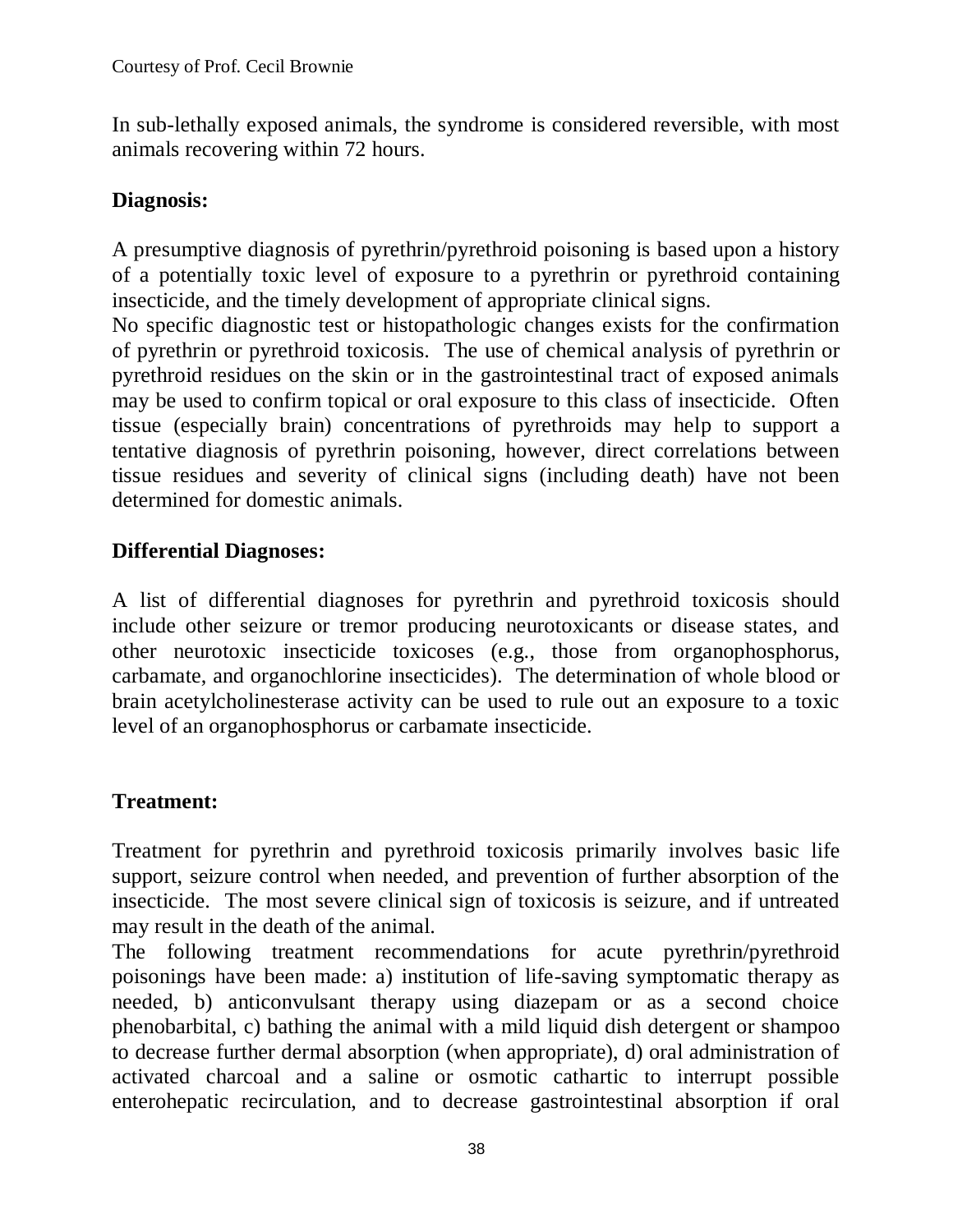exposure has occurred (e.g. ingestion of dip, grooming), e) administration of atropine to alleviate some clinical signs (if severe, e.g. diarrhea, salivation), and f) other symptomatic and supportive therapy as needed.

The protective effect of diazepam is thought to be due to its interactions with the GABA-benzodiazepine receptor. Due to the presumed extrapyramidal stimulation from pyrethrins and pyrethroids, the use of phenothiazine tranquilizers is considered to be contraindicated.

### **Citrus Oil Extracts (e.g., d-limonene)**

#### **Source and Chemistry**

Crude citrus oil extracts have been formulated into preparations labelled for use on pets, "to control itching due to" (in tiny letters), "fleas, ticks, and lice," (in giant letters). This was an attempt to avoid EPA safety testing by avoidance of an insecticidal claim on the label. These should not be confused with formulations containing purified d-limonene another citrus derived agent.

d-Limonene has also been used as a wetting and dispersing agent, as a food flavor, and as a fragrance in various detergents.

A third citrus derivative, linalool, is now on the market alone (in dip solutions) and in a spray product in combination with d-limonene and the mixed function oxidase inhibitor, piperonyl butoxide.

#### **Absorption, Distribution, Metabolism, and Excretion:**

When applied topically, at least some of the compound(s) is (are) absorbed through the skin which probably accounts for some of the systemic effects. With regard to the absorbed fraction of linalool, a major portion is conjugated in the liver to form a glucuronide or sulfate conjugate with significant excretion in the urine (a total of 55% of administered radiolabel from linalool is excreted in the urine in one form or another). Some linalool undergoes enterohepatic recycling. Orally administered linalool is rapidly absorbed. Approximately 25% of orally administered linalool is eliminated by metabolism to  $CO<sub>2</sub>$ .

# **Toxicity:**

Rat oral LD50 s 2790 mg/kg.

Toxicosis resulting from citrus oil extracts is most likely in cats. Cats died at the recommended concentrations of the preparation containing crude citrus oil.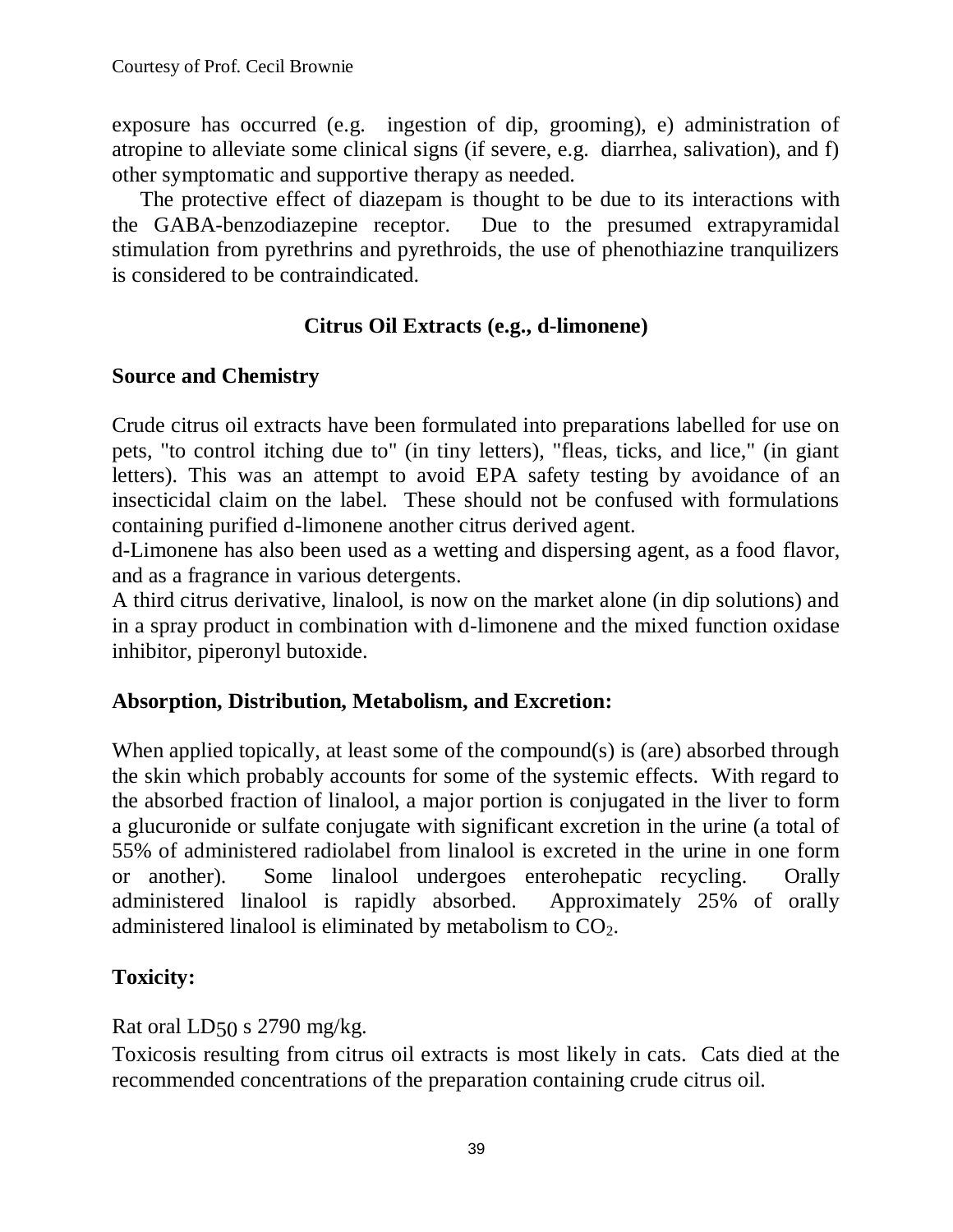Cats are, however, highly tolerant of d-limonene. For example, cats treated with 15 times the recommended concentration in the final dip solution survived with no supportive or detoxification treatment. The cats treated at this level did, however, display marked, although temporary signs of toxicosis.

# **Mechanism of Action:**

The mechanism of action of these agents is not thoroughly understood. There is evidence of both centrally and peripherally acting vasodilation. Prolonged vascular effects of linalool appear to be related to nervous system mechanism of action.

# **Clinical Signs:**

Cats treated with excessive amounts of citrus-based insecticides tend to display ataxia, central nervous system depression (or generalized paralysis), and at least in the case of d-limonene, profound hypothermia when exposed to high rates of exposure. Cats exposed to crude citrus oil products may die after a period of central nervous system depression. Cats given excessive exposure to the-spray containing linalool, d-limonene and piperonyl butoxide were recumbent for up to 6 days after topical application.

With topical exposure to d-limonene alone, recovery in healthy cats should be expected within 6-12 hours.

The only lesion likely to be observed in excessively treated cats is scrotal and associated (self-trauma-induced) perineal dermatitis in male cats.

# **Diagnosis:**

History of toxic exposure with development of appropriate signs. Do not ignore the possibility of other more toxic agents being used on or around the cat and causing the toxic syndrome (i.e., other insecticides or various other toxicants used in the home or on the animal).

# **Treatment:**

Bathing in a liquid dish detergent solution is recommended to remove any significant residual insecticide. Keep the animal warm but well ventilated. Other therapy is symptomatic and supportive. Atropine is NOT indicated.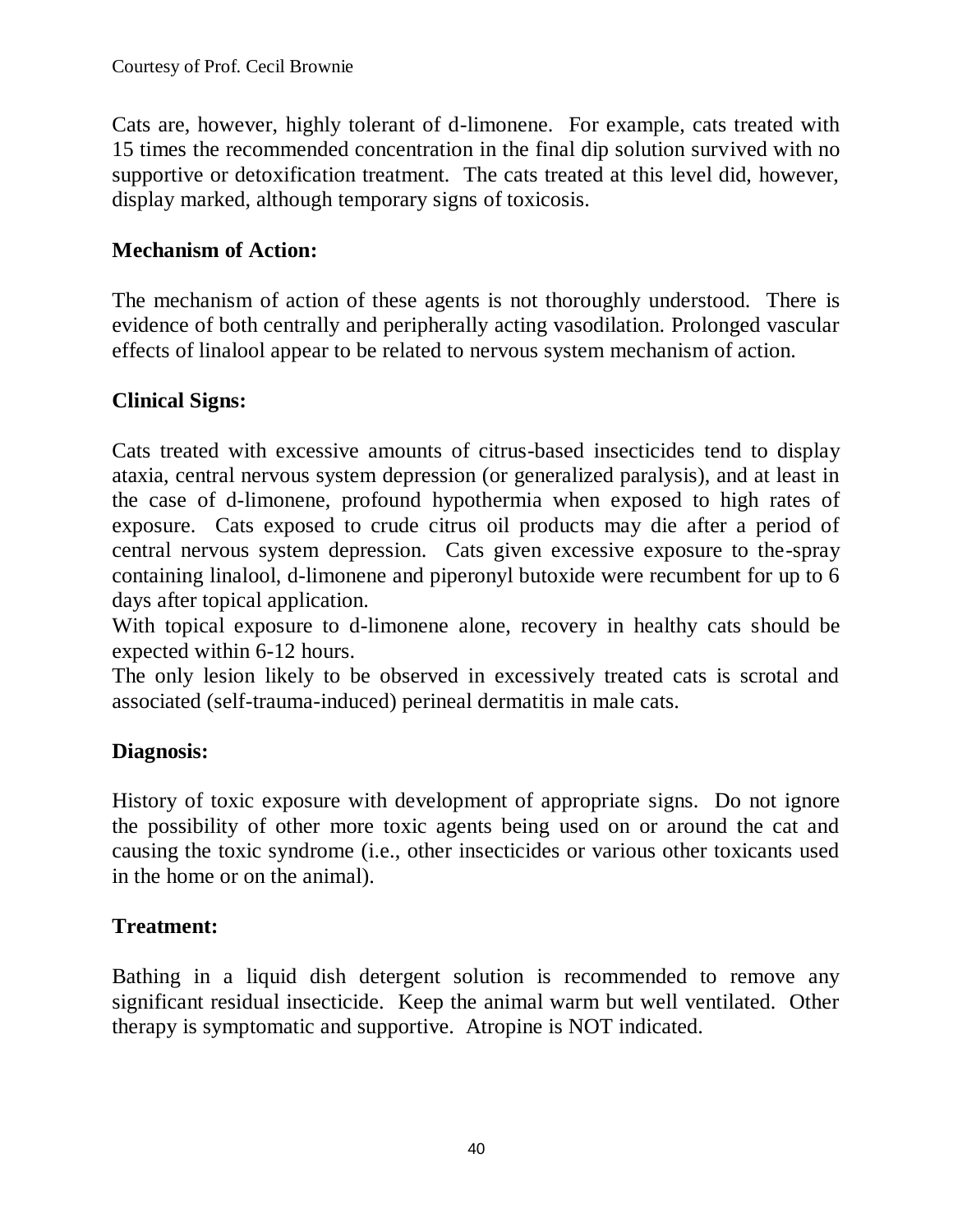# **Amitraz (Francodex, Mitaban, Mitac, Mitacur, Ovasyn, Preventic, Taktic, Triatox, Zema)**

A formamidine derivative insecticide (used as an acaracide and immiticide) Available – various forms (powders, collars, sprays, dips, and topicals) and concentrations

Exposures – collar ingestion, products misuse

Clinical signs – route of exposures and dose:

Topical – transient sedation lasting 48-72h.

Oral – more severe signs (depression, head pressing, ataxia, seizures, coma, ileus, diarrhea, vomiting, hyper-salivation, polyuria, hypothermia, bradycardia, hyper- or hypotension. and mydriasis.

### **Mechanism of action:**

A diamide topical parasitticide – ( mechanism of action is poorly understood

1<sup>0</sup> a CNS apha<sub>2</sub>-adrenergic agonist and a weak monoamine oxidase inhibitor And a mild serotonin and antiplatelet effect

#### **Pharmacokinetics/Absorption, Distribution, Metabolism, and Excretion:**

Pharmacologic action in animal is not well known but (follows closely to that of human patients).

Rapid oral absorption (signs develop within 30 mins. - 2 hours)

Dermal absorption – minimal (some animals show clinical signs of toxicity when dipped in amitraz)

Concentrations in tissues bile  $>$  liver  $>$  eye  $>$  intestines

Liver metabolized to active and inactive metabolites

Metabolites excretion -  $1^0$  urine with some fecal excretion

# **Toxicity:**

 $LD_{50}$  PO dogs (100 mg/kg) 4 mg/kg/day PO (90 days) Beagles – CNS depression, ataxia, hypothermia, hyperglycemia, and increased pulse rates. No deaths reported. Toxicity – amitraz-imprignated collars reported in all species studied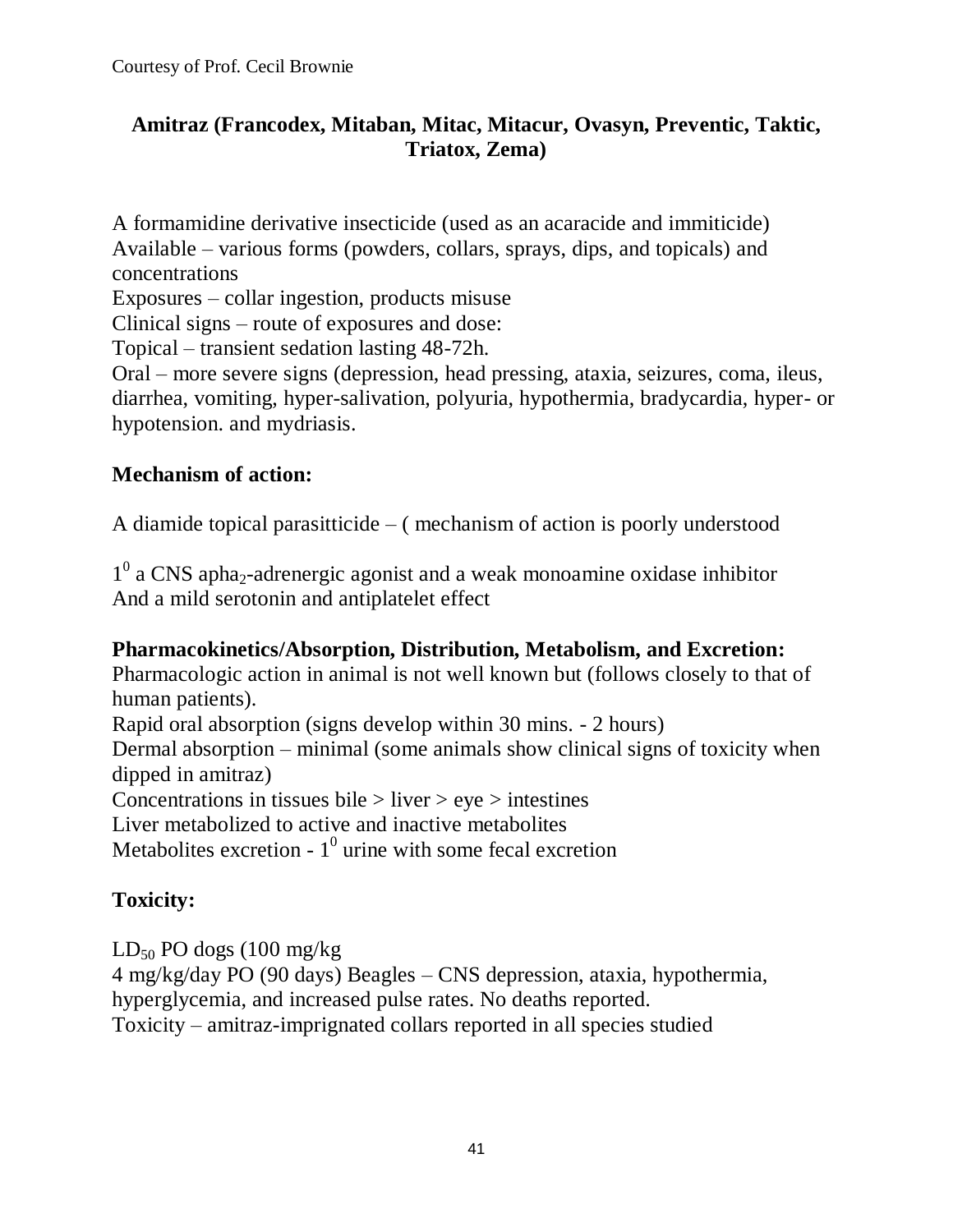# **Systems affected:**

**CNS –** depression, ataxia, coma, seizures

 $GI$  – bloat or ileus  $2^0$  to anticholinergic-like effects, hyper-salivation, vomiting, diarrhea

**Cardiovascular** – hypertension or hypotension, bradycardia  $2^0$  to alpha<sub>2</sub>adrenergic receptor activity.

**Endocrine/Metabolic –** hyperglycemia, presumably by inhibiting insulin release; hypothermia or hyperthermia

**Respiratory –** respiratory depression du to depression of the respiratory center of the brain.

**Ophthalmic –** mydriasis, due to alpha<sub>2</sub>-adrenergic receptor activity

**Renal/urologic –** polyuria may result at higher overdoses due to ADH suppression **Hemic/lymphatic/immune** – DIC  $2^0$  to severe hyperthermia from prolonged seizures/tremors.

# **Signalment/history:**

All breeds of dogs are affected. Toy breeds reported to be more susceptible to the CNS effects

Cats (very sensitive) to toxicosis, developing signs at much lower doses Horses are very sensitive to toxicoses.

# **Risk factors:**

Contraindicated for canine patients <4 months of age Geriatric and debilitated animals (toxicity even at normal doses Not suitable for patients with seizure disorders (potentially lower the seizure threshold)

# **Interactions with drugs, nutrients or environment:**

Corticosteroids (other immune-suppressing drugs MAOI (Selegiline) and those with MAOI-type activity Tricyclic anti-depressants (amitriptyline, clomipramine) SSRIs (fluoxetine and fluvoxamine) Atypical antipsychotic agent Anesthetic drugs with known adrenergic activity (Xylazine or medetomidine) Cats ingesting amitraz should not have emesis induced with Xylazine due to risks of severe CNS depression with  $2<sup>0</sup>$  aspiration pneumonia.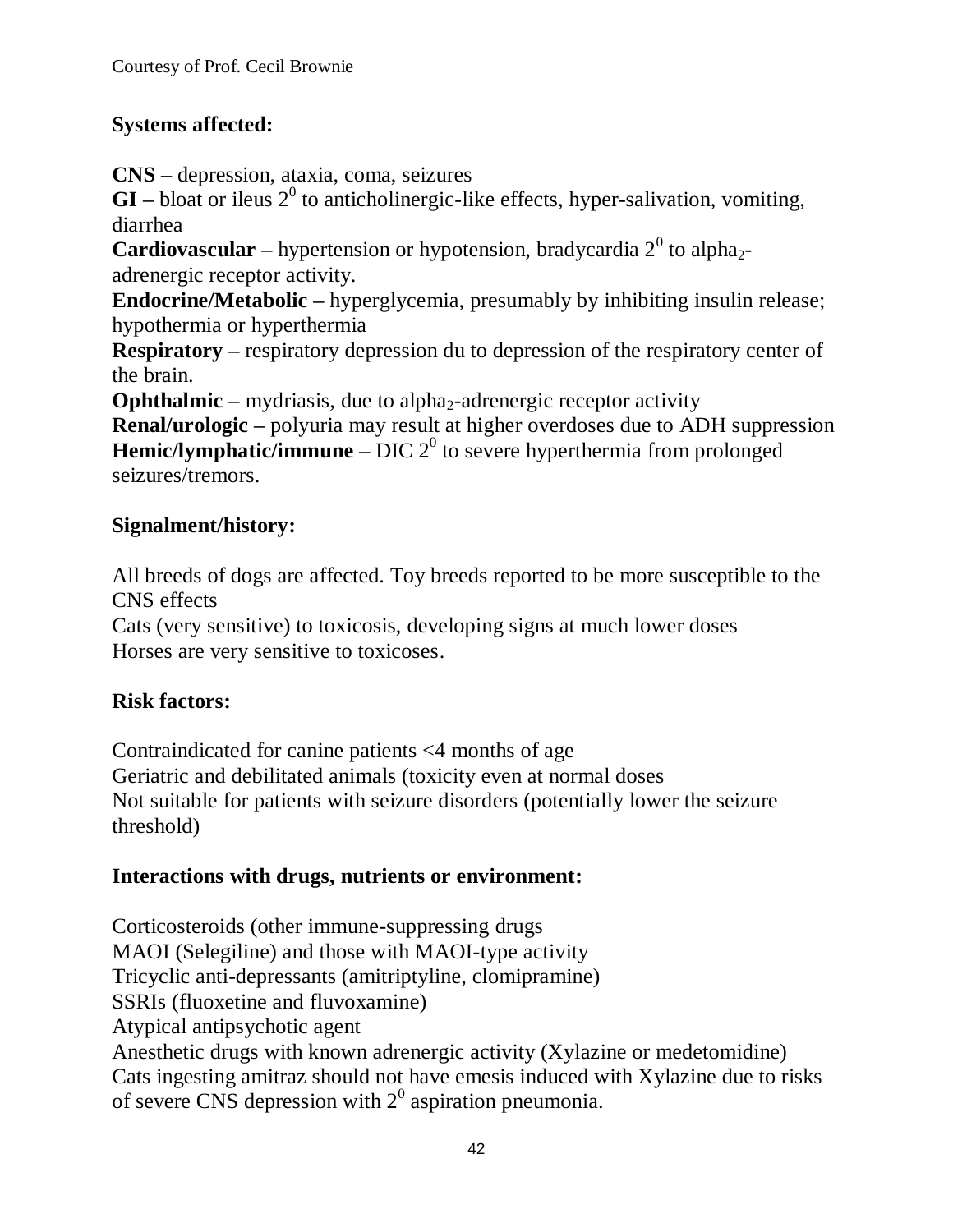# **Clinical signs:**

Clinical signs (onset) within 30 mins. – 2h post ingestion (may be delayed for up to 10-12h)

Present – CNSdepression, tremors, ataxia, and GI signs (hyper-salivation and bloat); hypothermia or hyperthermia may also be present.

Some seizuring or in patient with a history of having seizure. Often with mydriatic Duration of clinical signs (quite long 3-7 days) without the use of reversal drugs.

# **Differential Diagnosis:**

**Toxicities:** 5-HTP, Atypical antipsychotic agents, benzodiazepines, imidazolin, methionine, Tremorgenic mycotoxins, nicotine, SSRIs, TCAs. **1 0 or 2<sup>0</sup> neurologic disease 1 <sup>0</sup>metabolic diseases** (renal, hepatic, hypoglycemia)

# **Diagnosis:**

Baseline chemistry (CBC, renal values) ECG and blood pressure monitoring (bradycardia and hypotension) Monitor frequent blood glucose levels (diabetic patients in particular) Pathological findings – nothing specific of significance

# **Treatment:**

# **Detoxification**

Emesis is not recommended for animals showing clinical sign Asymptomatic - Early ingestion stage, not an aspiration risk; administer activated one dose charcoal with cathartic Patient stable on topical exposure, decontaminate with dish detergent and warm water Remove ingested pieces of collar (surgery, endoscopy)

Monitor TPR

**Medications/antidotes** – none specifically available. alpha<sub>2</sub>-adrenergic antagonists (broad range of safety, multiple administrations due to short half-life) may help.

**Antipamezole (Antisedan) 50ug/kg IM or Yohimbine 0.1mg/kg IV** to reverse severe sedation and bradycardia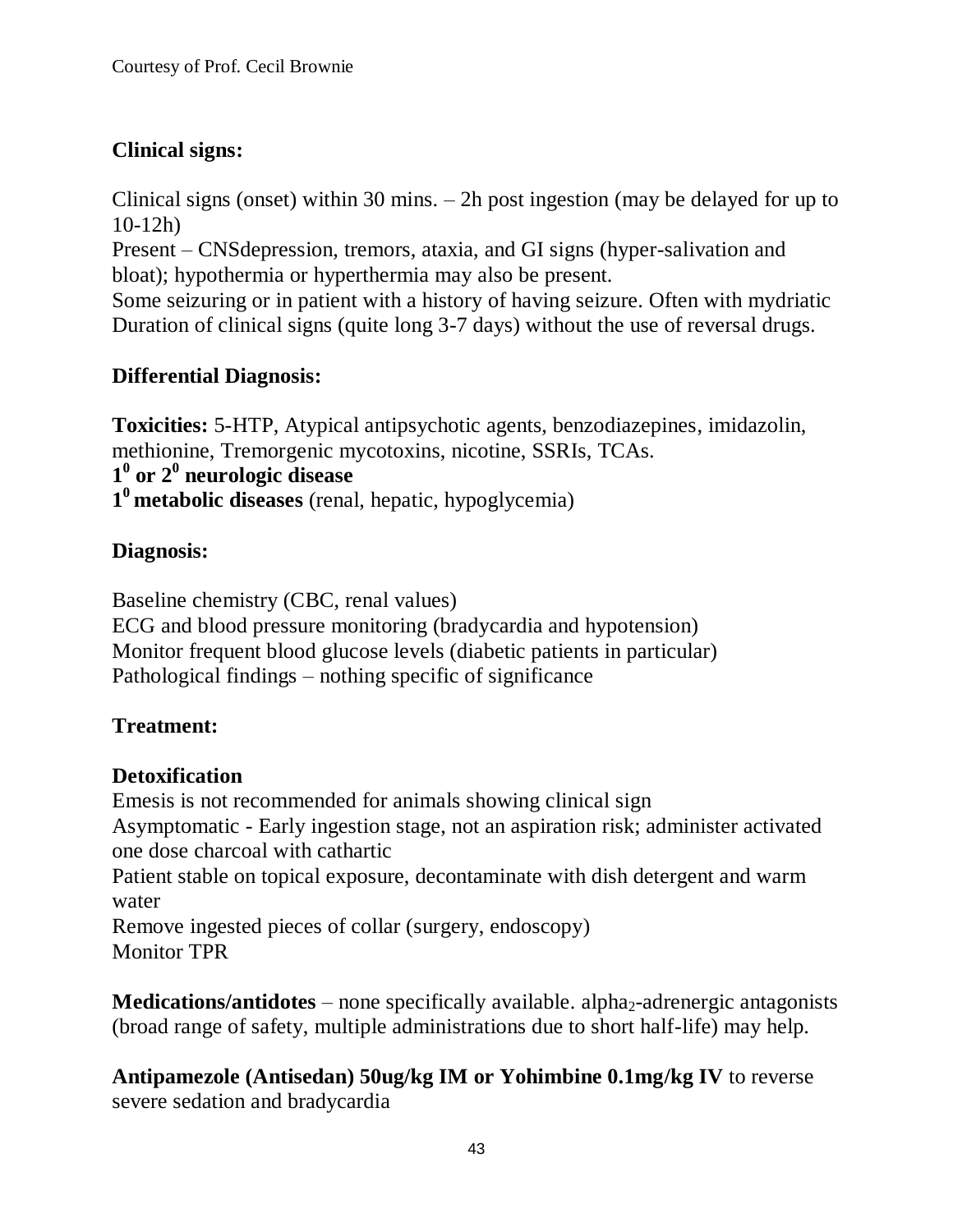**Crystalloid IV fluid** to maintain hydration and treat hypotension. Diuresis does NOT speed elimination. Lingering hypotension, might include additional therapy (colloid like Hetastarch and/or vasopressin therapy.

### **Tremor/seizures – treat with diazepam (valium) or barbiturates at ye lowest effective dose (prevents severe sedation)**

Diazepam 0.1-0.25 mg/kg, IV to effect PRN Phenobarbital 2-4 mg/kg, IV to effect PRN

**Protracted vomiting – antiemetic therapy** Ondasetron 0.1-o.2 mg/kg SQ, IV, q 8-12h. Maropitant 1 mg/kg SQ q 24h. Metoclopramide 0.2-0.5 mg/kg SQ, IMq 8-12h.

**Precautions:** Do not use Xylazine or medetomidine as emetic agents in amitraz exposed patients.Do not treat atropine to treat bradycardia in these patients (exacerbate hypertension and gastrointestinal stasis

**Considerations:** Endoscopic or surgical removal of amitraz-containing collar

**Possible complications:** Extended tremors/seizures duration – myoglobinuric renal failure and DIC

**Prognosis – generally good with early detection and treatment. Patients showing CNS signs generally have poor prognosis Poor prognosis in equid developing ileus secondary to amitraz toxicosis**.

# **Boric Acid**

# **Source and Chemistry:**

Roach and ant poisons, which are often  $>$  ~5% boric acid (often called ortho-boric acid), comprise the most common source causing toxicosis in small animals. Sodium borate (borax) is used in cleaning clothing in washing machines. Sodium perborate, which decomposes to form hydrogen peroxide and sodium borate, is found in denture cleansers. Whether sodium borate breaks down to boric acid is unknown.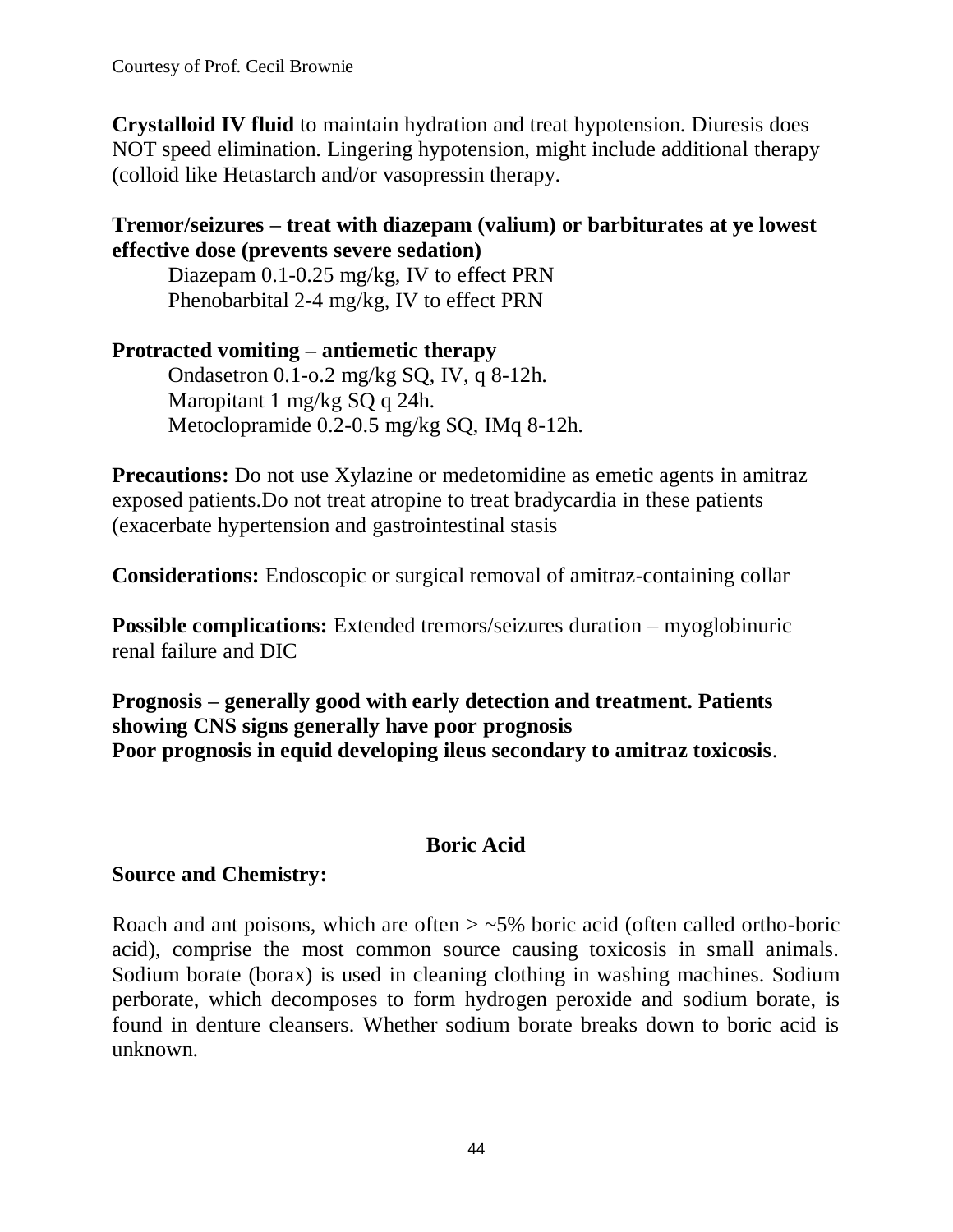# **Absorption, Distribution, Metabolism, and Excretion:**

Soluble borates are absorbed from the gastrointestinal tract. Concentrated in the kidney before excretion; probably related to the fact that the kidney is the organ that is most damaged. Renal excretion is comparatively slow.

# **Toxicity:**

Boric acid--oral LD50 in the rat is 2.68 g/kg to 4.08 g/kg. Borate oral LD50 in the rat ranges from 4.5-4.98 g/kg. One gram of boric acid = 1.55 g Borax. Sodium borate  $= 21.50\%$  boron.

# **Mechanism of Action:**

Exact mechanism is unknown; generally cytotoxic to all cells.

# **Clinical Signs:**

Vomiting, diarrhea, anorexia. Muscle weakness and ataxia, possible hyperpyrexia. Seizures possible, tremors may be seen prior to seizures if they occur. Depression and lethargy. Oliguria or anuria, possibly hematuria, and albuminuria. Erythematous skin eruptions develop in humans (and pet monkeys) which may become generalized; may have a "boiled lobster" appearance. Metabolic acidosis may occur.

Lesions may include gastroenteritis, nephrosis, fatty degeneration of kidneys, hepatic damage, fatty degeneration of liver, possible cerebral edema.

# **Diagnosis:**

Appropriate clinical signs and/or lesions with a history of sufficient exposure. A bench chemistry test is available for detecting boric acid in urine. Oliguria, anuria, proteinuria, casts and red blood cells. Chronic poisoning can occur.

# **Treatment:**

For recent exposure, an emetic has been recommended or if contraindicated, gastric lavage is suggested, either approach is followed by activated charcoal administration. Symptomatic, plus fluid diuresis and peritoneal dialysis or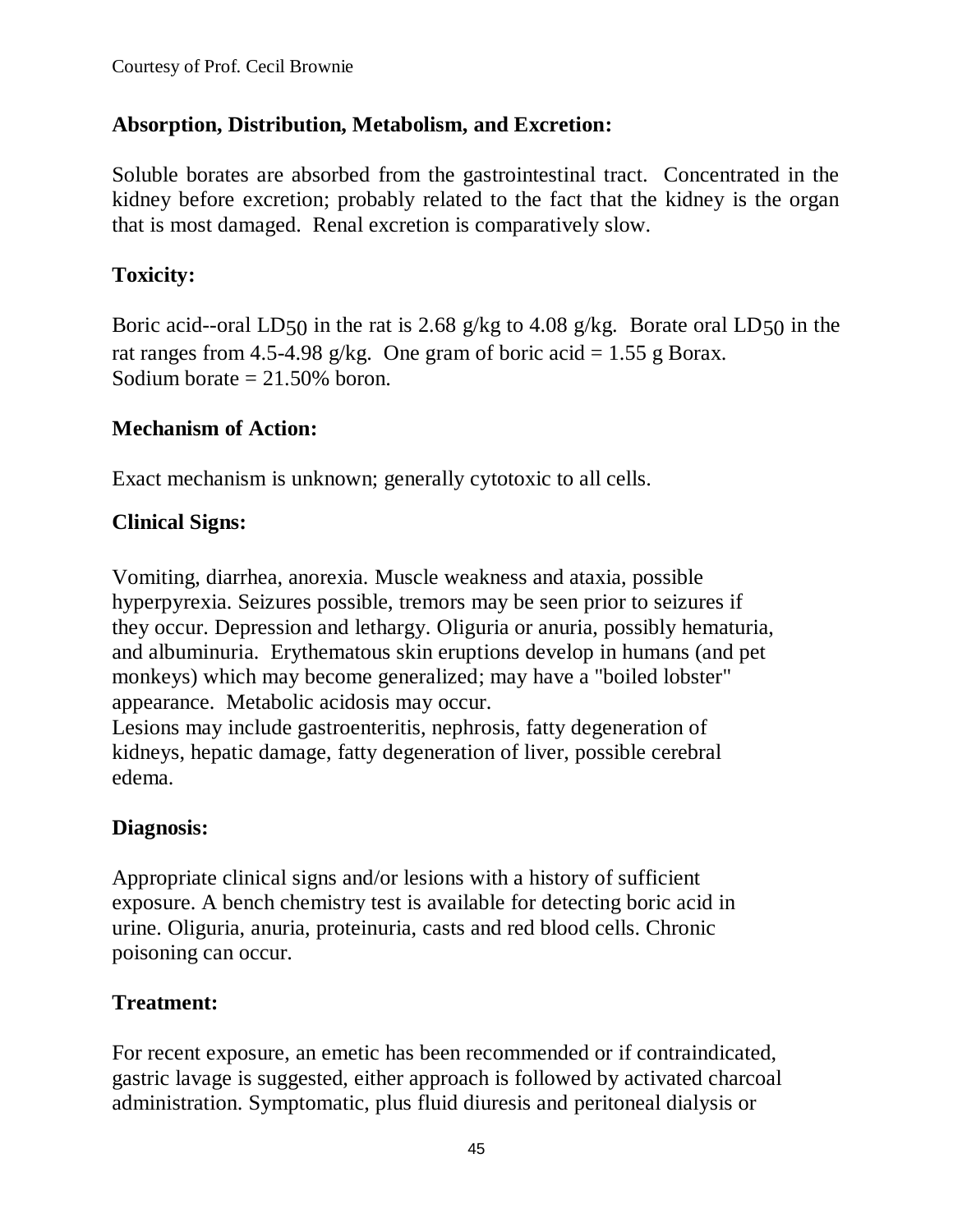exchange transfusions. Peritoneal dialysis has been shown to be effective in reducing blood levels of boric acid in human poisoning. Should seizures occur in dogs, diazepam is recommended.

# **Rotenone**

#### **Source and Chemistry:**

Rotenone-based insecticides are occasionally used on companion animals. Rotenone is a natural insecticide derived from the root of the *Derris* plant.

# **Toxicity:**

Rotenone is moderately toxic with acute oral LD50s in laboratory rodents ranging from 13 to 130 mg/kg.

### **Mechanism of Action:**

Rotenone is a highly potent mitochondrial poison, effectively blocking the NADH dehydrogenase system.

# **Clinical Signs:**

Clinical signs of rotenone toxicosis may include vomiting, central nervous System depression, muscle tremors, seizures, dyspnea, and death.

# **Diagnosis:**

History of exposure with development of appropriate signs.

# **Treatment:**

Oral decontamination (emetics in asymptomatic animal, activated charcoal). Symptomatic and supportive therapy.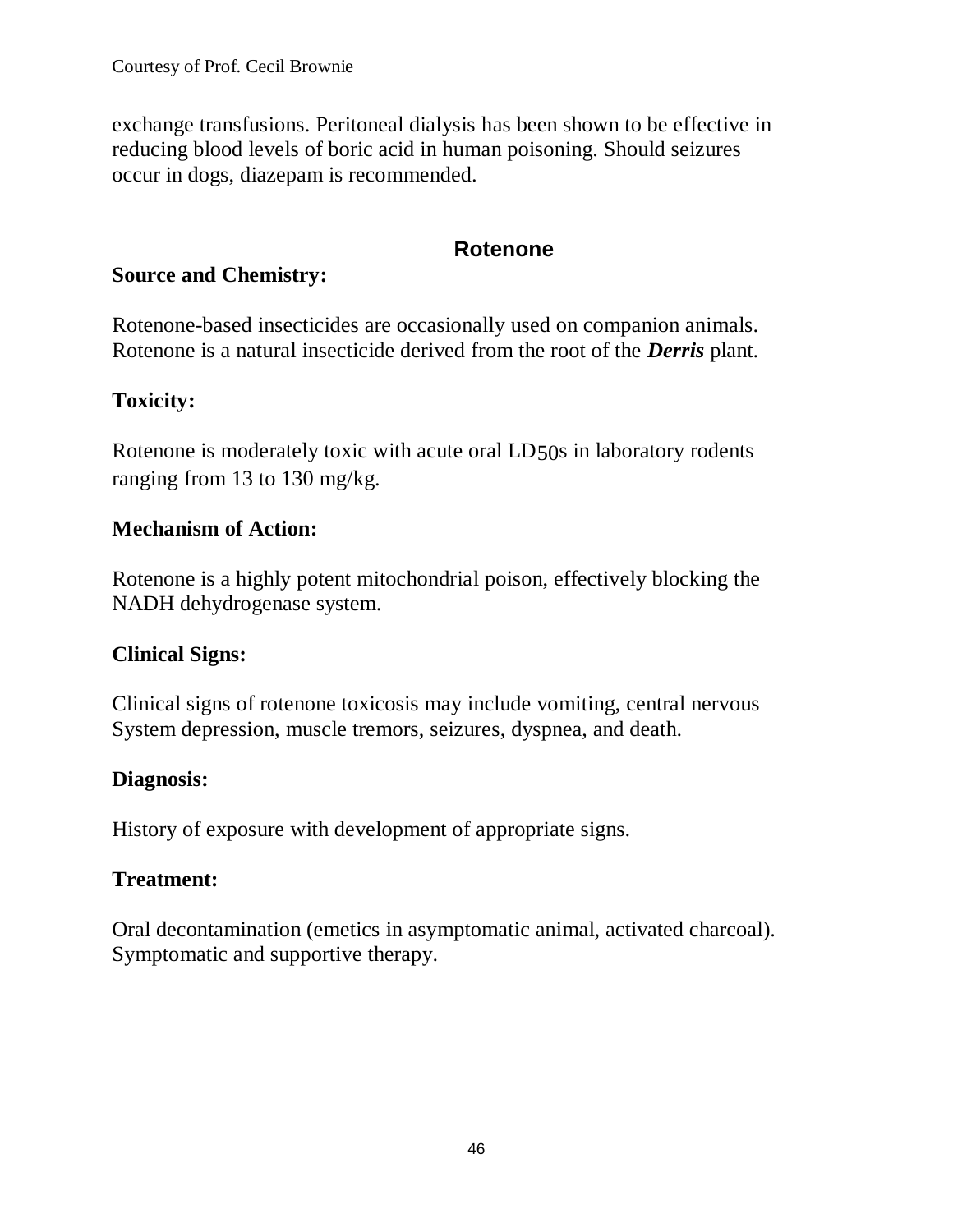# **Fipronil (Frontline® )**

# **Source and Chemistry:**

Fipronil is a phenylpyrazole insecticide which was introduced to the United States for use in animal health, indoor pest control, and commercial turf in1996. Products containing fibronil include: granular turf products, pet care flea and tick sprays, pet care flea and tick topical solutions, roach and ant baits.

Frontline Spray Treatment contains 0.29 percent of the active ingredient, fipronil, and is labeled for control of fleas and ticks on dogs, puppies, cats and kittens. Frontline Top Spot for Cats and Frontline Top Spot for Dogs contain 9.7 percent fipronil and are labeled for the same use as Frontline Spray Treatment but are applied with a pre-measured pipette applicator to a single area of skin between the pet's shoulder blades. Frontline Spray Treatment label directions state that "Approximately 1 to 2 Pumps per pound of the animal's body weight will be required." Each pump delivers ~1.5 milliliter (ml) of Frontline Spray Treatment.

# **Toxicity:**

The technical product (96.5% fipronil) has a high order of toxicity with respect to ingestion and inhalation in the rat, but appears to be less toxic via skin absorption.

# **Absorption, Distribution, Metabolism, and Excretion:**

The major route of fipronil excretion in rats is via feces. Excretion in the feces ranges from 45-75% of the administered dose, while excretion in urine ranges from 5-25%.

# **Mechanism of Action:**

Fipronil disrupts normal nerve function. The insecticidal action involves blocking the lambda-aminobutyric acid (GABA)-gated chloride channel with much greater sensitivity of this target in insects than in mammals.

# **Clinical Signs:**

Fipronil may cause mild irritation to the eyes and slight skin irritation. It does not sensitize the skin.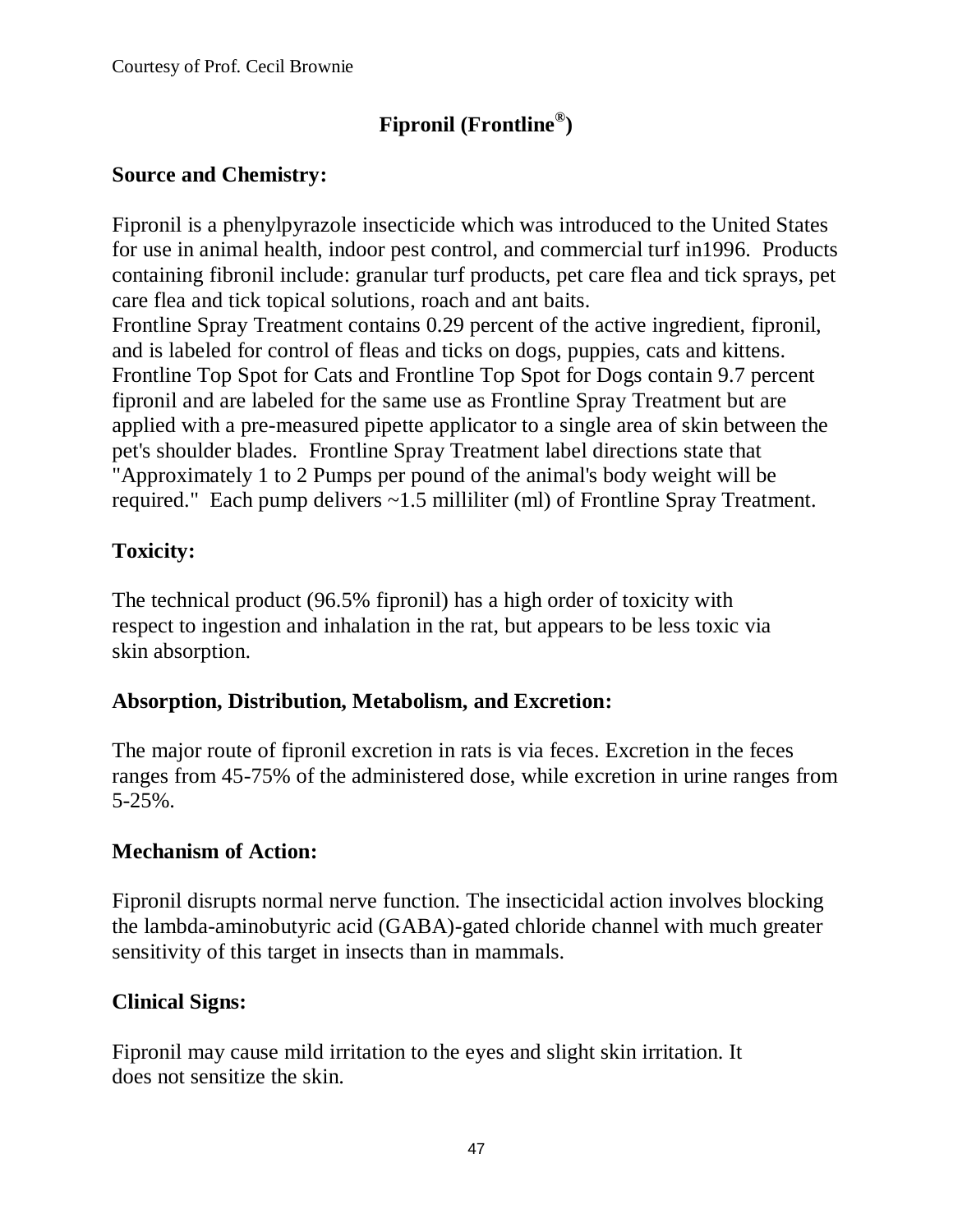Signs of toxicity in rats include reduced feed consumption, anuria, increased excitability, and seizures.

Technical fipronil caused a number of toxicological effects in chronic animal studies at relatively low doses. Clinical signs of neurotoxicity were reported in rats and dogs at doses as low as 0.07 and 1.0 milligrams per kilogram body weight per day (mg/kg/day), respectively. Clinical signs of neurotoxicity were also reported in a 21-day dermal exposure study in rabbits at a dose of 10 mg/kg/day, indicating that neurotoxicity can result from dermal exposures.

# **Diagnosis and Treatment:**

History of exposure with development of appropriate signs. Oral decontamination (emetics in asymptomatic animal, activated charcoal). Symptomatic and supportive therapy.

# **Insect Growth Regulators**

A number of insect growth regulators have been developed for use on domestic animals. Products include:

Advantage (imidacloprid 9.1%) Program (lufenuron) Sentinel (milbemysin + lufenuron) Diflubenzuron (chitin inhibitor like lufenuron), Pyripoxyfen Fenoxycarb Nylar Methoprene

Insect growth regulators are juvenile hormone analogs (resemble the natural growth factor found in the flea) that work by interfering with egg development and molting from various life stages of the flea. The two most commonly available IGRs are methoprene (Precor®) and fenoxycarb. IGRs are found in sprays, foggers, and flea collars. They may be used on the pet or applied to the environment. An advantage of the IGRs is their high margin of safety. These are products that would be among the most safe for application in a household with infants or other people intolerant to insecticides.

Insect development inhibitors work by interfering with a particular aspect of development. Most of these products interfere with the synthesis of chitin, a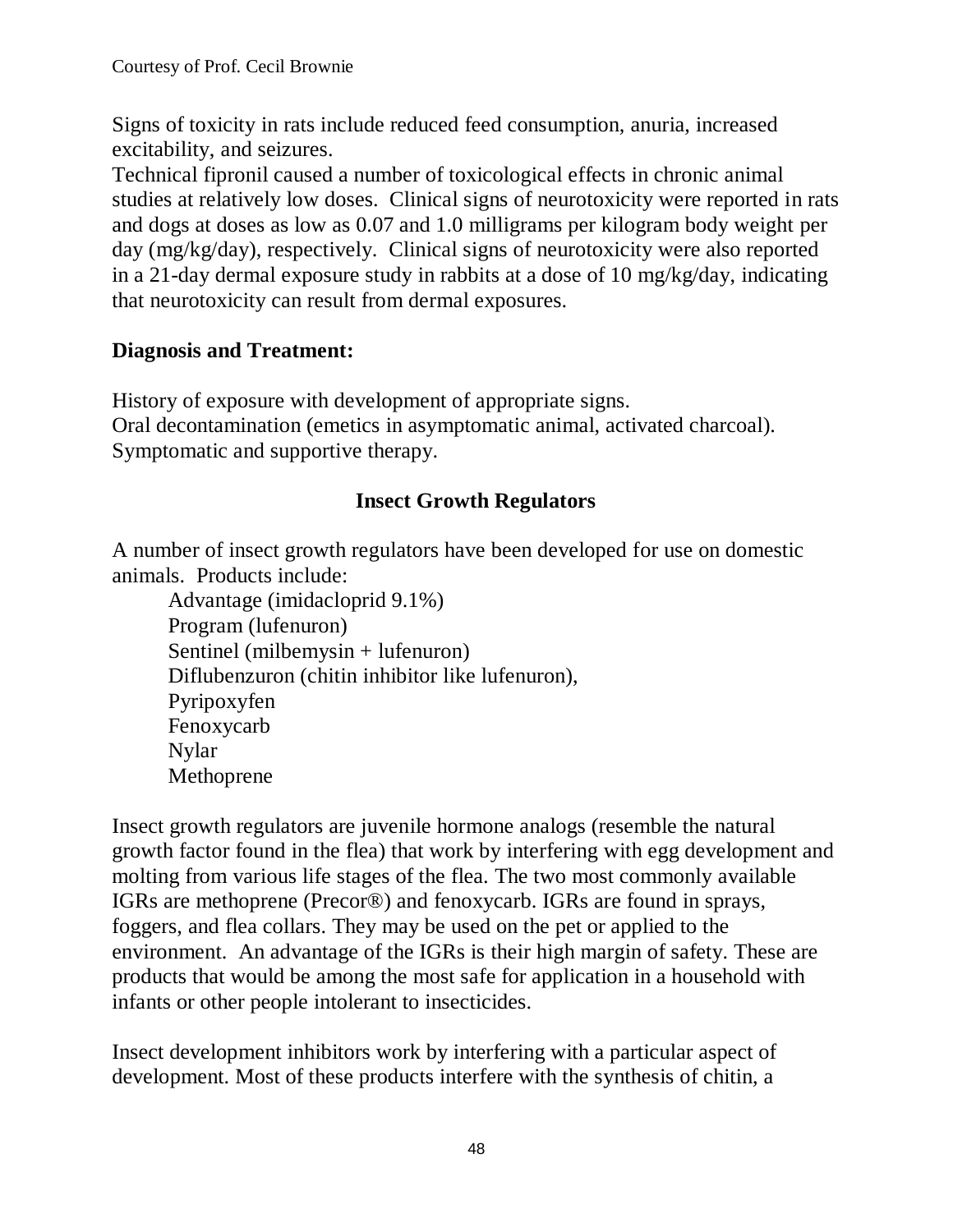protein necessary for maturation and function of the flea exoskeleton. Chitin inhibitors include lufenuron, pyriproxyfen, and cyromazine.

#### **Imidacloprid**

Imidacloprid works by binding to the insect's nicotinyl receptor sites on the postsynaptic neuron, thus disrupting normal nerve transmission. Imidacloprid has both multiple agonist and antagonist effects on the neuronal nicotinic acetylcholine receptor-channels. Imidacloprid is selectively toxic to specific insect species. Even though all insects and mammals have nicotinic receptors in the postsynaptic nerve region, certain insect species have a larger proportion of nicotinic acetylcholine receptors to which imidacloprid binds. Mammals and other organisms have larger proportion of muscarinic receptors, or other types of nicotinic receptors, and these receptors do not bind imidacloprid effectively. Imidacloprid is found in a variety of commercial insecticides.Imidacloprid based insecticide formulations are available as dustable powder, granular, seed dressing (flowable slurry concentrate), soluble concentrate, suspension concentrate, and wettable powder. The products Admire, Condifor, Gaucho, Premier, Premise, Provado, and Marathon all contain imidacloprid as the active ingredient. Imidacloprid is moderately toxic. The oral dose of technical grade imidacloprid that resulted in mortality to half of the test animals (LD<sub>50</sub>) is 450 mg/kg body weight in rats, and 131 mg/kg in mice. The 24hour dermal  $LD_{50}$  in rats is  $>5,000$  mg/kg. It is considered non-irritating to eyes and skin (rabbits), and non-sensitizing to skin (guinea pigs).Clinical signs of poisoning would be expected to be similar to nicotinic signs and symptoms, including fatigue, twitching, cramps, and muscle weakness including the muscles necessary for breathing. Some granular formulations may contain clays as inert ingredients that may act as eye irritants.

### **Methoprene** (Altosid, Apex, Diacon, Dianex, Kabat, Minex, Pharorid, Precor, ZR-515).

Methoprene is classified by the U.S. Environmental Protection Agency (EPA) for general use as both an insecticide and a growth regulator. Methoprene is referred to as an insect growth regulator because it interferes with the maturation stages through which an insect goes: from egg, larvae, and pupa, to adult. Methoprene is relatively non-toxic when ingested or inhaled and slightly toxic by dermal absorption. No overt signs of poisoning have been reported in incidents involving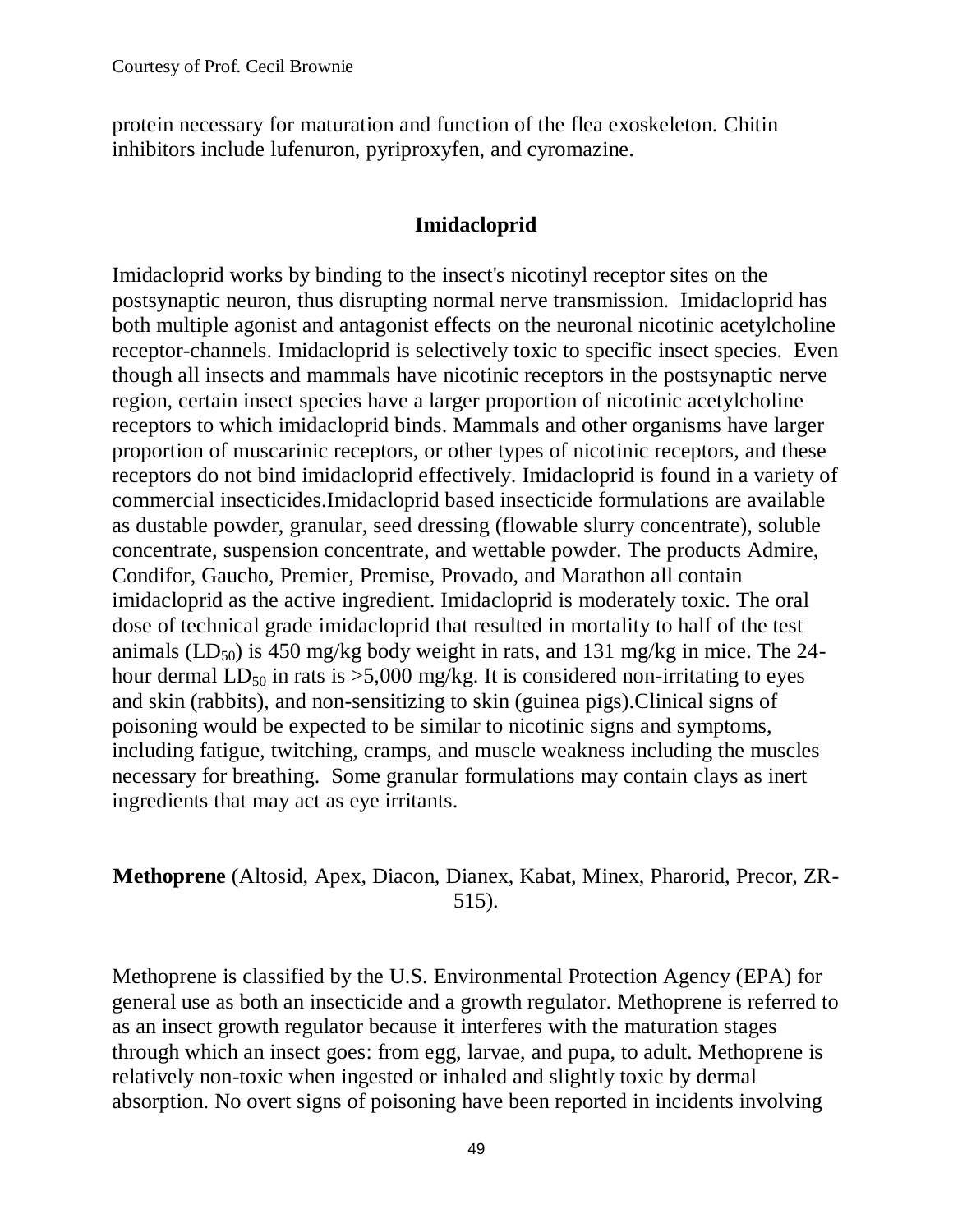accidental human exposure to methoprene. The oral  $LD_{50}$  for methoprene in rats is greater than 34,600 milligrams per kilogram (mg/kg). The oral  $LD_{50}$  for methoprene in dogs is between 5,000 and 10,000 mg/kg. The dermal  $LD_{50}$  for methoprene in rabbits is between 3,038 - 10,250 mg/kg. In mammals, methoprene is rapidly and completely broken down and excreted, mostly in the urine and feces. Methoprene is excreted unchanged in cattle feces in amounts that are sufficient to kill some fly larvae that breed in dung

### **Herbicides**

A large group of diverse compounds (plants are target species affected):Arsenicals, Atrazine – photosynthesis inhibitor; Bipyridyl derivatives (paraquat, diquat) – disrupt cell membranes, Chlorophenoxy acids (2,4-D, 2,4,5-T) – plant growth regulators, Glyphosate (roundup) – plant amino-acid synthesis inhibitor, etc.

In general, toxicoses are reported in dogs, cattle and horses.

### **Characterized by clinical signs which are:**

Non-specific gastrointestinal (all) Tremors, muscular twitching, myotonia (ex. 2,4-D) Respiratory >> pulmonary fibrosis and death (paraquat).

In some cases their mechanism (s) of action have been ascertained -uncoupler of oxidative phosphorylation (Chlorophenoxy acids) or When metabolized (as is the case for paraquat, they form free radical  $\gg$  damage lung parenchyma (paraquat).

# **Chlorphenoxy Herbicides (2,4-D, MCPP, SILVEX, 2,4,5-T)**

#### **Sources**

Phenoxyacetic acid (chlorinated) derivatives, such as 2,4-D (2,4 dichlorophenoxyacetic acid), 2,4,5-T (2,4,5-trichlorophenoxyacetic acid), silvex, MCPP, MCPA, and others may possibly be involved.

2,4,5-T was contaminated with very toxic chlorinated dibenzodioxins, especially 2,3,7,8 tetrachlorodibenzodioxin, but these are not encountered in 2,4-D.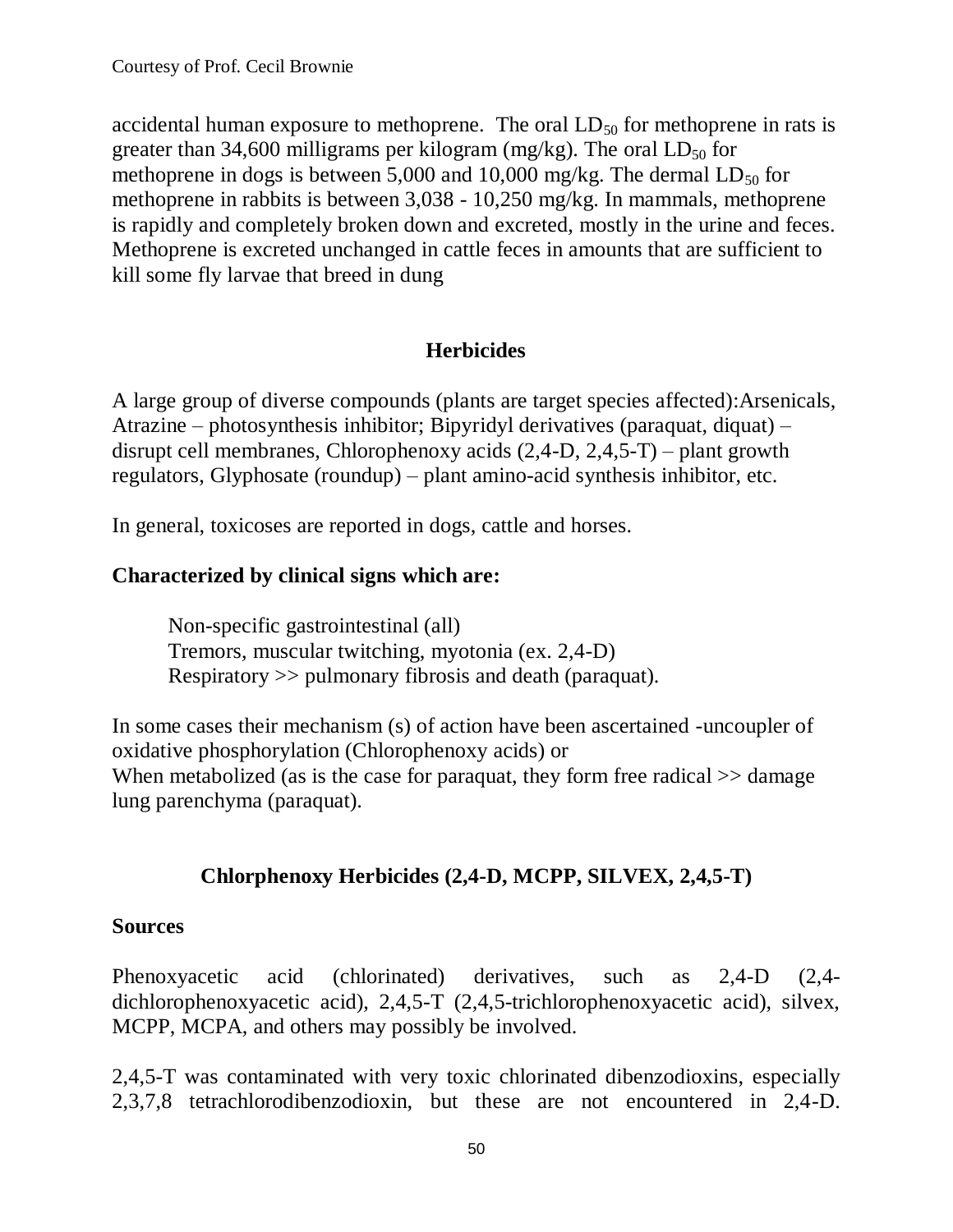Dibenzodioxins were the toxic contaminant found in the defoliant Agent Orange, which was a 50/50 combination of 2,4-D and 2,4,5-T.

# **Toxicity:**

In theory 2,4-D should not cause toxicoses in dogs which only have contact with it via lawns treated with the herbicide, when it is used at recommended rates. Whether there is a segment of the canine population that is exceedingly susceptible is unknown.

# **2,4-D**

LD50 dog 100 mg/kg (oral). Lethal to dogs at 25 mg/kg/day for 6 days. Oral LD50 rat 375-1,200 mg/kg.

Toxicity observed in calves at 200 mg/kg, swine 100 mg/kg.

# **2,4,5-T**

Oral LD50 dog approximately 100 mg/kg. Oral LD50 rat 500 mg/kg, guinea pigs 381 mg/kg.

# **MCPA**

Oral LD50 rat 612-1,200 mg/kg.

**Dicamba** (a benzoic acid herbicide with some toxic effects similar to the phenoxy herbicides)

Oral LD50 rat 757-1414 mg/kg.

# **Mechanism of Action:**

2,4-D has a direct effect on muscle membranes causing increased irritability and rigidity followed by paralysis.

# **Absorption, Distribution, Metabolism, and Excretion:**

2,4-D salts or esters are readily released in the gastric acid and rapidly absorbed due to protonation (addition of hydrogen ion) of the free anion in the gastric acid. Most of the herbicide is excreted in the urine as the unchanged acid. 2,4,5-T may undergo enterohepatic circulation. Dogs are predisposed as compared to other species possibly due to their poor ability to excrete organic acids in the urine. In practice, also seem to eat inordinate amounts of phenoxy-herbicide treated grass.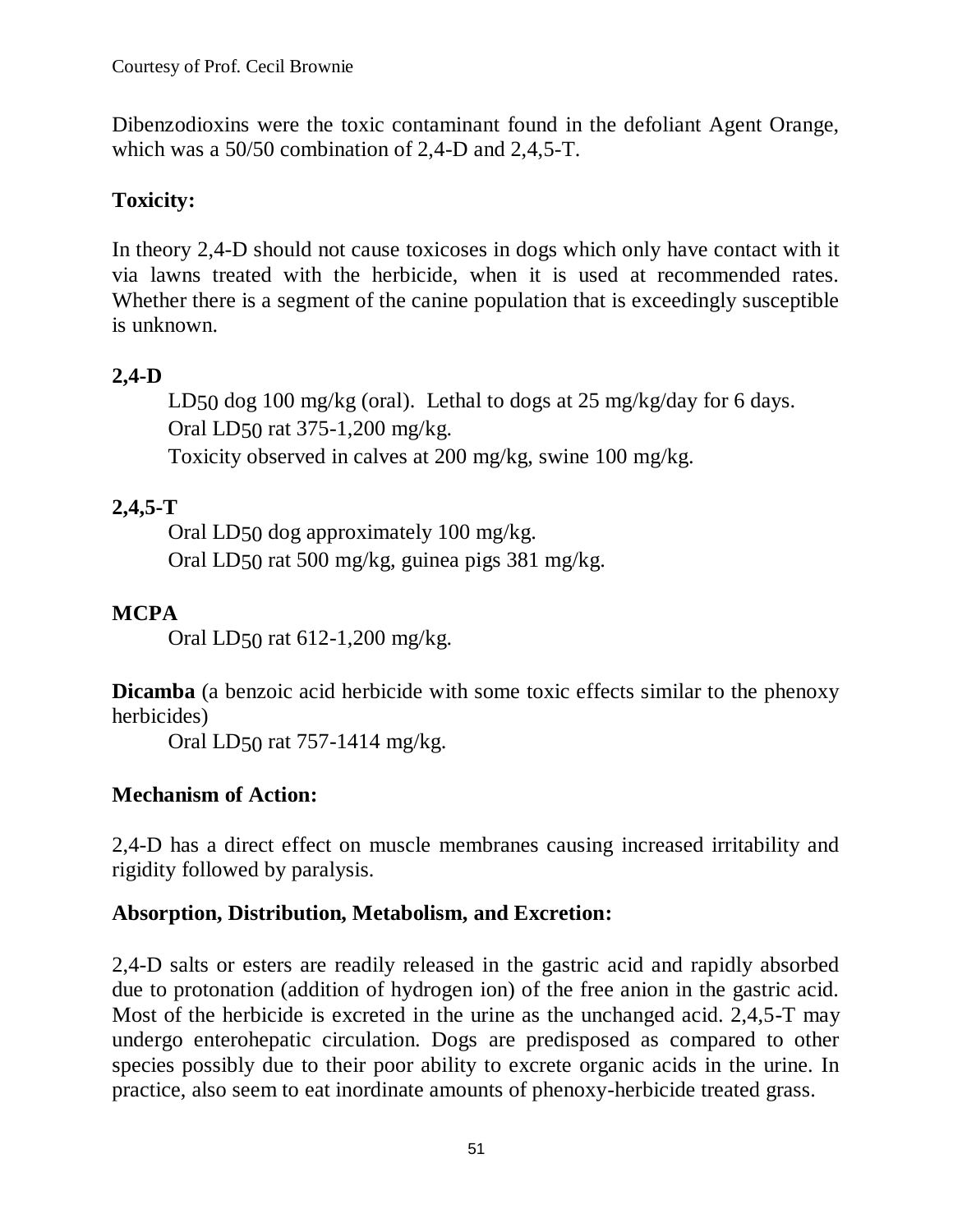# **Clinical Signs:**

**Dogs:** Often the only signs seen in the field from moderately toxic doses of phenoxy herbicides are related to gastrointestinal effects including vomiting, diarrhea (occasionally bloody). With serious toxicosis as more often occurs after exposure to concentrates or pools of sprays, or when dogs are present and heavily exposed during spraying, muscular effects may predominate including a hesitancy to move, rigidity of skeletal muscles, ataxia, and weakness especially in the rear legs. Clearly neurologic signs including seizures, clonic spasms, opisthotonus, and coma occur only with highly toxic doses. The most sensitive effect of 2,4-D toxicosis in the dog is found by use of the electromyogram. Greatly increased insertional activity (harmonic response upon insertion of the needle electrode) occurs at lower doses. At much higher doses, nerve degeneration which is at least partially reversible may also occur. This may be largely a result of damage to the nerve at the neuromuscular junction. Additional effects, which may occasionally occur in dogs, include oral ulcers, small intestine mucosal damage, renal tubular degeneration, and focal hepatic necrosis.

**Ruminants:** Clinical signs include anorexia, depression, bloat, rumen atony, weakness, and diarrhea. Oral mucosal ulceration may be noted. Congestion of kidney, hyperemia of lymph nodes, and congested friable liver may be seen on postmortem examination. Rumen stasis commonly observed.

**Swine:** Display diarrhea, ataxia, depression, vomiting, and weakness.

Phenoxyherbicides may cause an increased palatability of some types of poisonous plants due to abnormal plant carbohydrate metabolism. Phenoxy herbicides can also increase the concentration of nitrates and cyanogenic glycosides in some plants.

#### **Clinical Pathology:**

Elevation of CPK, SGOT, LDH.

# **Treatment:**

Usually there is an oral exposure from drinking or eating the herbicide or from eating heavily treated grass. Grooming of 2,4-D from the body by the animal may prolong exposure. The use of activated charcoal and a saline cathartic for very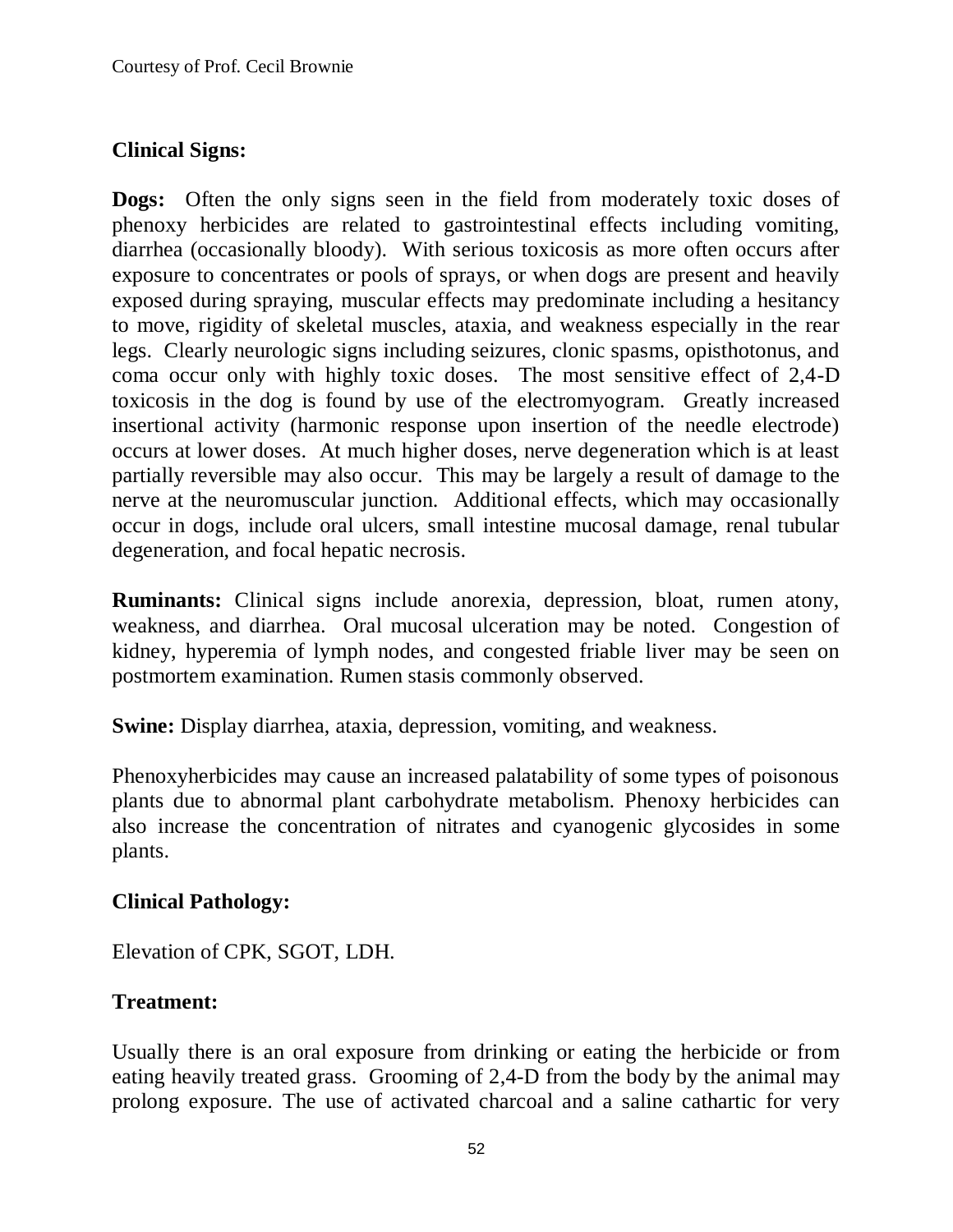recent exposures is indicated, along with a bath in a detergent. Ion-trapping of 2,4- D may enhance the removal from the tissues and promote its excretion in the urine. Fluids containing 1-2 mEq/kg bicarbonate are therefore indicated, if normal renal function is present. A bland diet and good nursing care should be provided. Most animals should be expected to make an uneventful recovery.

### **Dinitrophenol and Related Herbicides**

### **Sources**

Various dinitro derivatives of cresol and phenol are used as insecticides acaricides, fungicides, and herbicides (nonselective biocides). They are applied in sufficient amounts to wet the target organism for contact action. Included in these compounds are: dinitrophenol (2,4-dinitrophenol, an insecticide and acaricide, fungicide which is phytotoxic to green plants); dinoseb (2-sec-butyl-4,6 dinitrophenol; DNBP, Dinitro®, Basanite®, Dow General Weed Killer®, and several other products used as a herbicide, dessicant or dormant fruit spray; withdrawn by US EPA in October, 1986); DNOC (dinitrocresol); DNAP (Dinosam®, a rarely encountered herbicide); and 5 DN-lll, a discontinued product. Animals may be seriously exposed from entering treated fields, etc. or by contact with concentrated forms of these pesticides.

# **Toxicity:**

The LD50 Of dinitrophenol in the rat is 0.027-0.10 mg/kg. The acute oral and dermal LD50 of dinoseb in the rat is 20-40 mg/kg. The acute oral LD50 of DNOC in the rat is 20-50 mg/kg. Dinitrophenol is about twice as toxic as disophenol on a single dose basis, but is less toxic on a repeated basis, indicating that it is not as cumulative as disophenol.

# **Absorption, Distribution, Metabolism, and Excretion:**

Generally well absorbed from gastrointestinal tract and skin.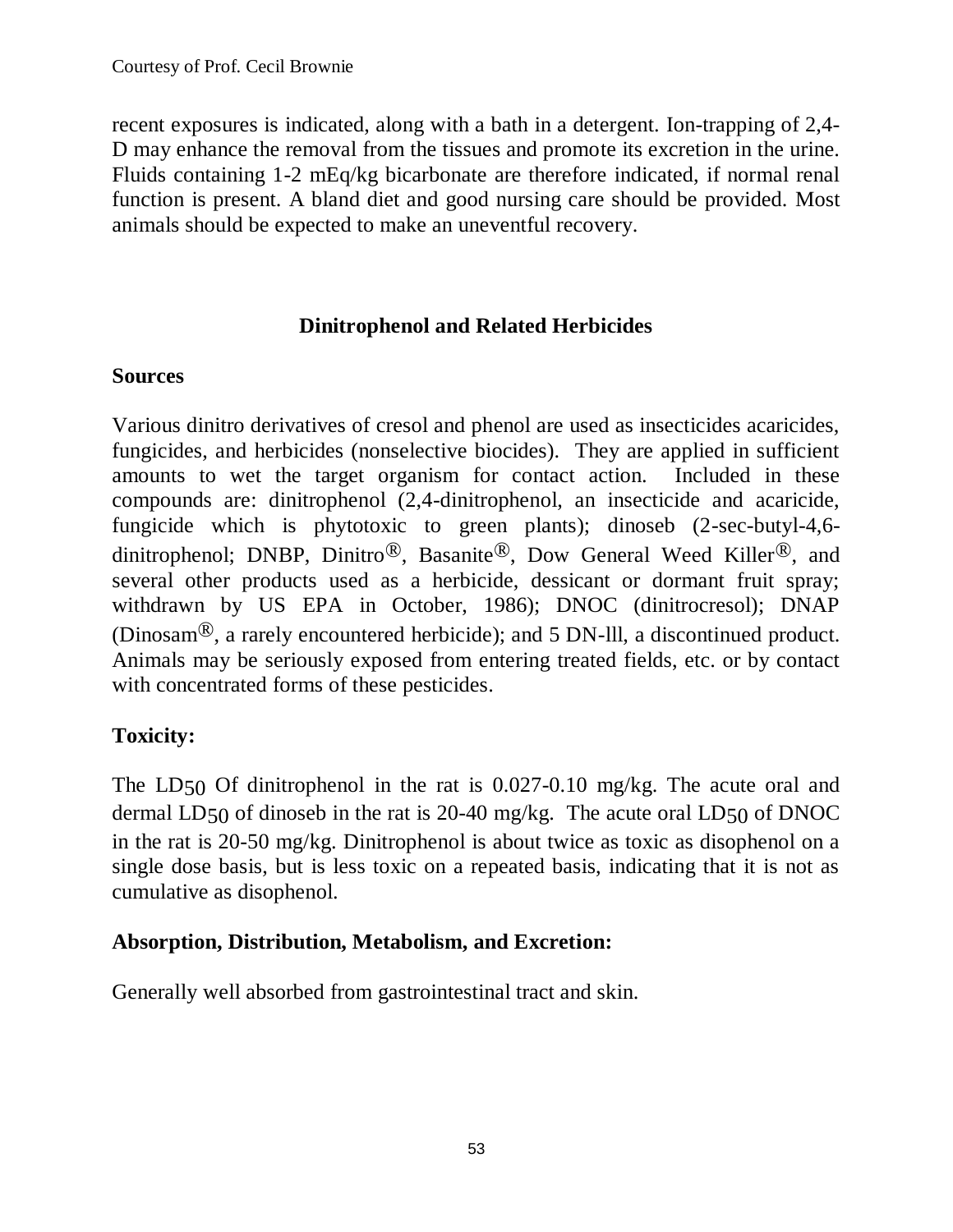# **Mechanism of action:**

Uncouples oxidative phosphorylation resulting in a lack of adequate ATP concentrations, so that insufficient energy is available for  $Na<sup>+</sup> - K<sup>+</sup>$  ion channel pumps ----> development of cerebral edema.

# **Clinical Signs:**

Muscle tremors, hyperexcitable, hyperthermia, tachypnea, miotic pupils, ataxia, weakness, seizures.

### **Diagnosis:**

History of toxic exposure with development of appropriate clinical signs. Analysis of pesticide residue on skin or in gastrointestinal tract.

### **Treatment:**

Oral and dermal decontamination; Symptomatic and supportive Control seizures Control hyperthermia (cold water baths) Fluid therapy Atropine is contraindicated ----> increased hyperthermia

# **Gramoxone (Cepupat, Dextron X, Dextrone, Herbaxon, Paraquat)**

#### **Source**

A non-selective contact herbicide (selective pulmonary toxicant in animals) Oral absorption – rapid but incomplete (5%-10%) and dose dependent Inhalation/dermal absorption ( $2^0$  to chronic exposure), reaction is less severe reaction.

Peak plasma concentration (75 minutes)

Distribution 4 h post exposure (lungs 10X higher than other selective sites. 4-10 days post exposure lung concentration30-80X higher than plasma concentration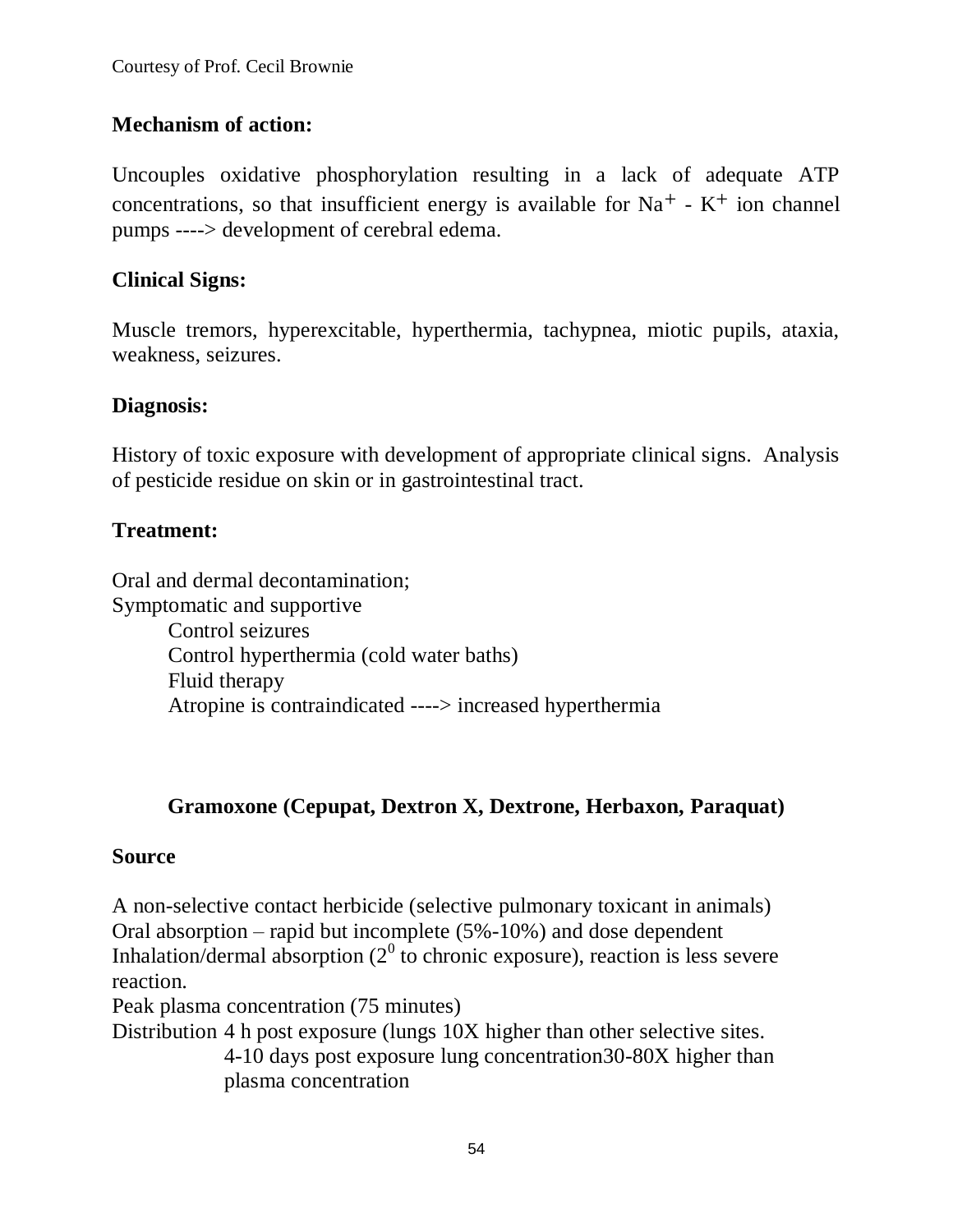Comparative toxicity: Dogs 25-50 mg/kg; Cats 40-50 mg/kg; Pigs/Sheep and Ruminants 25-75 mg/kg; Rats 100 mg/kg; Turkeys 290 mg/kg.

# **Signalment/History:**

No breed, sex or age predilection (toxic to all mammals). . Dogs most frequently affected (more likely to ingest)

Owner works in pesticide industry, recent spraying activity, Agricultural area, observed ingestion of finding bates intended for dogs

# **Metabolism/Excretion:**

Extensive cyclic oxidation-reduction reactions in sequestering tissues – excreted largely unchanged (urine). Active excretion (renal tubular cells at higher concentration than creatinine (initially), kidney damage worsens T1/2 increases from  $\langle 12h \text{ to } \rangle 12h$ .

# **Clinical signs:**

Chronic / subacute exposure (anorexia, depression, diarrhea) observed in 7 days or so, progress to pulmonary fibrosis and progressive respiratory distress over several weeks and death. Multi-systems involvement (GI, respiratory, cardiovascular, renal, neurological, and skin).

Day 1: Caustic injury – vomiting; GI erosion and hemorrhage, hypovolemia and acute pulmonary edema.

Days 1-3: Preferential distributional distribution to lungs kidney and liver. Day4 and beyond – Progressive pulmonary fibrosis, respiratory failure and death.

# **Mechanism:**

Absorption >> transported to Alveolar Cells >> metabolic activation in presence of oxygen >> free radical intermediates and hydrogen peroxide formation >> lipid peroxidation >> damaged alveolar cells >> impaired lung functions >> cells (fibrotic) proliferation >> death from hypoxia.

Selectively accumulates in lung alveolar cells (type 1 and type 2; clara cells; as well as renal proximal tubular epithelium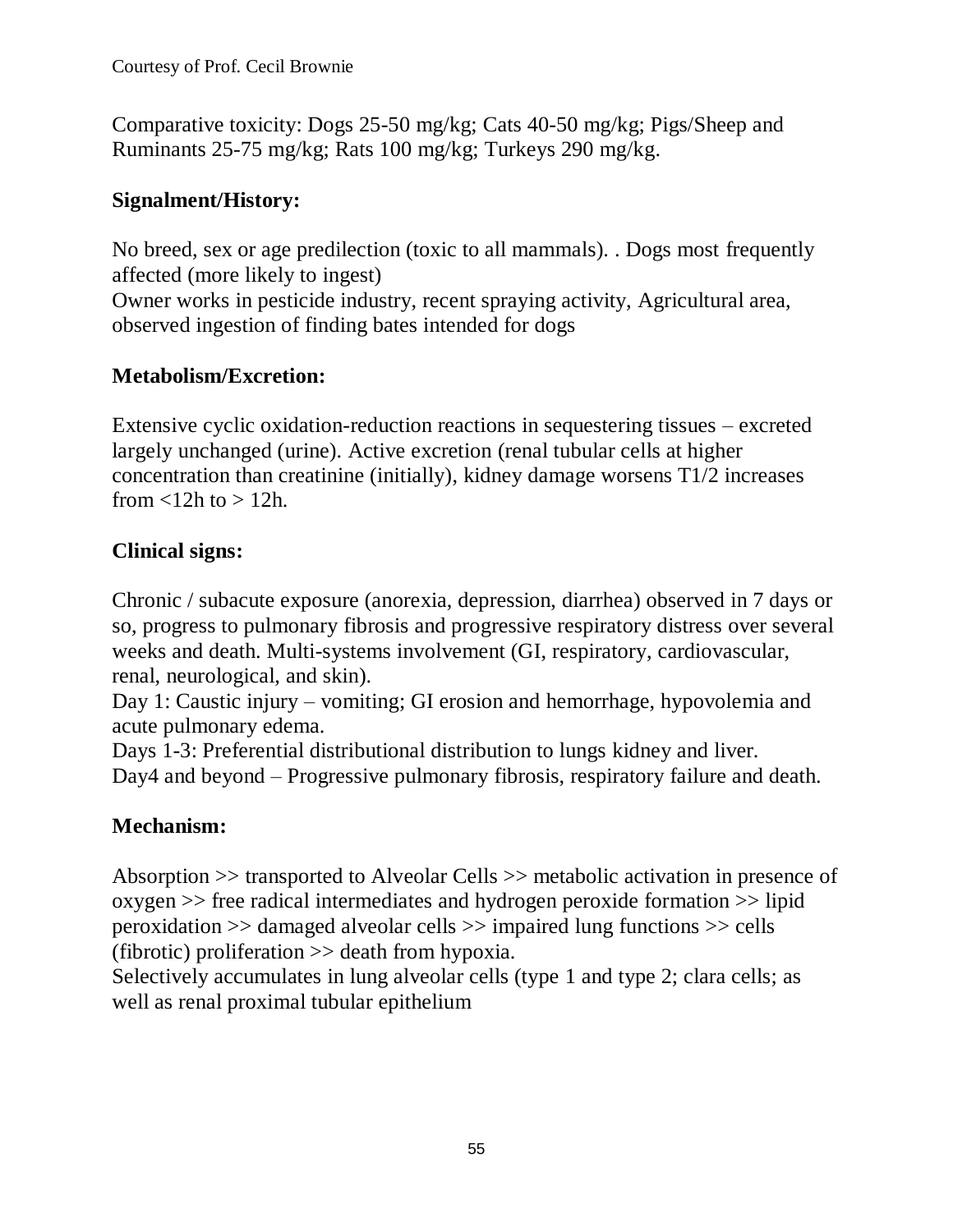# **Differential Diagnosis:**

**GI disease** (pancreatitis, parvovirus**), heavy metal** (lead, zinc inorganic arsenic, or mercury), or **zinc phosphide** ingestion;  $1^0$  cardiac disease;  $1^0$  or  $2^0$  pulmonary disease (Canine distemper in puppies, Toxoplasmosis, Asthma (Siamese cats), Pneumocystis carinii; Pulmonary interstitial fibrosis (West highland white terrier).

# **Diagnosis:**

Dithionate spot test – paraquat detection in tissues (rapid diagnosis)

Serum paraquat levels - most predictive of severity and prognosis (levels quickly undetectable. Urine analysis up to 48h post ingestion. Stomach contents, vomitus, tissues, and organs; chest radiographs (1-3 days post-ingestion) – observe changes due to severity of pulmonary changes.

Pathological findings: Gross pulmonary congestion, bullous, emphysema, hemorrhage, bronchodilation, or atelectasis

Microscopic: Aveolar necrosis (Type 11 pneumocytes denuding alveolar basement membrane with severe pulmonary edema and/or fibroplasias.

Gastrointestinal and pulmonary signs suggestive of exposure to hydrocarbon solvents.

Absence of neurologic effects – a rule out for hydrocarbon solvents. Respiratory signs – slow and progressive.

# **Treatment:**

# **Detoxification:**

Early intervention post exposure a must. Emesis or gastric lavage (< 1h post ingestion)

Symptomatic and supportive care at best

Activated charcoal is preferred for GI decontamination. Fuller's earth, bentonite or clay soil along with saline cathartic may decrease absorption

No known specific antidote.

Riboflavin, ascorbic acid, superoxide dismutase, and N-acetylcysteine seem promising.

Long-term corticosteroids

Oxygen therapy is contraindicated (oxidant damage).

Poor prognosis - Death.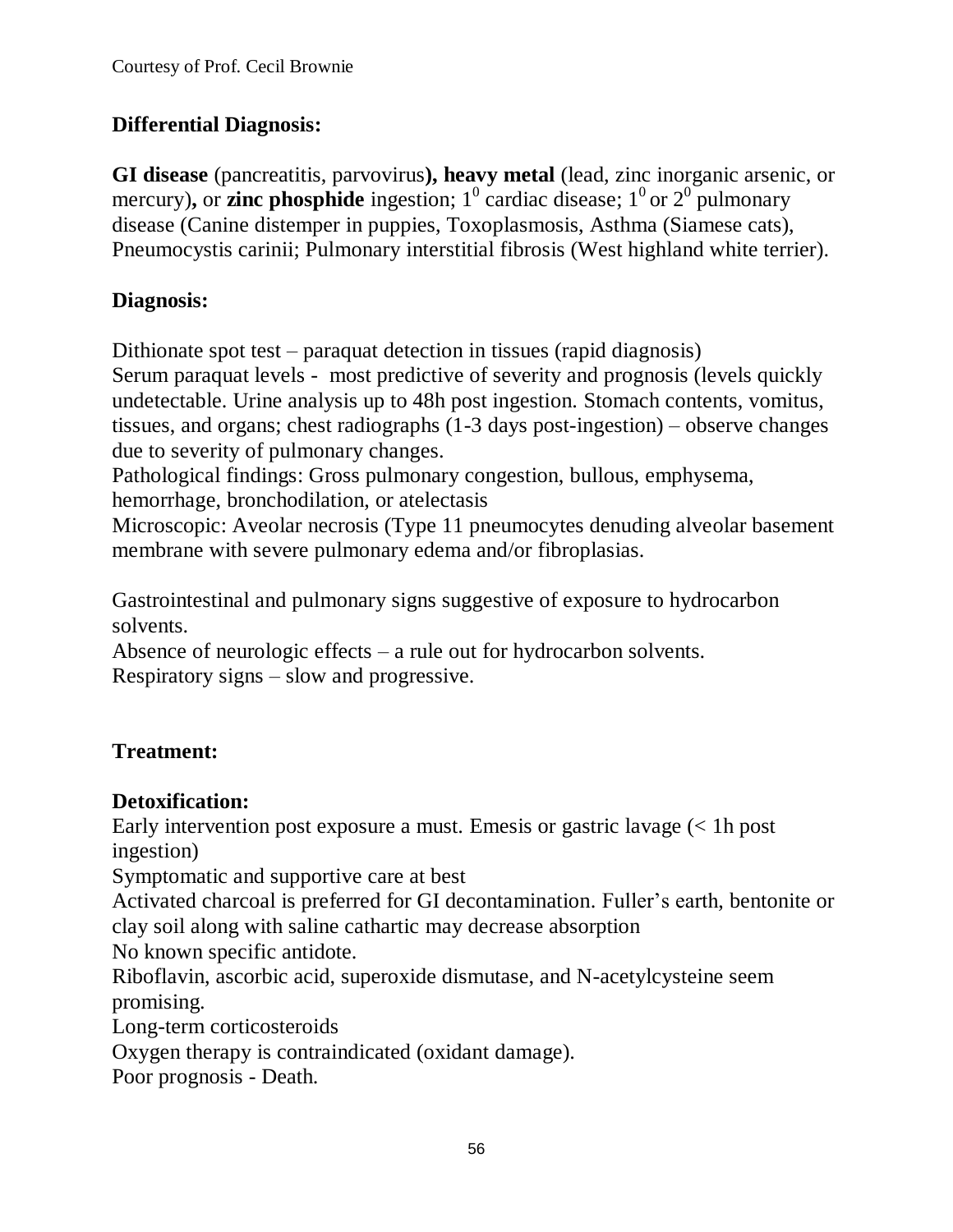# **Glyphosate (Roundup)**

#### **Sources:**

Glyphosate is a broad-spectrum, non-selective systemic herbicide It is useful on essentially all annual and perennial plants including grasses, sedges, broad-leaved weeds and woody plants. It can be used on non-cropland and among a great variety of crops. Glyphosate is usually formulated as an isopropylamine salt. While it can be described as an organophosphorus compound, glyphosate is not an organophosphate ester but a phosphanoglycine, and it does not inhibit cholinesterase activity.

Tradenames include Roundup, Rodeo, and Pondmaster. It may be used in formulations with other herbicides.

# **Toxicity:**

Glyphosate is a moderately toxic herbicide and carries the signal word WARNING on the label. Even though the LD50 values show the compound to be relatively non-toxic it can cause significant eye irritation.

The toxicity of the technical product (glyphosate) and the formulated product (Roundup) is nearly the same. The acute oral  $LD_{50}$  in the rat is 5,600 mg/kg. Other oral LD<sub>50</sub> values for glyphosate are 1,538 to greater than 10,000 mg/kg for mice, rabbits, and goats

Technical material was fed to rats and dogs at dietary levels of 200, 600, and 2000 ppm for 90 days. No significant differences from control animals were observed in mean body weight, food consumption, behavioral reactions, mortality, hematology, blood chemistry, or urinalyses. There were no relevant gross or histopathologic changes.

# **Absorption, Distribution, Metabolism, and Excretion:**

Glyphosate is poorly absorbed from the digestive tract and is largely excreted unchanged by mammals. Ten days after treatment there were only minute amounts in the tissues of rats fed glyphosate for three weeks.

Cows, chickens, and pigs fed small amounts had undetectable levels (less than 0.05 ppm) in muscle tissue and fat. Levels in milk and eggs were also undetectable (less than 0.025 ppm). Nearly all glyphosate residues were rapidly eliminated by fish that had been exposed for 10 to 14 days once these fish were transferred to glyphosate-free water. Glyphosate has no significant potential to accumulate in animal tissues.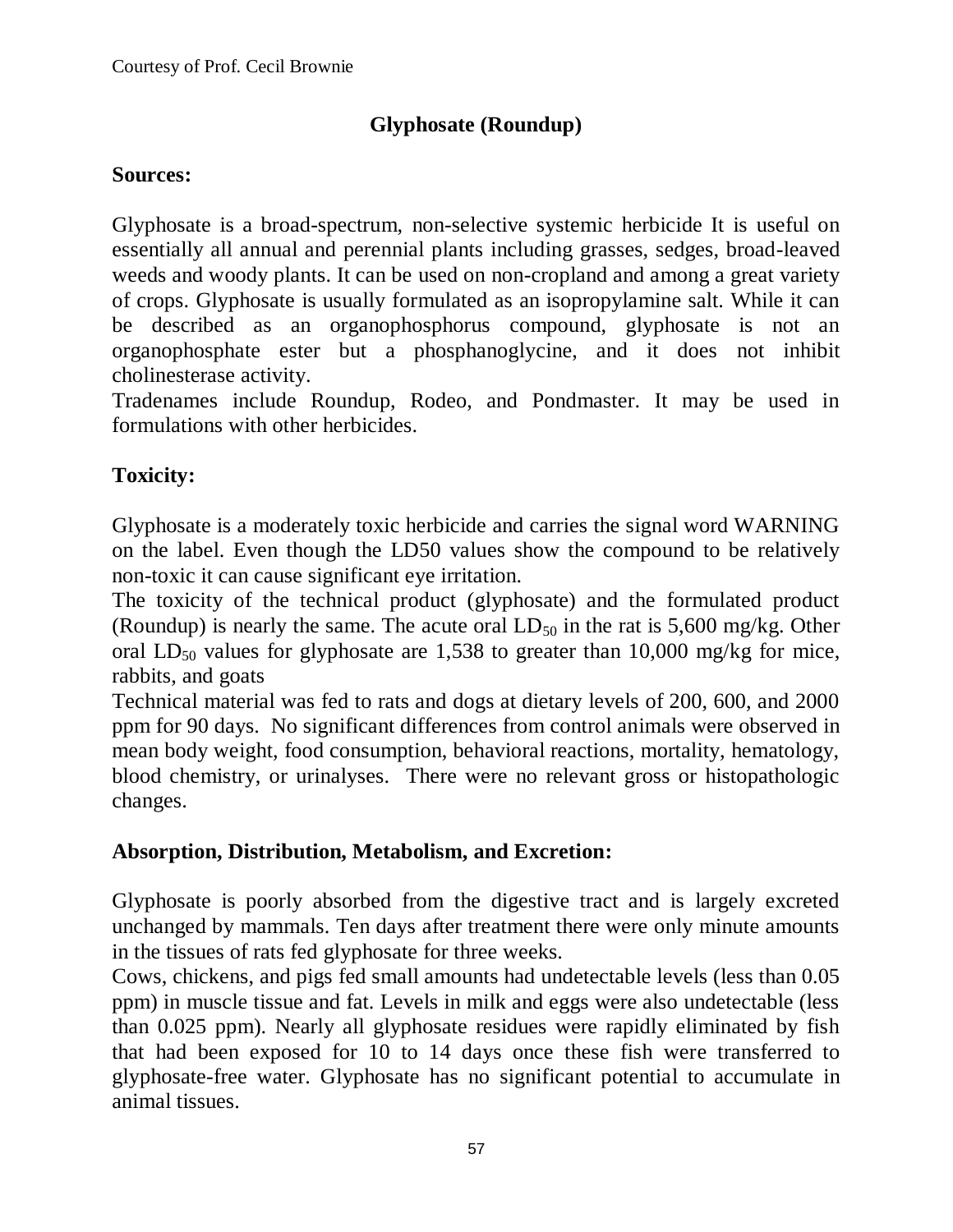Courtesy of Prof. Cecil Brownie

# **Treatment:**

Symptomatic and supportive

# **Pendimethalin**

#### **Sources:**

Pendimethalin is a selective herbicide used to control most annual grasses and certain broadleaf weeds in field corn, potatoes, rice, cotton, soybeans, tobacco, peanuts and sunflowers. It is used both pre-emergence, that is before weed seeds have sprouted, and early post-emergence. Incorporated into the soil by cultivation or irrigation is recommended within 7 days following application. Pendimethalin is available as emulsifiable concentrate, wettable powder or dispersible granule formulations.

Some trade names include AC 92553, Accotab, Go-Go-San, Herbadox, Penoxalin, Prowl, Sipaxol, Stomp and Way-Up.

Mechanism of pesticidal action: Pendimethalin inhibits plant cell division and cell elongation.

# **Toxicity:**

The oral  $LD_{50}$  for technical pendimethalin in rats is greater than 5000 mg/kg. The dermal LD50 for technical pendimethalin in rabbits is greater than 2000 mg/kg. Increases in alkaline phosphatase level and liver weight were produced in dogs fed 50 and 200 mg/kg for 2 years. Pendimethalin is very toxic to fish (96-hour fish toxicity: 0.199 ppm for bluegill sunfish (highly

toxic) and 0.138 ppm for rainbow trout) and aquatic invertebrates; however, due to its high partitioning coefficients, pendimethalin will not likely be mobile in soil.

# **Absorption, Distribution, Metabolism, and Excretion:**

By 24 hours after the administration of 37 mg/kg of radio-labeled pendimethalin to rats, 90.3% of the dose was recovered in the feces and urine. After 96 hours, 95.8% of the dose was recovered in the urine (20.9%) and feces (74.9%). When a lower dose was administered (7.3 mg/kg), 99.8% was recovered in the urine (21.8%) and feces (78.0%) after 12 hours. After 96 hours, residues were less than 0.3 ppm in all body tissues except fat, which had 0.9 ppm. This study indicates that ingested pendimethalin is largely unabsorbed by the bloodstream and excreted through the feces.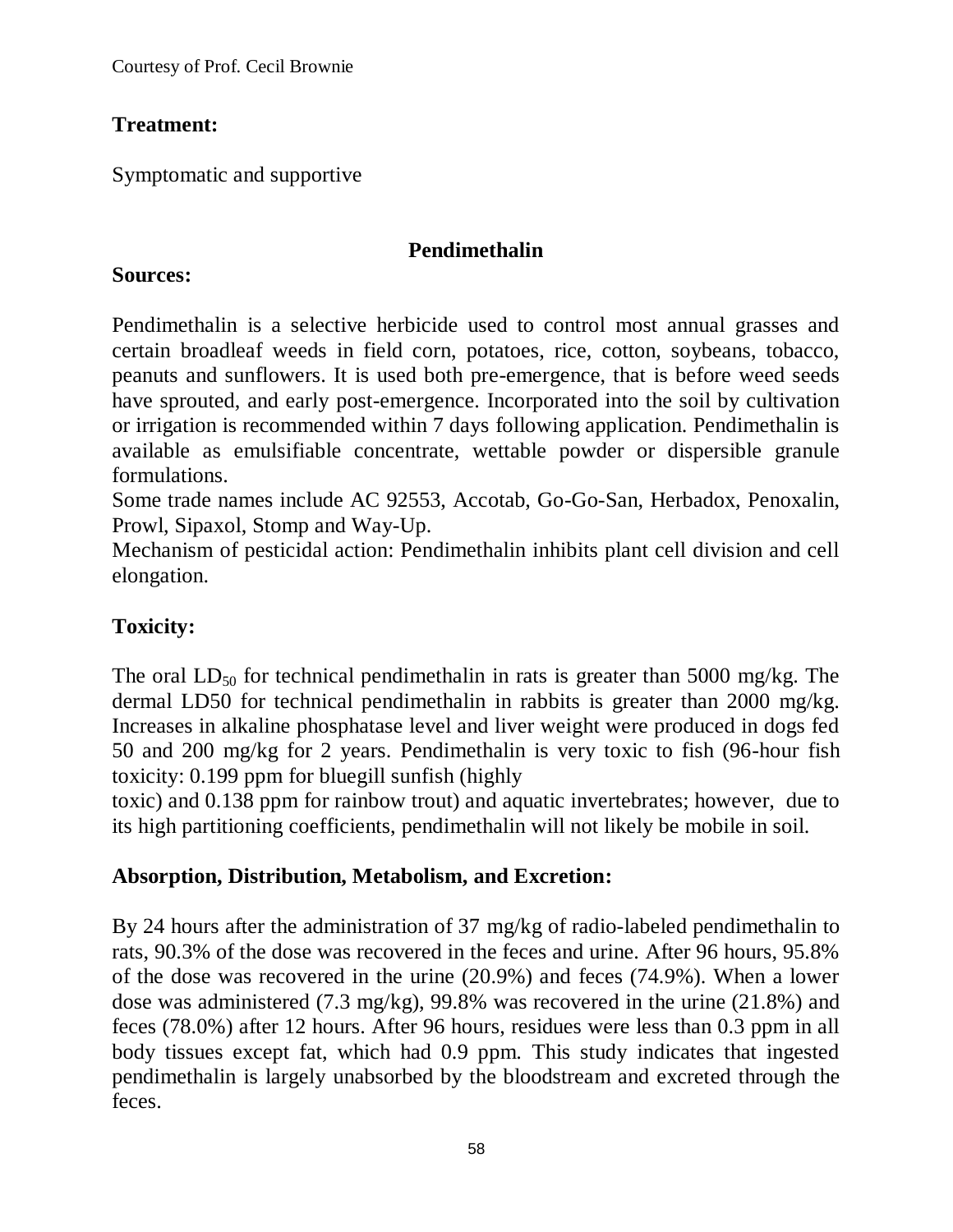Courtesy of Prof. Cecil Brownie

#### **Treatment:**

Oral and dermal decontamination; Symptomatic and supportive

# **Miscellaneous Pesticides**

# **Metaldehyde**

#### **Source and Chemistry:**

Metaldehyde toxicosis is most commonly the result of the ingestion of metaldehyde-based (usually 3.5%) molluscicides. Absorption, Distribution, Metabolism, and Excretion Well absorbed from gastrointestinal tract.

# **Toxicity**

The approximate lethal dose of metaldehyde ranges from 100 to 360 mg/kg.

#### **Mechanism of Action**

The mechanism of action of metaldehyde is unknown. Metaldehyde ingestion can produce systemic acidosis. Decreases in brain serotonin, gamma amino butyric acid (GABA), and noradrenalin occurs in metaldehyde poisoned animals.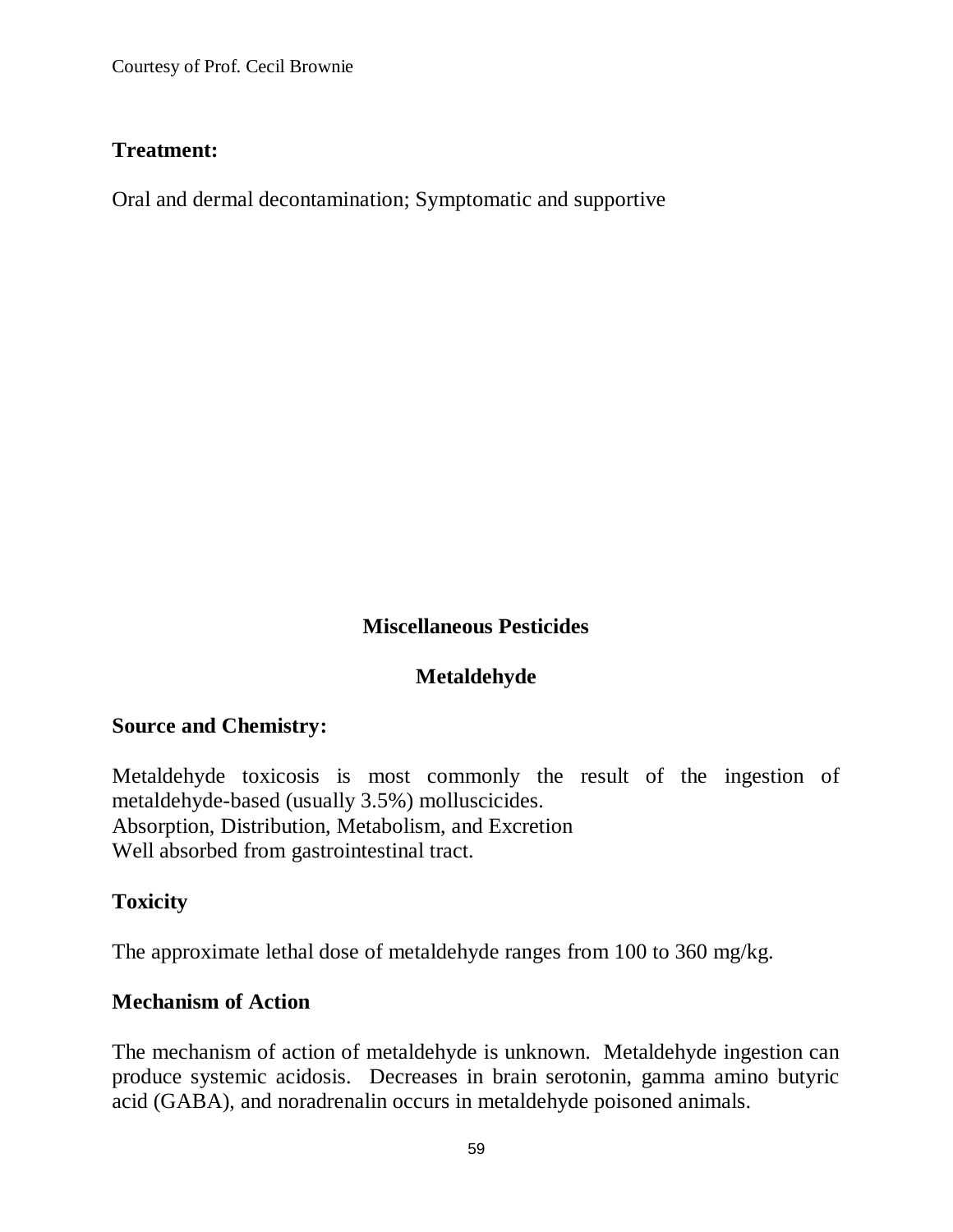### **Clinical Signs:**

Clinical signs of metaldehyde toxicosis often develop within 3 hours of ingestion, and commonly include tachycardia, salivation, tremors, vomiting, hyperesthesia, seizures, hyperthermia, diarrhea, and depression. Seizures are typically more continuous than that observed during strychnine toxicosis. Death from respiratory failure may develop from 4 to 24 hours after exposure. Delayed deaths due to liver failure may also occur 3 to 4 days following ingestion.

### **Diagnosis:**

Nonspecific histologic lesions in the liver, kidney, gastrointestinal tract, lungs, and heart may be observed. Chemical analysis of frozen stomach contents, liver, and urine is available at some diagnostic laboratories.

#### **Clinical Pathology:**

Metabolic acidosis.

### **Treatment:**

In addition to anticonvulsants and activated charcoal administration, fluid therapy to control acidosis is also recommended.

# **4-Aminopyridine (Avitrol®)**

#### **Source and Chemistry:**

Based on its potential hazard to fish and nontarget birds, some or all uses of 4- Aminopyridine formulations are classified by the U.S. EPA as a Restricted Use Pesticide that may be purchased and used only by certified applicators. Corn baits containing 4-aminopyridine are used for the control of starlings, pigeons, and other birds (avicide). Birds often exhibit involuntary muscle contractions; birds may crash with deaths resulting from broken necks, skull fractures, etc. Baits contain 0.5-3.0% of 4-aminopyridine. Also available in concentrated (25-50%) form cut with powdered sugar. Drug form of 4-aminopyridine is used to antagonize the effects of botulinus toxin or pancuronium bromide.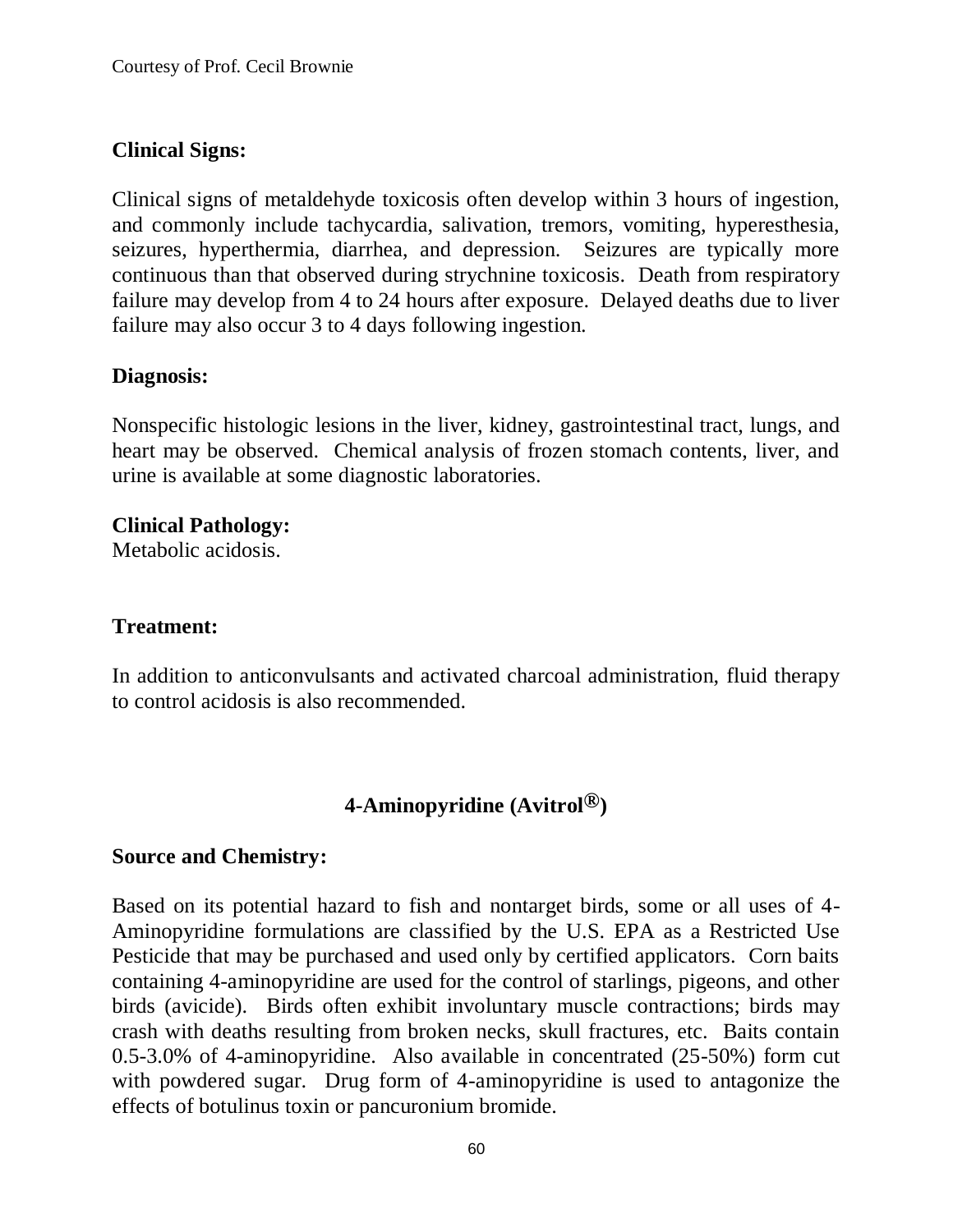### **Absorption, Distribution, Metabolism, and Excretion:**

Can be absorbed through the skin to reach toxic concentrations. Excreted in the urine. Rapidly detoxified in the liver. The flesh of the poisoned animal is not considered toxic but GI tract still contains the active ingredient so relay toxicosis is possible, although rarely reported.

### **Toxicity:**

4-Aminopyridine is highly toxic to animals with an approximate oral  $LD_{50}$  of 20 and 3.7 mg/kg in the rat and dog, respectively. Two horses that ingested approximately 3 mg/kg exhibited excitability, profuse sweating, convulsions, and death in 2 hours.

#### **Mechanism of Action:**

Enhances cholinergic transmission by causing increased re-lease of acetylcholine and other neurotransmitters. Also blocks the potassium ion current of repolarization following an action potential. High doses may elevate cardiac action potential plateau and depress diastolic depolarization.

#### **Clinical Signs:**

Clinical signs observed in 4-aminopyridine poisoned animals often develop within several hours of ingestion, and commonly include hyperexcitability, cardiac arrhythmias, tachycardia, salivation, tremors, sweating (horses), ataxia, seizures, increased systolic arterial blood pressure or respiratory arrest. Death from respiratory failure may develop within four hours of exposure. At doses near the  $LD_{50}$ , initial effects are usually noted in 10-15 minutes and death occurs 15 minutes to 4 hours later. Liver enzymes may be elevated, metabolic acidosis may occur.

#### **Diagnosis:**

Chemical analysis of frozen stomach contents, liver, and urine is available at some diagnostic laboratories. Differential diagnoses may include organochlorine insecticide, acute lead, strychnine, metaldehyde, methylxanthine, tremorgenic mycotoxin, nicotine, and amphetamine poisoning.